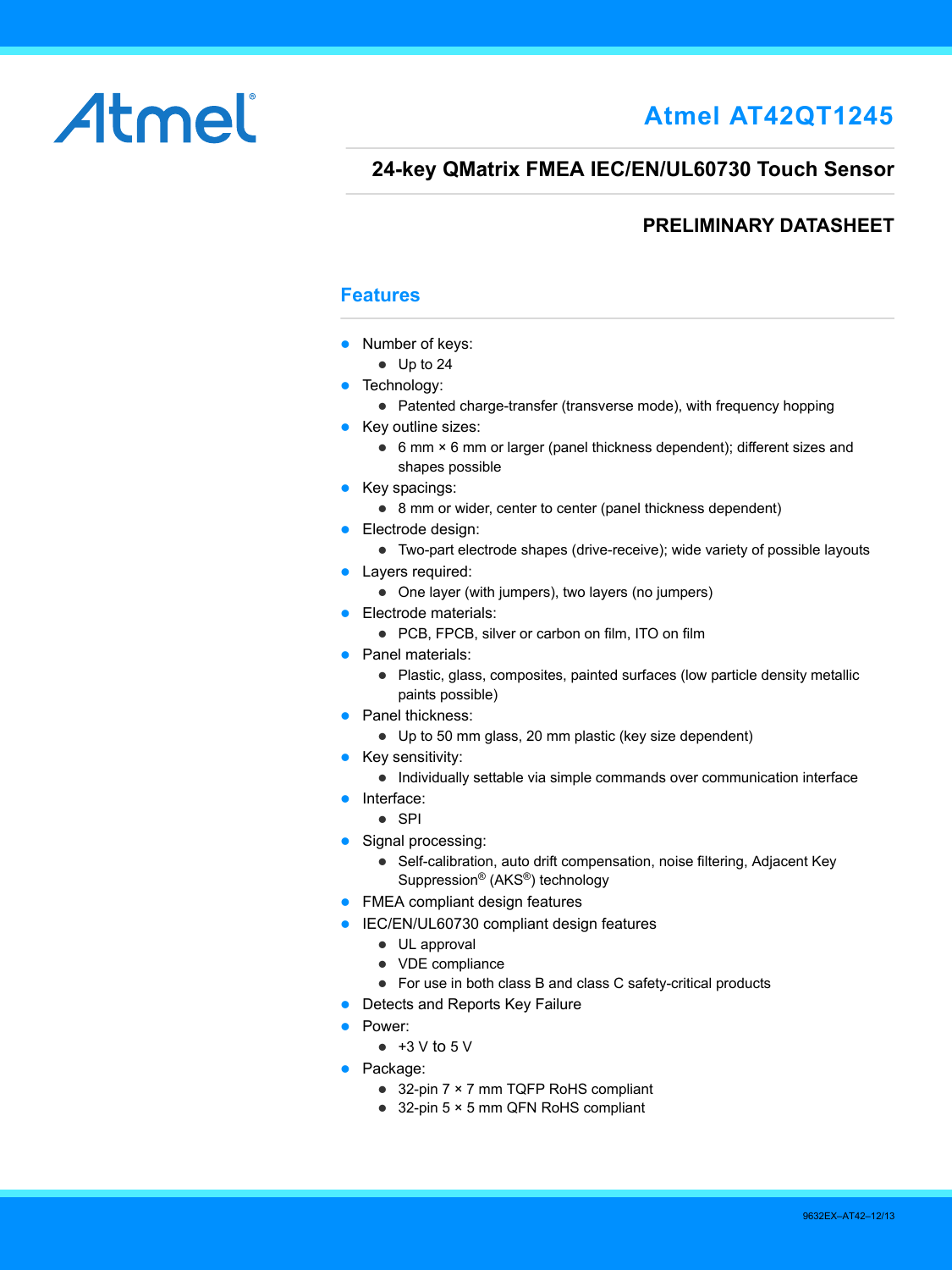# **1. Pinout and Schematic**

# **1.1 Pinout Configuration**



# **1.2 Pin Descriptions**

**Table 1-1. Pin Descriptions** 

| <b>Pin</b>     | <b>Name</b>    | <b>Type</b> | <b>Comments</b>     | If Unused, connect<br><b>To</b> |
|----------------|----------------|-------------|---------------------|---------------------------------|
| 1              | X3             | $\circ$     | X matrix drive line | Leave open                      |
| $\overline{2}$ | X4             | $\circ$     | X matrix drive line | Leave open                      |
| 3              | <b>VSS</b>     | P           | Ground              | -                               |
| 4              | <b>VDD</b>     | P           | Power               | $\overline{\phantom{0}}$        |
| 5              | <b>VSS</b>     | P           | Ground              | -                               |
| 6              | VDD.           | P           | Power               | $\qquad \qquad$                 |
| 7              | X <sub>5</sub> | $\circ$     | X matrix drive line | Leave open                      |
| 8              | X <sub>6</sub> | $\circ$     | X matrix drive line | Leave open                      |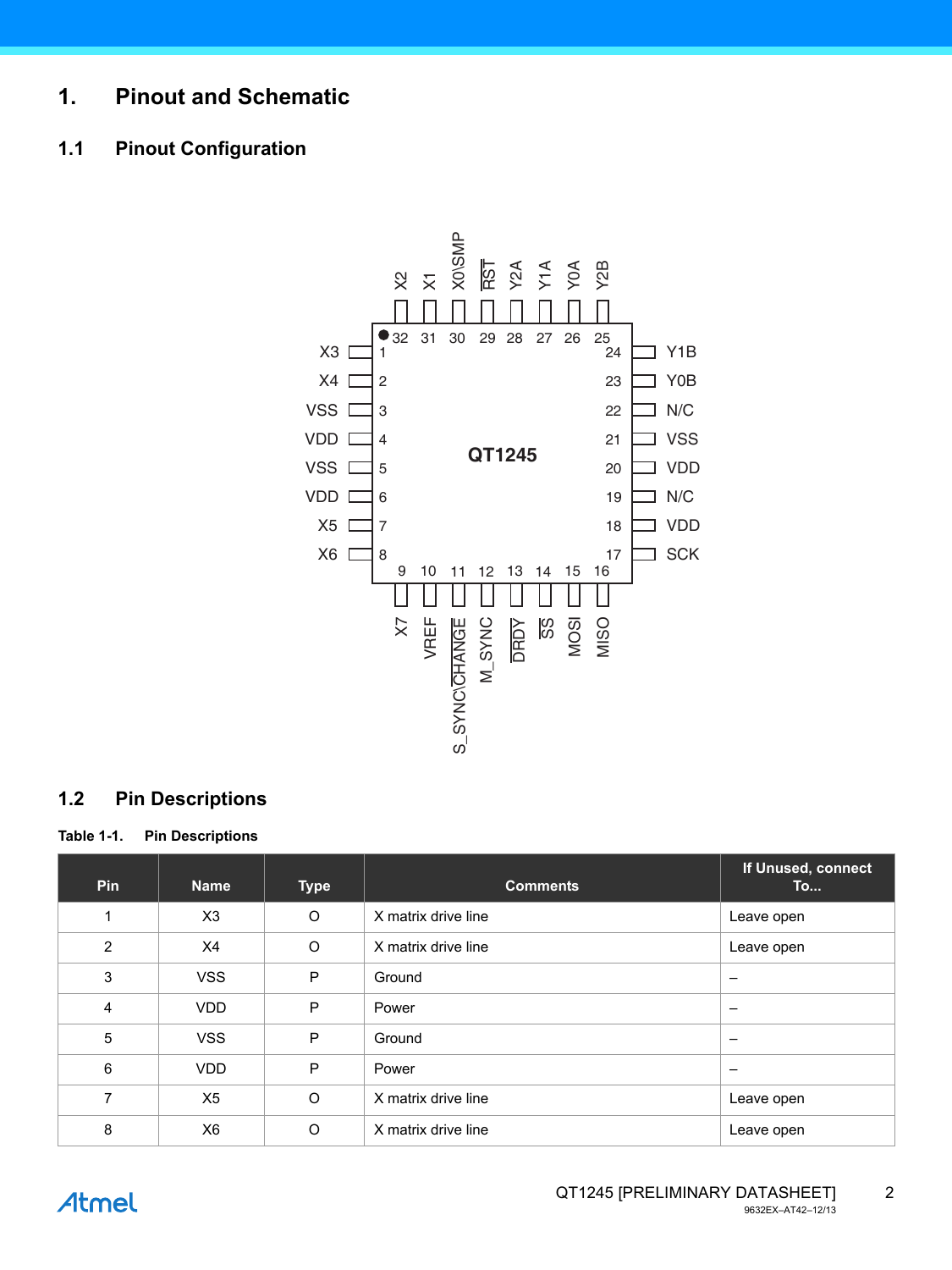# **Table 1-1. Pin Descriptions (Continued)**

| Pin | <b>Name</b>              | <b>Type</b>  | <b>Comments</b>                                                                                                                                                     | If Unused, connect<br><b>To</b> |
|-----|--------------------------|--------------|---------------------------------------------------------------------------------------------------------------------------------------------------------------------|---------------------------------|
| 9   | X7                       | O            | X matrix drive line                                                                                                                                                 | Leave open                      |
| 10  | <b>VREF</b>              |              | Connect to Vss                                                                                                                                                      | $\overline{\phantom{m}}$        |
| 11  | S_SYNC/<br><b>CHANGE</b> | OD           | Oscilloscope sync / Key touch change, active low.<br>Has internal 20 k $\Omega$ – 50 k $\Omega$ pull-up resistor                                                    | Leave open                      |
| 12  | M_SYNC                   | T            | Mains Sync input                                                                                                                                                    | Vdd                             |
| 13  | <b>DRDY</b>              | OD           | It is essential to use this pin.<br>1 = SPI Comms ready. Need 40 µs grace period<br>before checking. Has internal 20 k $\Omega$ - 50 k $\Omega$ pull-up<br>resistor |                                 |
| 14  | $\overline{\text{ss}}$   |              | SPI slave select; has internal 20 k $\Omega$ – 50 k $\Omega$ pull-up<br>resistor                                                                                    | $\qquad \qquad -$               |
| 15  | <b>MOSI</b>              | ı            | SPI data input                                                                                                                                                      | $\qquad \qquad -$               |
| 16  | <b>MISO</b>              | $\mathsf O$  | SPI data output                                                                                                                                                     | $\qquad \qquad -$               |
| 17  | <b>SCK</b>               | L            | SPI clock input                                                                                                                                                     | $\overline{\phantom{m}}$        |
| 18  | <b>VDD</b>               | $\mathsf{P}$ | Power                                                                                                                                                               | $\qquad \qquad -$               |
| 19  | N/C                      | 1/O          | Do not connect                                                                                                                                                      | Leave open                      |
| 20  | <b>VDD</b>               | P            | Power                                                                                                                                                               | $\overline{\phantom{m}}$        |
| 21  | <b>VSS</b>               | P            | Ground                                                                                                                                                              | $\qquad \qquad -$               |
| 22  | N/C                      | I/O          | Do not connect                                                                                                                                                      | Leave open                      |
| 23  | Y0B                      | $II$         | Y line connection                                                                                                                                                   | Leave open                      |
| 24  | Y <sub>1</sub> B         | I/O          | Y line connection                                                                                                                                                   | Leave open                      |
| 25  | Y <sub>2</sub> B         | I/O          | Y line connection                                                                                                                                                   | Leave open                      |
| 26  | Y0A                      | $UO$         | Y line connection                                                                                                                                                   | Leave open                      |
| 27  | Y <sub>1</sub> A         | I/O          | Y line connection                                                                                                                                                   | Leave open                      |
| 28  | Y <sub>2</sub> A         | I/O          | Y line connection                                                                                                                                                   | Leave open                      |
| 29  | $\overline{RST}$         |              | Reset low; has internal 30 k $\Omega$ – 60 k $\Omega$ pull-up<br>resistor. This pin should be controlled by the host.                                               | Leave open or Vdd               |
| 30  | X0/SMP                   | $\circ$      | X matrix drive line / Sample output                                                                                                                                 | $\overline{\phantom{m}}$        |
| 31  | X1                       | $\circ$      | X matrix drive line                                                                                                                                                 | Leave open                      |
| 32  | X2                       | $\mathsf O$  | X matrix drive line                                                                                                                                                 | Leave open                      |

I Input only C Output only, push-pull I/O Input and output

OD Open-drain output P Ground or power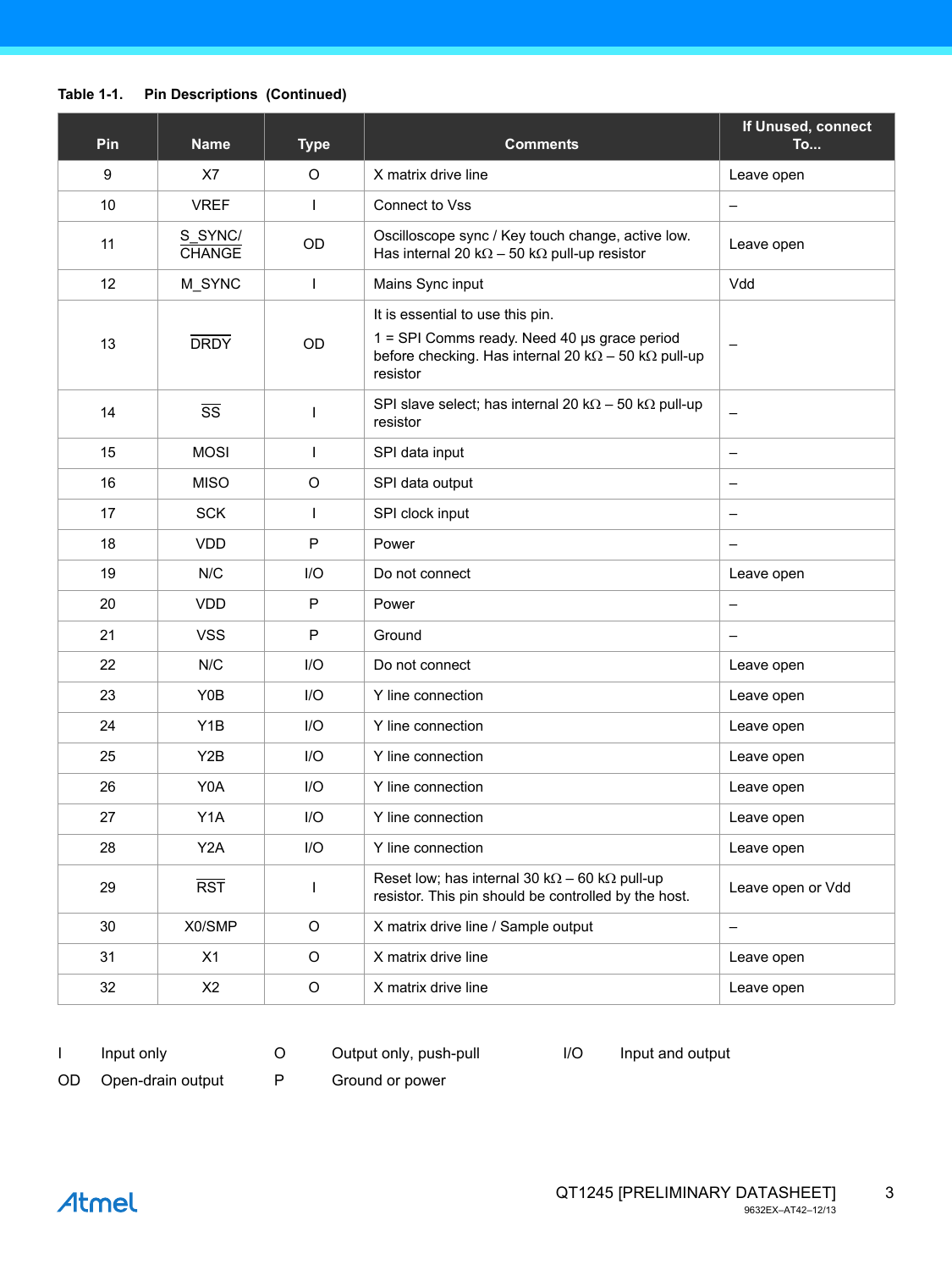# **1.3 Schematic**

<span id="page-3-0"></span>



For component values in [Figure 1-1](#page-3-0) check the following sections:

- [Section 3.3 on page 6](#page-5-0): Cs capacitors (Cs0 Cs2)
- [Section 3.5 on page 8](#page-7-0): Sample resistors  $(Rs0 Rs2)$
- [Section 3.7 on page 8](#page-7-1): Matrix resistors (Rx0 Rx7, Ry0 Ry2)
-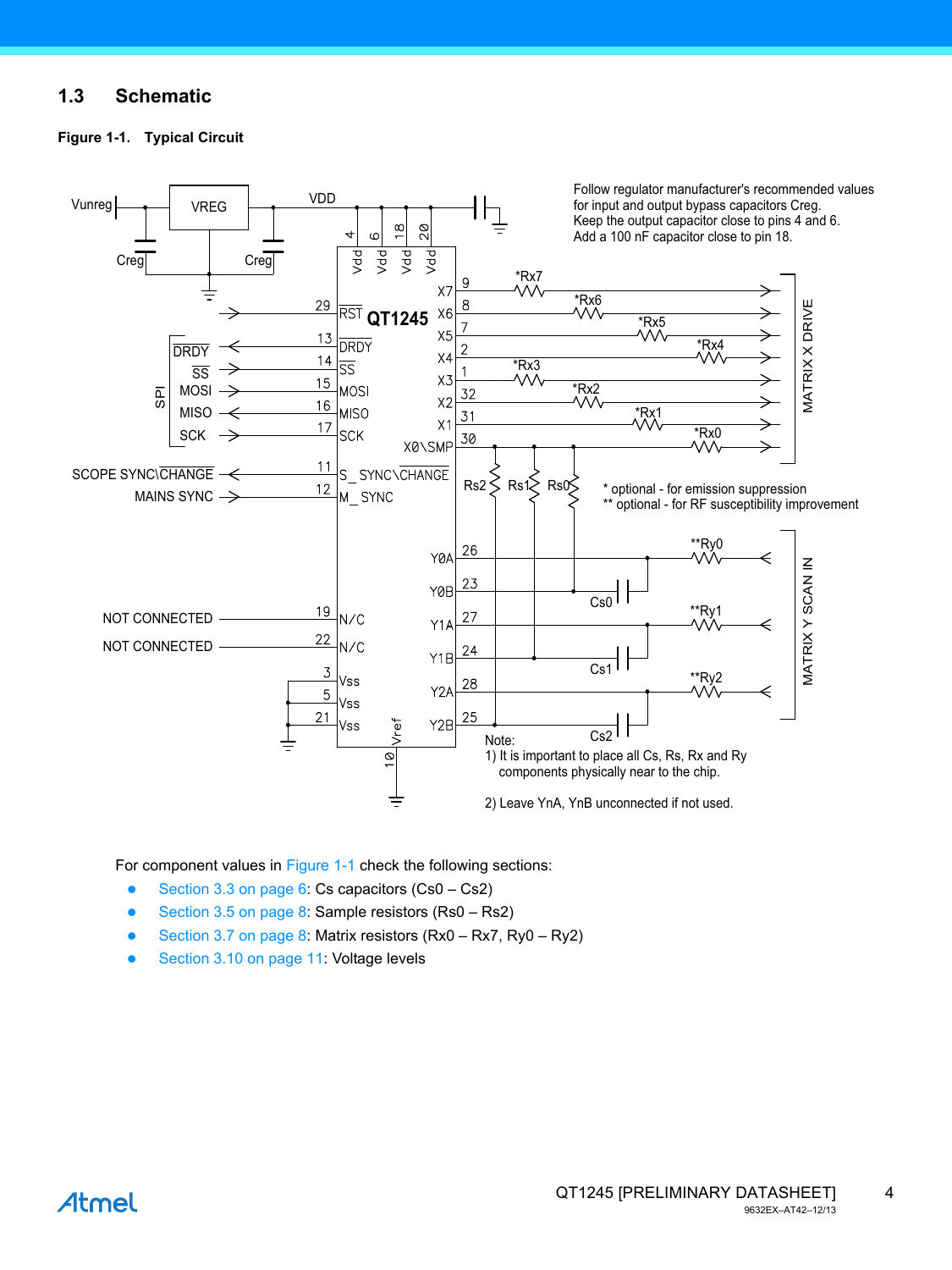# **2. Overview**

The AT42QT1245 (QT1245) device is a digital burst mode charge-transfer (QT™) sensor, designed specifically for matrix layout touch controls. It includes all signal processing functions necessary to provide stable sensing under a wide variety of changing conditions. Only a few external parts are required for operation. The entire circuit can be built within a few square centimeters of single-sided PCB area. CEM-1 and FR1 punched, single-sided materials can be used for the lowest possible cost. The rear of the PCB can be mounted flush on the back of a glass or plastic panel using a conventional adhesive, such as 3M VHB two-sided adhesive acrylic film.

The QT1245 employs transverse charge-transfer (QT) sensing, a technology that senses changes in electrical charge forced across two electrode elements by a pulse edge (see [Figure 3.\)](#page-5-1).



### **Figure 2-1. Field Flow Between X and Y Elements**

The QT1245 allows a wide range of key sizes and shapes to be mixed together in a single touch panel (see [Section](#page-9-0) [3.8 on page 10](#page-9-0)).

The device uses an SPI interface to allow key data to be extracted and to permit individual key parameter setup. This interface uses a memory mapped structure, designed to minimize the amount of data traffic while maximizing the amount of information conveyed.

In addition to normal operating and setup functions the device can also report back actual signal strengths.

QmBtn software for the PC can be used to program the operation of the device as well as read back key status and signal levels in real time.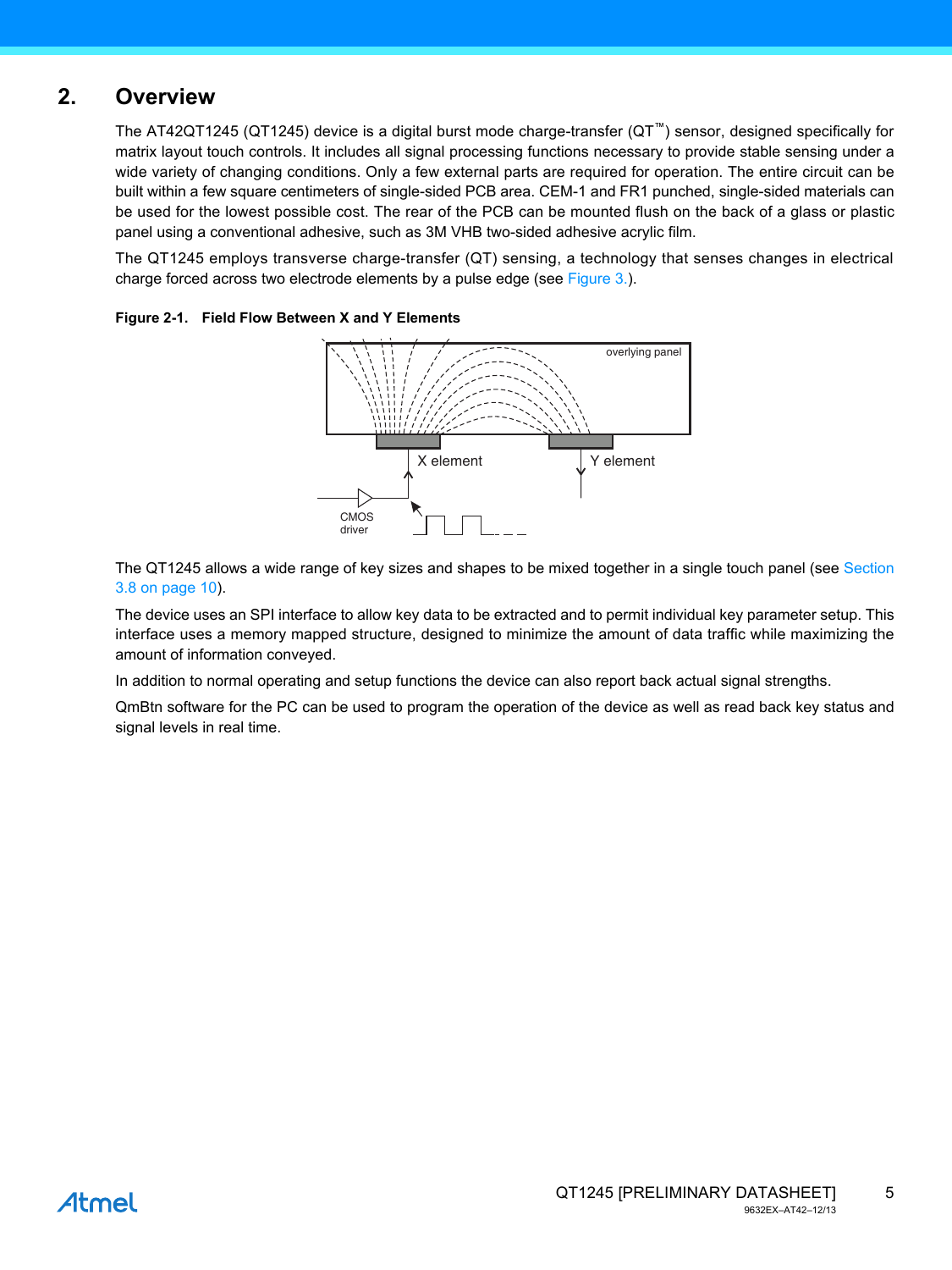# <span id="page-5-1"></span>**3. Hardware and Functional**

# **3.1 Matrix Scan Sequence**

The circuit operates by scanning each key sequentially. The keys are numbered from 0 – 23. Key scanning begins with location  $X = 0$ ,  $Y = 0$  (key 0). All keys on Y0 are scanned first, then Y1 and finishing with all keys on Y2.

For example, the sequence is:

X0Y0, X1Y0 to X7Y0

X0Y1, X1Y1 to X7Y1

X0Y2, X1Y2 to X7Y2

[Table 3-1](#page-5-2) shows the key numbering.

#### <span id="page-5-2"></span>**Table 3-1. Key Numbers**

|                | <b>X7</b> | X <sub>6</sub> | X <sub>5</sub> | X <sub>4</sub> | X3     | X <sub>2</sub> | X <sub>1</sub> | X <sub>0</sub> |                |
|----------------|-----------|----------------|----------------|----------------|--------|----------------|----------------|----------------|----------------|
| Y <sub>0</sub> |           | O              |                |                | ◠<br>u |                |                |                |                |
| <b>Y1</b>      | 15        | 14             | 13             | 12             |        | 10             | ,<br>ີ<br>v    | o              | Key<br>numbers |
| <b>Y2</b>      | 23        | $\Omega$<br>▃▵ | $\sim$<br>▴    | 20             | 19     | 10<br>Ιŏ       | . .            | 16             |                |

Each key is sampled in a burst of acquisition pulses whose length is determined by the setups parameter BL [\(Section 7. on page 46](#page-45-0)). This can be set on a per-key basis. A burst is completed entirely before the next key is sampled. At the end of each burst the resulting signal is converted to digital form and processed. The burst length directly impacts key gain. Each key can have a unique burst length in order to allow tailoring of key sensitivity on a key-by-key basis.

# **3.2 Burst Paring**

Keys that are disabled by setting NDIL to zero ([Section 6.2.1 on page 31\)](#page-30-0) are eliminated from the scan sequence to save scan time and thus power. As a consequence, the fewer keys that are used the faster the device can respond. All calibration times are reduced when keys are disabled.

# <span id="page-5-0"></span>**3.3 Cs Sample Capacitor Operation**

Cs capacitors absorb charge from the key electrodes on the rising edge of each X pulse. On each falling edge of X, the Y matrix line is clamped to ground to allow the electrode and wiring charges to neutralize in preparation for the next pulse. With each X pulse charge accumulates on Cs causing a staircase increase in its differential voltage.

After the burst completes, the device clamps the Y line to ground causing the opposite terminal to go negative. The charge on Cs is then measured using an external resistor to ramp the negative terminal upwards until a zero crossing is achieved. The time required to zero cross becomes the measurement result.

The Cs capacitors should be connected as shown in [Figure 1-1 on page 4](#page-3-0). They should be NP0 (preferred), X7R ceramics or PPS film. NPO offers the best stability. The value of these capacitors is not critical but 4.7 nF is recommended for most cases. If the transverse capacitive coupling from X to Y is large enough the voltage on a Cs capacitor can saturate, destroying gain. In such cases the burst length should be reduced and/or the Cs value increased. See [Section 3.4](#page-6-0).

If a Y line is not used its corresponding Cs capacitor may be omitted and the pins left floating.

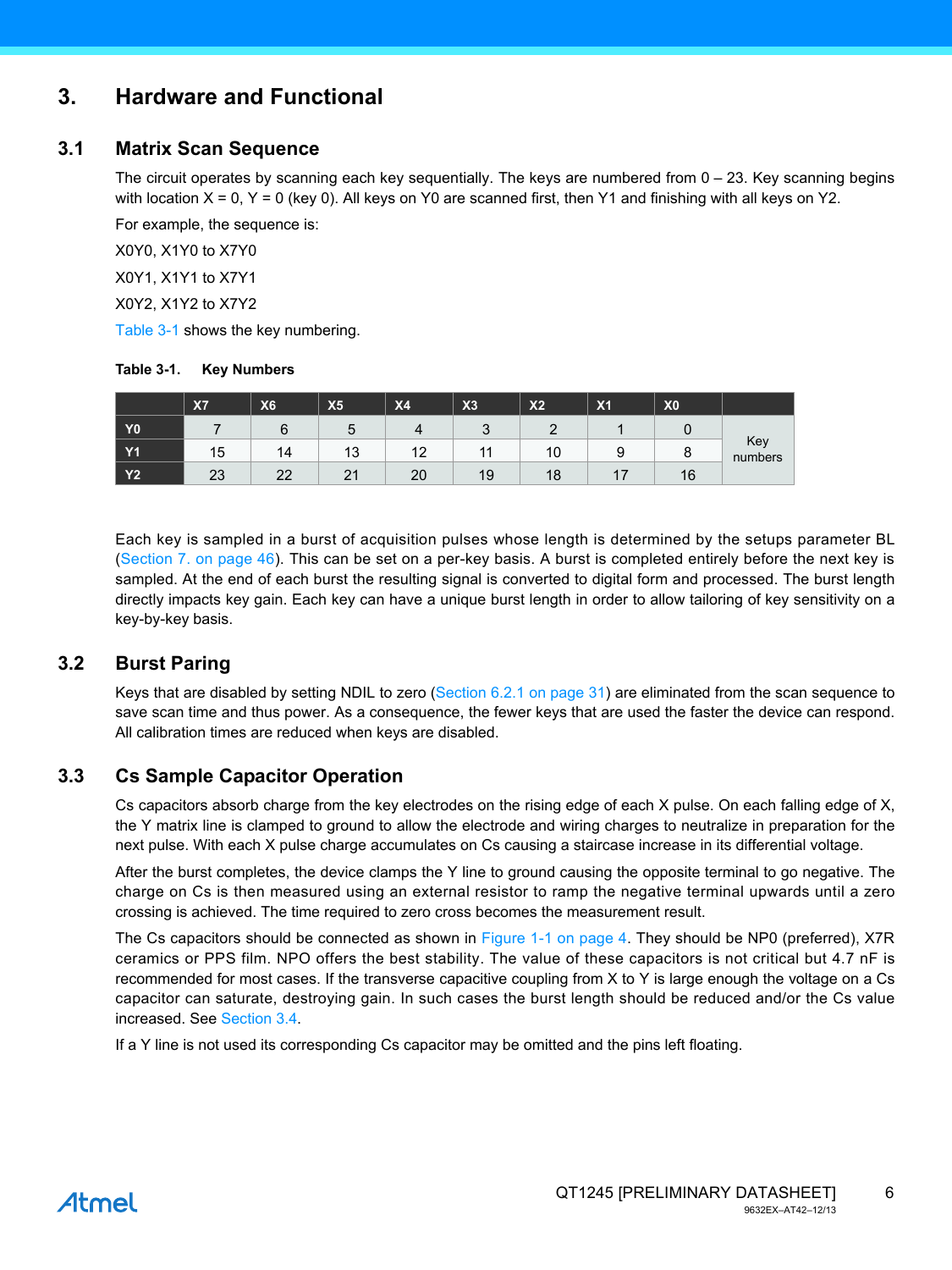# <span id="page-6-0"></span>**3.4 Sample Capacitor; Saturation Effects**

Cs voltage saturation at a pin YnB is shown in [Figure 3-1](#page-6-1). Saturation begins to occur when the voltage at a YnB pin becomes more negative than –0.25 V at the end of the burst. This nonlinearity is caused by excessive voltage accumulation on Cs inducing conduction in the pin protection diodes. This badly saturated signal destroys key gain and introduces a strong thermal coefficient which can cause phantom detection.

### <span id="page-6-1"></span>**Figure 3-1. VCs – Nonlinear During Burst (Burst too long, or Cs too small, or X-Y transcapacitance too large)**



The cause of this is either from the burst length being too long, the Cs value being too small, or the X-Y transfer coupling being too large. Solutions include loosening up the key structure interleaving, greater separation of the X and Y lines on the PCB, increasing Cs, and decreasing the burst length.

Increasing Cs makes the part slower, decreasing burst length makes it less sensitive. A better PCB layout and a looser key structure (up to a point) have no negative effects.

Cs voltages should be observed on an oscilloscope with the matrix layer bonded to the panel material. If the Rs side of any Cs ramps is more negative than –0.25 V during any burst (not counting overshoot spikes which are probe artifacts), there is a potential saturation problem.

[Figure 3-2](#page-6-2) shows a defective waveform similar to that of [Figure 3-1,](#page-6-1) but in this case the distortion is caused by excessive stray capacitance coupling from the Y line to AC ground (for example, from running too near and too far alongside a ground trace, ground plane, or other traces). The excess coupling causes the charge-transfer effect to dissipate a significant portion of the received charge from a key into the stray capacitance.



#### <span id="page-6-2"></span>**Figure 3-2. VCs – Poor Gain, Nonlinear During Burst (Excess capacitance from Y line to Gnd)**

This phenomenon is more subtle. It can be best detected by increasing BL to a high count and watching what the waveform does as it descends towards and below –0.25 V. The waveform appears deceptively straight, but it slowly starts to flatten even before the –0.25 V level is reached.

A correct waveform is shown in [Figure 3-3](#page-7-2). Note that the bottom edge of the bottom trace is substantially straight (ignoring the downward spikes).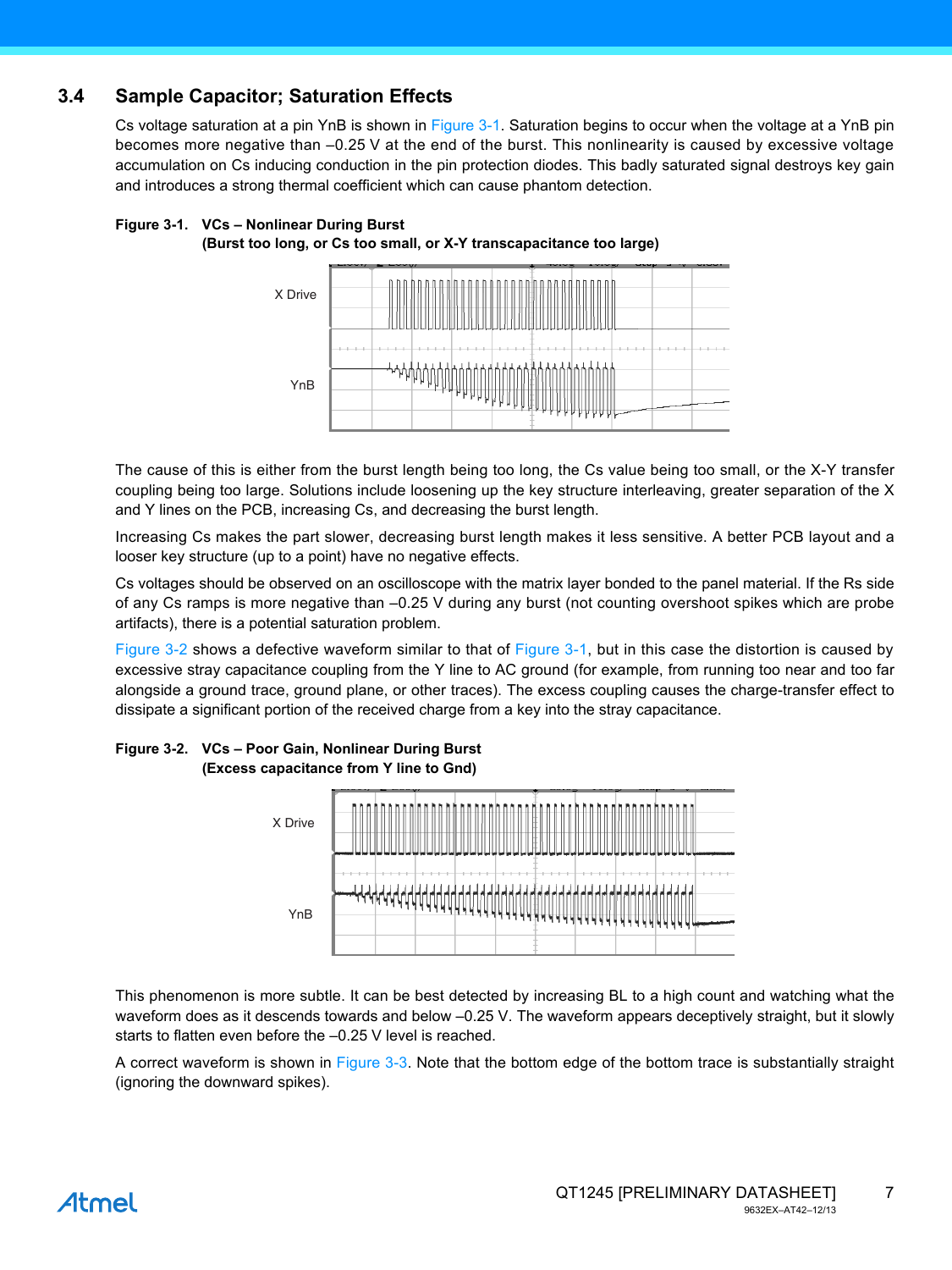<span id="page-7-2"></span>

Unlike other QT circuits, the Cs capacitor values on QT1245 have no effect on conversion gain. However, they do affect conversion time.

Unused Y lines should be left open.

### <span id="page-7-0"></span>**3.5 Sample Resistors**

The sample resistors (Rs0 – Rs2) are used to perform single-slope ADC conversion of the acquired charge on each Cs capacitor. These resistors directly control acquisition gain. Larger values of Rs proportionately increase signal gain. For most applications Rs should be 1 M $\Omega$ . Unused Y lines do not require an Rs resistor.

# **3.6 Signal Levels**

Using Atmel QmBtn software it is easy to observe the absolute level of signal received by the sensor on each key. The signal values should normally be in the range of 200 – 750 counts with properly designed key shapes (see the *Touch Sensors Design Guide*, available on the Atmel website) and values of Rs. However, long adjacent runs of X and Y lines can also artificially boost the signal values, and induce signal saturation: this is to be avoided. The X-to-Y coupling should come mostly from intra-key electrode coupling, not from stray X-to-Y trace coupling.

QmBtn software is available free of charge on the Atmel web site.

The signal swing from the smallest finger touch should preferably exceed 8 counts, with 12 being a reasonable target. The signal threshold setting (NTHR) should be set to a value guaranteed to be less than the signal swing caused by the smallest touch.

Increasing the burst length (BL) parameter increases the signal strengths as does increasing the sampling resistor (Rs) values.

### <span id="page-7-1"></span>**3.7 Matrix Series Resistors**

The X and Y matrix scan lines can use series resistors (Rx0 – Rx7 and Ry0 – Ry2 respectively) for improved EMC performance [\(Figure 1-1 on page 4](#page-3-0)).

X drive lines require Rx in most cases to reduce edge rates and thus reduce RF emissions. Values range from 1 k $\Omega$  – 100 k $\Omega$ , typically 1 k $\Omega$ .

Y lines need Ry to reduce EMC susceptibility problems and in some extreme cases, ESD. Values range from 1 k $\Omega$  – 100 k $\Omega$ , typically 1 k $\Omega$ . Y resistors act to reduce noise susceptibility problems by forming a natural low-pass filter with the Cs capacitors.

It is essential that the Rx and Ry resistors and Cs capacitors be placed very close to the chip. Placing these parts more than a few millimeters away opens the circuit up to high frequency interference problems (above 20 MHz) as the trace lengths between the components and the chip start to act as RF antennae.

The upper limits of Rx and Ry are reached when the signal level and hence key sensitivity are clearly reduced. The limits of Rx and Ry depend on key geometry and stray capacitance, and thus an oscilloscope is required to determine optimum values of both.

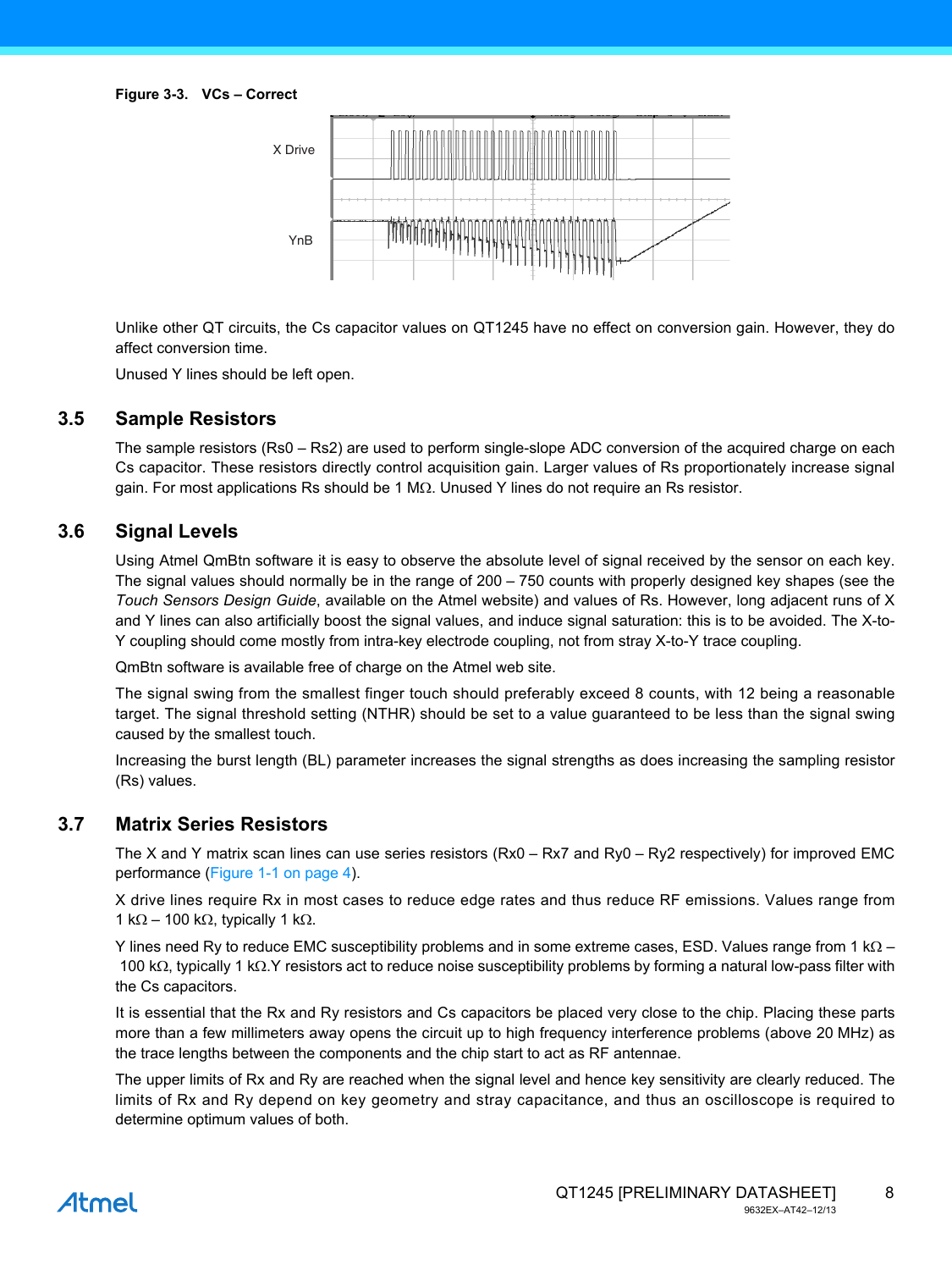**Dwell time** is the duration in which charge coupled from X to Y is captured. Increasing the dwell time recovers some of the signal levels lost to higher values of Rx and Ry, as shown in [Figure 3-4.](#page-8-0) Too short a dwell time causes charge to be lost if there is too much rising edge roll-off. Lengthening the dwell time causes this lost charge to be recaptured, thereby restoring key sensitivity. Dwell time is adjustable (see [Section 6.10.1 on page 40](#page-39-0)) to one of 8 values.



<span id="page-8-0"></span>**Figure 3-4. Drive Pulse Roll-off and Dwell Time** 

Dwell time problems can also be solved by either reducing the stray capacitance on the X line(s) (by a layout change, for example by reducing X line exposure to nearby ground planes or traces), or, the Rx resistor needs to be reduced in value (or a combination of both approaches).

One way to determine X settling time is to monitor the fields using a patch of metal foil or a small coin over the key [\(Figure 3-5\)](#page-8-1). Only one key along a particular X line needs to be observed, as each of the keys along that X line will be identical. The chosen dwell time should exceed the observed 95% settling of the X-pulse by 25% or more.

<span id="page-8-1"></span>**Figure 3-5. Probing X-Drive Waveforms With a Coin** 

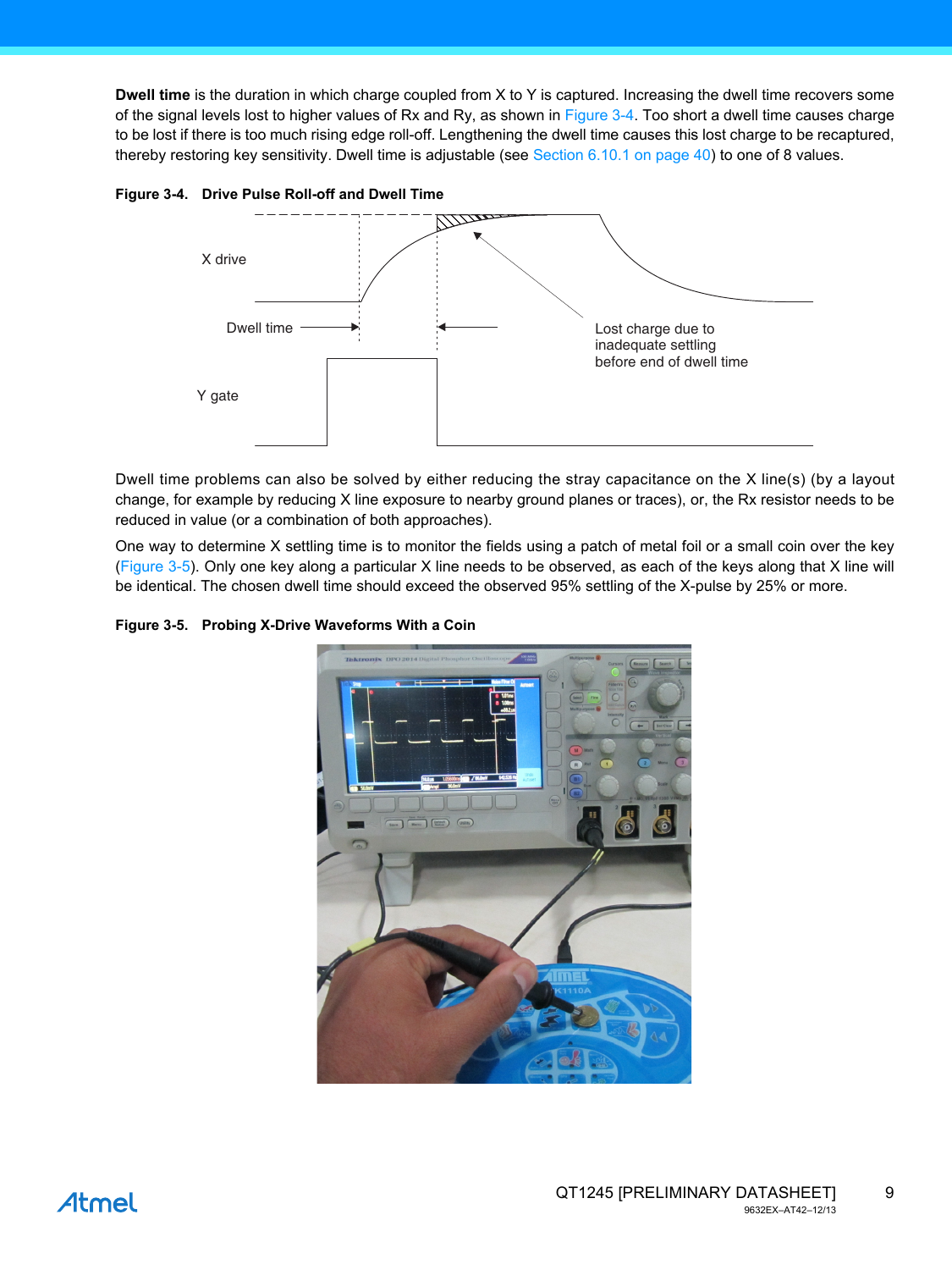# <span id="page-9-0"></span>**3.8 Key Design**

For information about key design refer to the *Touch Sensors Design Guide* on the Atmel website.

# **3.9 PCB Layout, Construction**

#### **3.9.1 Overview**

The chip should be placed near the touch keys on the same PCB so as to reduce X and Y trace lengths, thereby reducing the chances for EMC problems. Long connection traces act as RF antennae. The Y (receive) lines are much more susceptible to noise pickup than the X (drive) lines.

Even more importantly, all signal related discrete parts (resistors and capacitors) should be very close to the body of the chip. Wiring between the chip and the various resistors and capacitors should be as short and direct as possible to suppress noise pickup.

**Note:** Ground planes and traces should NOT be used around the keys and the Y lines from the keys. Ground areas, traces, and other adjacent signal conductors that act as AC ground (such as Vdd and LED drive lines) absorb the received key signals and reduce signal-to-noise ratio (SNR) and thus are counterproductive. Ground planes around keys also make water film effects worse.

Ground planes, if used, should be placed under or around the chip itself and the associated resistors and capacitors in the circuit, under or around the power supply, and back to a connector, but nowhere else.

#### **3.9.2 LED Traces and Other Switching Signals**

Digital switching signals near the Y lines induces transients into the acquired signals, deteriorating the SNR performance of the device. Such signals should be routed away from the Y lines, or the design should be such that these lines are not switched during the course of signal acquisition (bursts).

LED terminals which are multiplexed or switched into a floating state and which are within or physically very near a key structure (even if on another nearby PCB) should be bypassed to either Vss or Vdd with at least a 10 nF capacitor to suppress capacitive coupling effects which can induce false signal shifts. The bypass capacitor does not need to be next to the LED, in fact it can be quite distant. The bypass capacitor is noncritical and can be of any type.

LED terminals which are constantly connected to Vss or Vdd do not need further bypassing.

#### **3.9.3 PCB Cleanliness**

Modern no-clean flux is generally compatible with capacitive sensing circuits.



**CAUTION:** If a PCB is reworked in any way, it is highly likely that the behavior of the no-clean flux changes. This can mean that the flux changes from an inert material to one that can absorb moisture and dramatically affect capacitive measurements due to additional leakage currents. If so, the circuit can become erratic and exhibit poor environmental stability.

If a PCB is reworked in any way, clean it thoroughly to remove all traces of the flux residue around the capacitive sensor components. Dry it thoroughly before any further testing is conducted.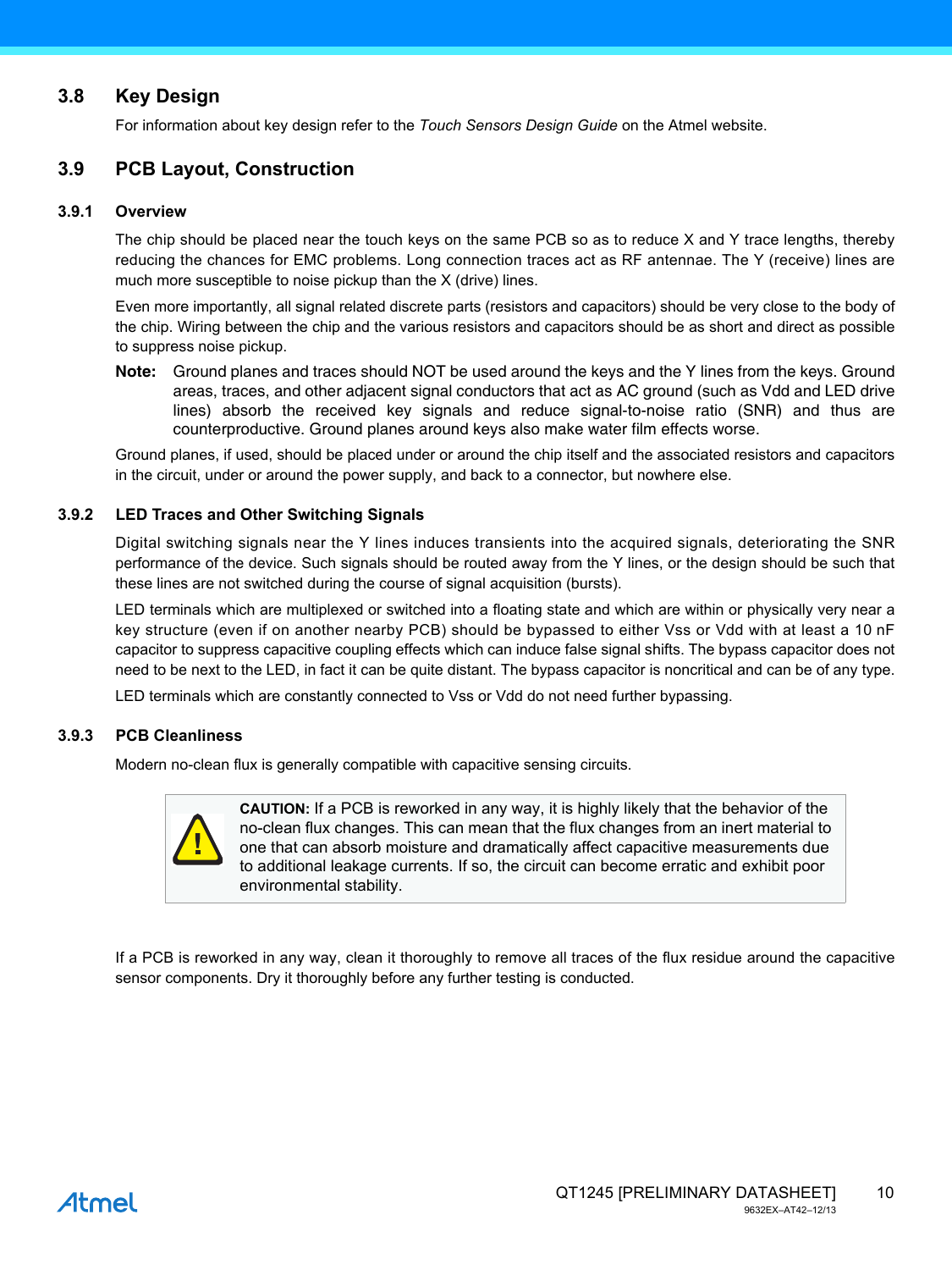# <span id="page-10-0"></span>**3.10 Power Supply Considerations**

For the power supply range see [Section 8.2 on page 48.](#page-47-0) If the power supply fluctuates slowly with temperature, the device tracks and compensates for these changes automatically with only minor changes in sensitivity. If the supply voltage drifts or shifts quickly, the drift compensation mechanism is not able to keep up, causing sensitivity anomalies or false detections.

As this device uses the power supply itself as an analog reference, the power should be very clean and come from a separate regulator. A standard inexpensive Low Dropout (LDO) type regulator should be used that is not also used to power other loads such as relays or other high current devices. Load shifts on the output of the LDO can cause Vdd to fluctuate enough to cause false detection or sensitivity shifts.

**Caution:** A regulator IC shared with other logic can result in erratic operation and is not advised.

A regulator can be shared among two or more devices on one board.

A single ceramic 0.1 µF bypass capacitor, with short traces, should be placed very close to each supply pin of the IC. Failure to do so can result in device oscillation, high current consumption and erratic operation.

# <span id="page-10-1"></span>**3.11 Startup/Calibration Times**

The device employs a rigorous initialization and self-check sequence for EN 60730 compliance. The last step in this sequence enables the serial communication interface, but only if the self-checks pass. The communication interface is not enabled if a safety critical fault is detected during the startup sequence. A maximum of 95 ms is required from reset before the device is ready to communicate.

The device determines a reference level for each key by calibrating all the keys immediately after initialization. Each key is calibrated independently and in parallel with all other enabled keys. Calibration takes between 11 and 62 keyscan cycles, each cycle being made up of one sample from each enabled key. The device ends calibration for a key if its reference has converged with the signal DC level. The calibration time is shortest when the keys signals are stable, typically increasing with increasing noise levels to the maximum of 62 keyscan cycles.

An error is reported for each key where calibration continues for the maximum number of keyscan cycles and the key reference does not appear to have converged with the signals DC level. Noise levels can vary from key to key such that some keys may take longer to calibrate than others. However, the device can report during this interval that the key(s) affected are still in calibration via status function bits. [Table 3-2](#page-11-0) shows keyscan cycles times and calibration times per key versus dwell time and burst length for all 24 keys enabled. The values given assume that  $MSYNC = off$ ,  $SLEEP = off$ ,  $FHM = off$ .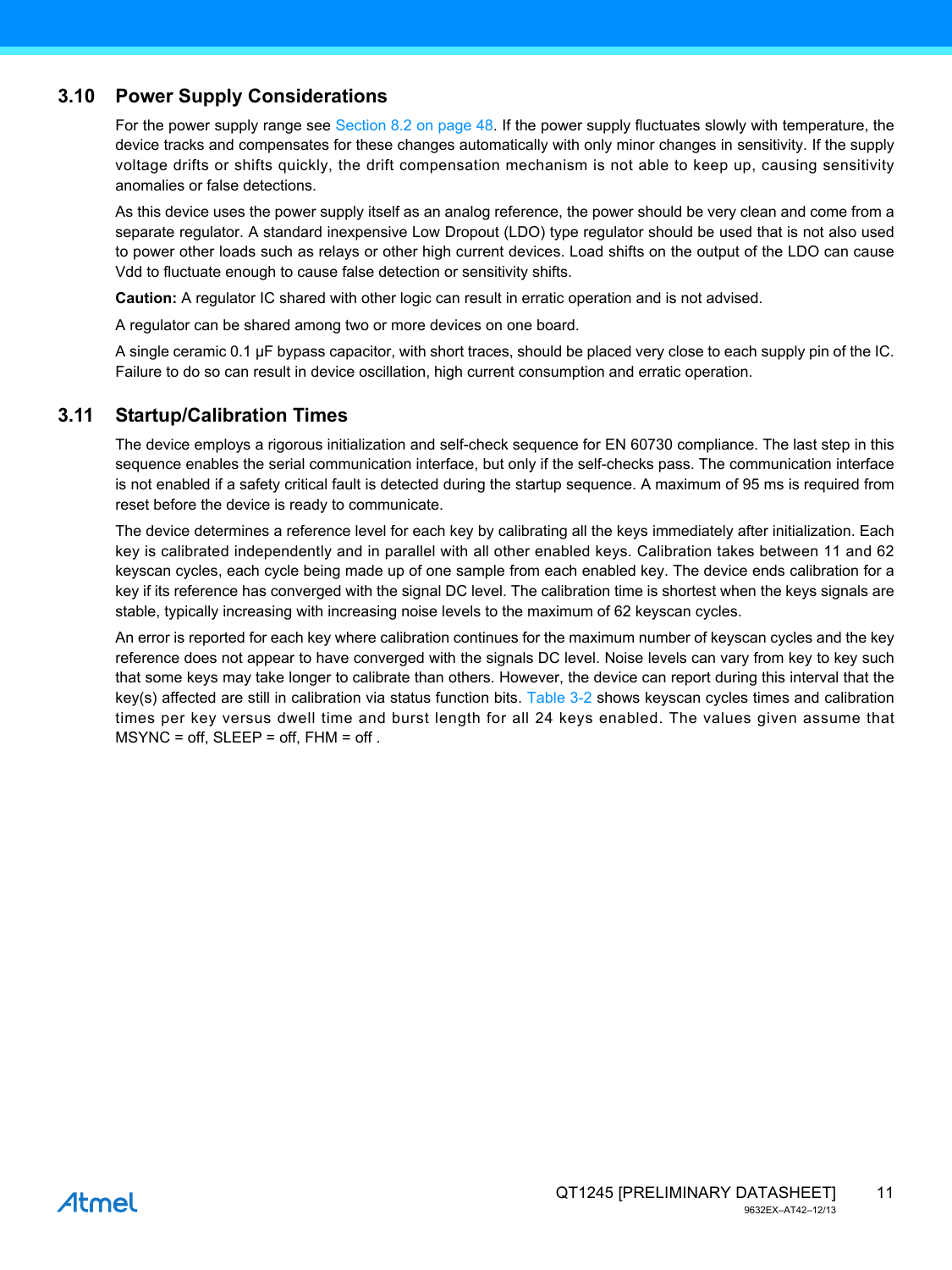| <b>Setups</b>                                                                                      | <b>Keyscan Cycle Time</b> |                           | <b>Calibration Time (min)</b> Calibration Time (max) |
|----------------------------------------------------------------------------------------------------|---------------------------|---------------------------|------------------------------------------------------|
| $BL = 0$ (16 pulses),<br>DWELL = $0(125 \text{ ns})$<br>$FREQ0 = 0$<br>Signal level = $100$ counts | 7 ms                      | 77 ms $(11 \times 7)$     | 434 ms $(62 \times 7)$                               |
| $BL = 3$ (64 pulses),<br>DWELL = $7(4.5 \,\mu s)$<br>$FREQ0 = 63$<br>Signal level = $4000$ counts  | $105 \text{ ms}$          | 1155 ms $(11 \times 105)$ | 6510 ms $(62 \times 105)$                            |

#### <span id="page-11-0"></span>**Table 3-2. Keyscan Cycle and Calibration Times**

Keyscan cycle and thus calibration time varies with different setups as well as keypad design. Increasing capacitive loading at each key increases the signal levels and hence increases the keyscan cycle time. Conversely, disabled keys are subtracted from the burst sequence and thus the keyscan cycle time is shortened. The keyscan cycle time should be measured on an oscilloscope for the specific setups in use.

The initialization time and calibration time must be added together to determine the total time from reset to a keys ability to report detection.

# **3.12 Reset Input**

The RST pin can be used to reset the device to simulate a power-down cycle, in order to then bring the device up into a known state should communications with the device be lost. The pin is active low, and a low pulse lasting at least 10 µs must be applied to this pin to cause a reset.

The reset pin has an internal 30 k $\Omega$  – 60 k $\Omega$  resistor. A 2.2 µF capacitor plus a diode to Vdd can be connected to this pin as a traditional reset circuit, but this is not essential. Where the QT1245 has detected a failure of one of the internal EN60730 checks and has subsequently locked up in an infinite loop, only a power cycle or an external hardware reset can restore normal operation. It is strongly recommended that the host has control over the RST pin.

If an external hardware reset is not used, this pin may be connected to Vdd or left floating.

# **3.13 Frequency Hopping**

The QT1245 supports frequency hopping to avoid a clash between the sampling frequency and noise at specific frequencies elsewhere in products or product-operating environments. It tries to hop away from the noise.

During the acquisition bursts, a sequence of pulses are emitted with a particular spacing, which equates to a particular sampling frequency. If the latter should coincide with significant noise generated elsewhere, touch sensing may be seriously impaired or false detections may occur.

To help combat such noise, the burst frequency can either be preset to one specific frequency (frequency hopping disabled) away from the noisy frequency, or frequency hopping can be enabled and set to switch dynamically between three specific configured frequencies or even set to sweep a configured range of frequencies.

# **3.14 Detection Integrators**

See also [Section 6.2.1 on page 31](#page-30-0).

The device features a detection integration mechanism, which acts to confirm a detection in a robust fashion. A perkey counter is incremented each time the key has exceeded its threshold and is decremented each time the key does not exceed its threshold. When this counter reaches a preset limit the key is finally declared to be touched.

For example, if the limit value is 10, then the device has to exceed its threshold and stay there for a minimum of 10 acquisitions before the key is declared to be touched.

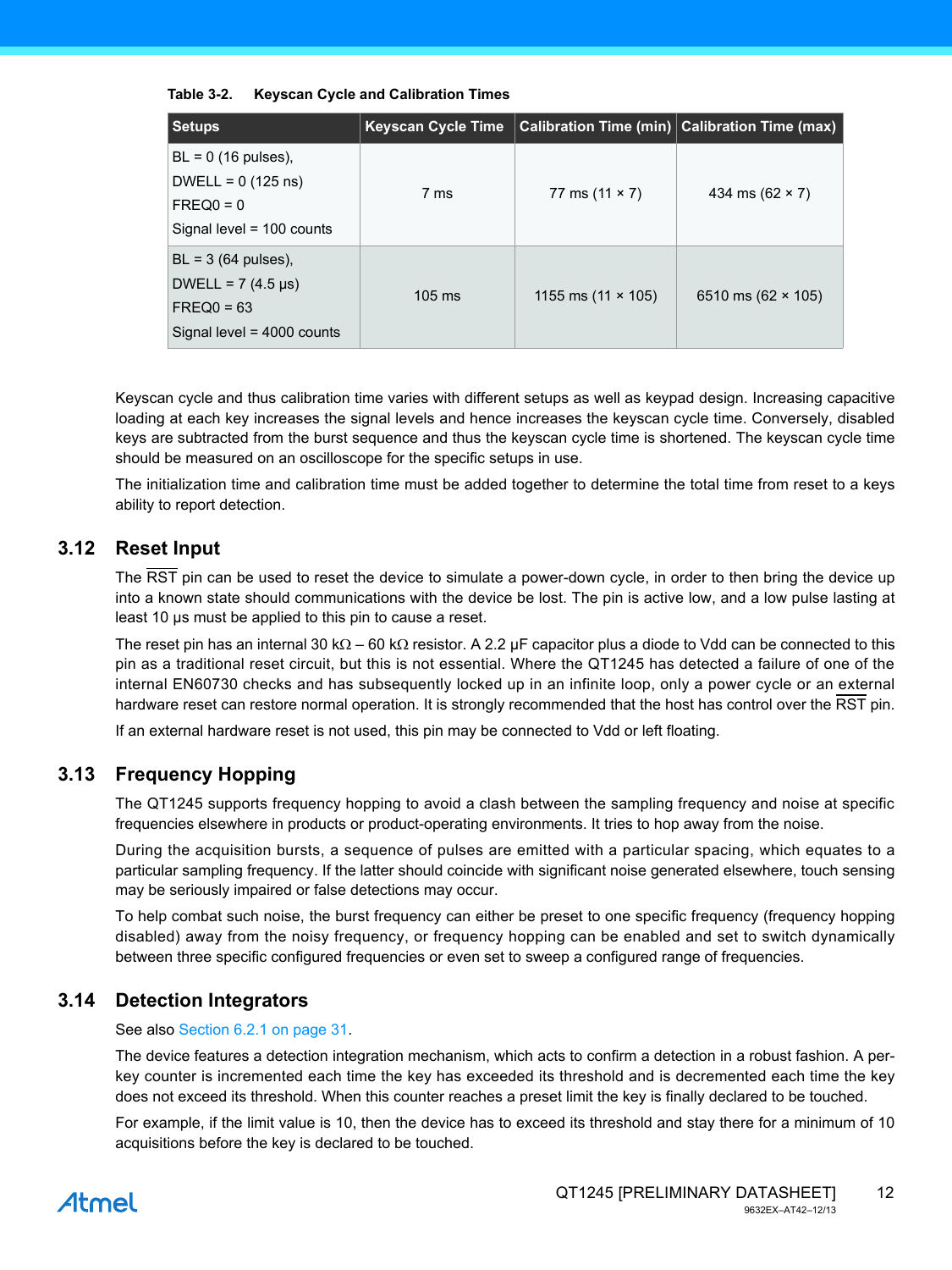The QT1245 uses a two-tier confirmation mechanism having two such counters for each key. These can be thought of as inner loop and outer loop confirmation counters.

The inner counter is referred to as the fast DI. This acts to attempt to confirm a detection via rapid successive acquisition bursts, at the expense of delaying the sampling of the next key. Each key has its own fast DI counter and limit value. These limits can be changed via the setups block on a per-key basis.

The outer counter is referred to as the normal DI. This DI counter increments whenever the fast DI counter has reached its limit value. The normal DI counter also has a limit value which is settable on a per-key basis.

If a normal DI counter reaches its terminal count, the corresponding key is declared to be touched and becomes active. Note that the normal DI can only be incremented once per complete keyscan cycle (that is, more slowly, whereas the fast DI is incremented on the spot without interruption).

The net effect of this mechanism is a multiplication of the inner and outer counters and hence a highly noise-resistant sensing method. If the inner limit is set to 5, and the outer to 3, the net effect is a minimum of  $5 \times 3 = 15$  threshold crossings to declare a key as active.

### **3.15 Sleep**

If the sleep feature is enabled (see [Section 7. on page 46](#page-45-0)), the device sleeps whenever possible to conserve power. Periodically, it wakes automatically, scans the matrix, and returns to sleep unless there is activity which demands further attention. The device returns to sleep automatically once all activity has ceased. The time for which it sleeps before automatically awakening can be configured.

A new communication with the device while it is asleep causes it to wake up, service the communication and scan the matrix. At least one full matrix scan is always performed after waking up and before returning to sleep.

At the end of each matrix scan, the part returns to sleep unless recent activity demands further attention. If there has been recent activity, the part performs another complete matrix scan and then attempts to sleep once again. This process is repeated indefinitely until the activity stops and the part returns to sleep.

Key touch activity prevents the part from sleeping. The part will not sleep while any key is calibrating or if any touch events were detected at any key in the most recent scan of the key matrix, or while a serial communication is in progress.

If the sleep feature is disabled in the setups, the device never sleeps. Sleep should be disabled if the device is being used in an FMEA or EN 60730 compliant design because all operations are stopped within the device while the part is asleep and the host is not able to distinguish between faulty operation and EN 60730 counters appearing to run slow because the part is intermittently sleeping. It should also be noted that the drift compensation interval will effectively be stretched each time the device sleeps because the device is fully halted during sleep and cannot perform drift compensation. If sleep is enabled, a shorter drift compensation interval may be required.

### <span id="page-12-0"></span>**3.16 FMEA Tests**

Failure Modes and Effects Analysis (FMEA) is a tool used to determine critical failure problems in control systems. FMEA analysis is being applied increasingly to a wide variety of applications including domestic appliances. To survive FMEA testing the control board must survive any single problem in a way that the overall product can either continue to operate in a safe way, or shut down.

The most common FMEA requirements regard opens and shorts analysis of adjacent pins on components and connectors. However, other criteria must usually be taken into account, for example complete device failure.

The device incorporates special self-test features which allow products to pass such FMEA tests easily, and enable key failure to be detected. These tests are performed in an extra burst slot after the last enabled key.

The FMEA testing is done on all enabled keys in the matrix, and results are reported via the serial interface. Disabled keys are not tested.

All FMEA tests are repeated every few seconds or faster during normal run operation, if the sleep feature is disabled. Sometimes FMEA errors can occur intermittently (for example, due to momentary power fluctuations). It is advisable to confirm a true FMEA fault condition by making sure the error flags persist for several seconds.

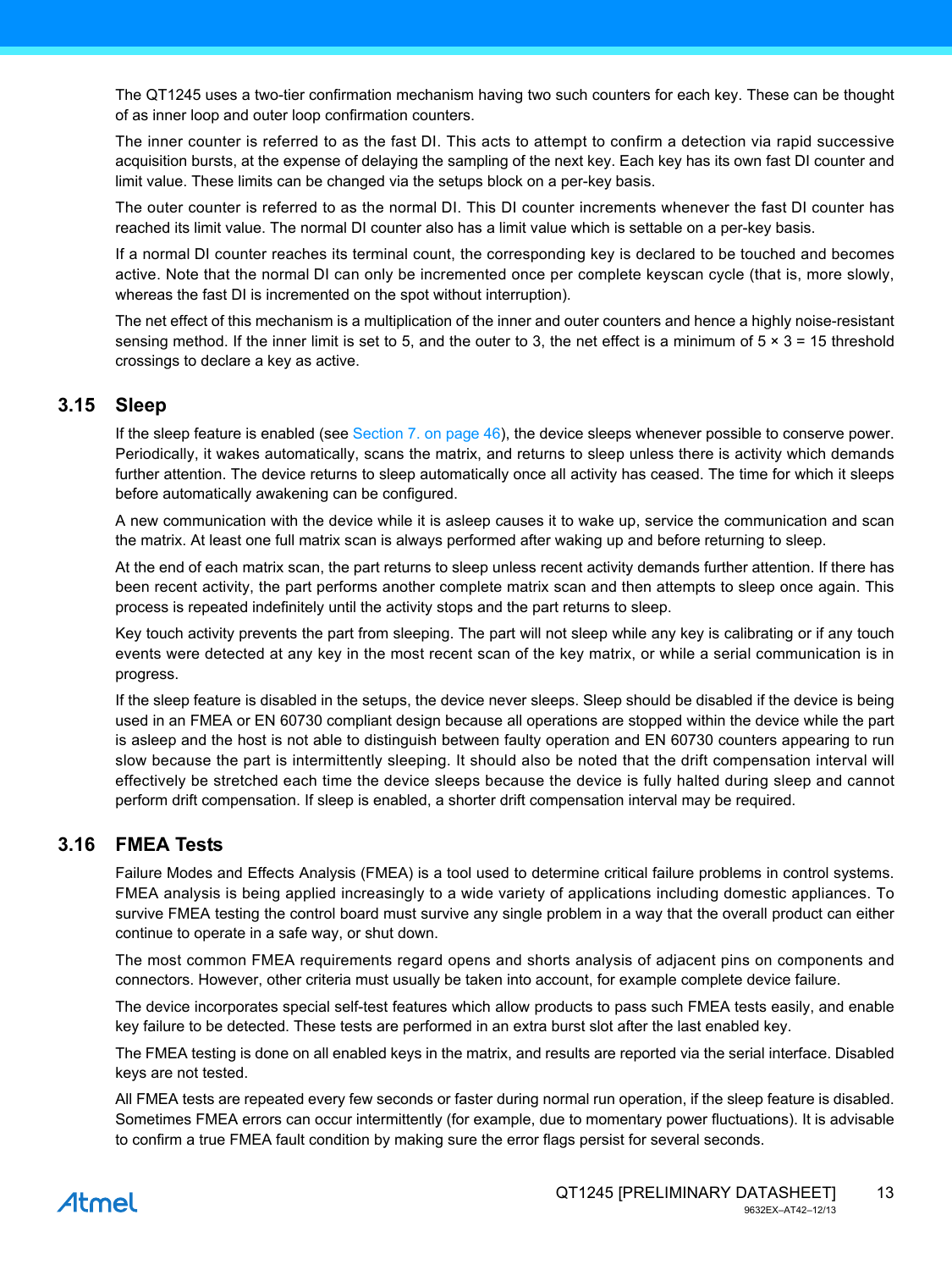Also, since the device only communicates in slave mode, the host can determine immediately if the device has suffered a catastrophic failure.

The FMEA tests performed allow detection of fault conditions including the following:

- X drive line shorts to Vdd and Vss
- X drive line shorts to other pins
- X drive signal deviation
- Y line shorts to Vdd and Vss
- Y line shorts to other pins
- X to Y line shorts
- Cs capacitor shorts and open circuits
- Vref
- Key gain (see [Section 6.9.2 on page 39](#page-38-0) (Key Gain Test Threshold, KGTT))

Other tests incorporated into the device include:

- A test for signal levels against a preset minimum value (LSL setup, see [Section 7. on page 46](#page-45-0)). If any signal level falls below this level, an error flag is generated.
- CRC communications checks on all data read from the device.

Some very small key designs have very low X-Y coupling. In these cases, the amount of signal is very small, and the key gain is low. As a result, small keys can fail the LSL test see ([Section 6.9.1 on page 39\)](#page-38-1) or the FMEA key gain test. In such cases, the burst length of the key should be increased so that the key gain increases. Failing that, a small ceramic capacitor, for example 3 pF, can be added between the X and Y lines serving the key to artificially boost signal strength. This capacitor must be located at the key's site to ensure the FMEA tests are not compromised.

# **3.17 IEC/EN 60730 Compliance**

The device also incorporates special test features which, together with the FMEA tests, allow products to achieve IEC/EN60730 compliance with ease.

IEC/EN60730 compliance demands dynamic verification of all safety related components and sub-components within a product. The QT1245 is able to verify some sub-components internally, but others require verification by a separate, independent processing unit with another timing source. To this end the QT1245 exposes a number of internal operating parameters through its serial communications interface and requires the cooperation of a host to check and verify these parameters regularly. It is also necessary for the host to verify the communications themselves by checking and validating the communications CRC, which the QT1245 computes during each read transfer sequence (see [Section 5.5 on page 25](#page-24-0)).

If a CRC check should fail, the host should not rely on the data but retry the transmission. Occasional CRC failures might be anticipated as a result of noise spikes. Repeated CRC failures might indicate a safety-critical failure. Where the QT1245 is able to verify sub-components internally, but any such verification fails, the device disables serial communication and locks up in an infinite loop. The host can detect this condition as repeated serial communication CRC failures.

During normal operation the host must perform regular reads of the IEC/EN60730 counters (see [Section 5.4 on page](#page-23-0) [24\)](#page-23-0) to verify correct operation of the QT1245. The host must also perform regular reads of the device status (see [Section 5.5 on page 25\)](#page-24-0) and verify there are no errors reported. The FMEA error flag, LSL error flag and setups CRC error flag must all be considered as part of an IEC/EN60730 compliant design.

The host can try to recover from any safety critical failure by resetting the QT1245 using its RST pin. The host should allow a grace period in consideration of the startup and initialization time the QT1245 requires after reset to communicate (see [Section 3.11 on page 11](#page-10-1)).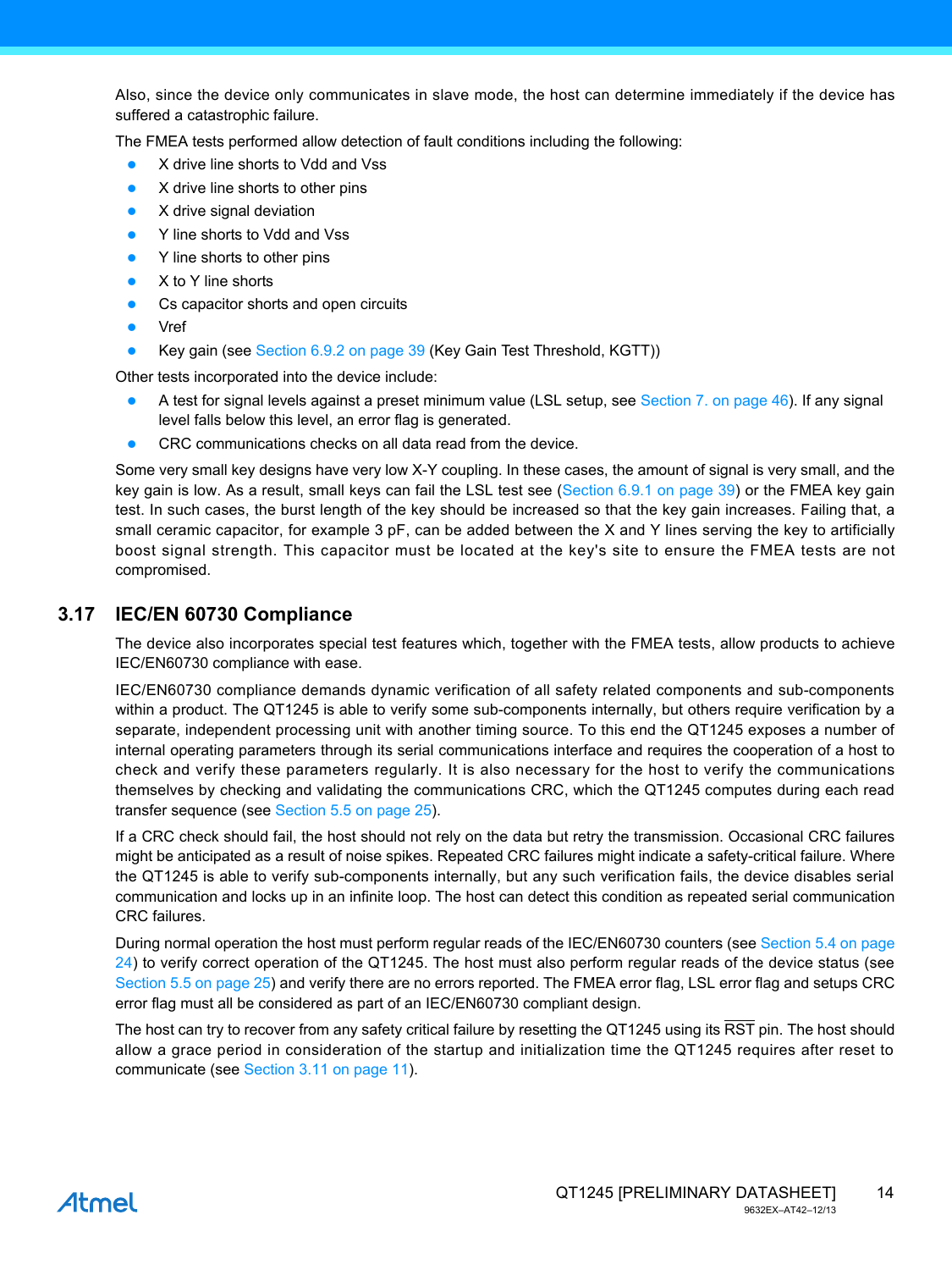The sub-components that the QT1245 is able to verify internally are tested repeatedly during the normal running of the device, with the various tests run in parallel. As each test ends the result is recorded and the test is restarted. The real time that elapses from the start of each test to the start of the next iteration of the same test is called the failure detect time, or hazard time, the maximum time for which an error could be undetected.

Each test is broken down into a number of smaller parts, each of which is processed in turn during each matrix scan. Each test is therefore completed either after a number of matrix scans, as shown in [Table 3-3.](#page-14-0)

| <b>Test</b>         | <b>Required Matrix Scans</b><br>to complete test |
|---------------------|--------------------------------------------------|
| <b>FMEA</b>         | 24                                               |
| Other               | 18                                               |
| Variable Memory     | 768                                              |
| <b>Firmware CRC</b> | 342                                              |
| Setups CRC          | 5                                                |

#### <span id="page-14-0"></span>**Table 3-3. Test run times (expressed in matrix scans)**

[Table 3-4](#page-14-1) shows matrix scan times for Setups that yield the shortest matrix scan time and a much longer scan time resulting from the use of long dwell and low frequency settings.

#### <span id="page-14-1"></span>**Table 3-4. Matrix Scan Times**

| <b>Setups Conditions</b>                                                                                                                                          | <b>Matrix Scan Time (ms)</b> |
|-------------------------------------------------------------------------------------------------------------------------------------------------------------------|------------------------------|
| $BL = 0$ (16 pulses),<br>DWELL = $0(0.13 \text{ µs})$ .<br>$FREQ0 = 1.$<br>All keys enabled,<br>$FHM = 0.$<br>$MSYNC = 0$ (off),<br>$SLEEP = 0$ (sleep disabled). | 7.5                          |
| $BL = 3$ (64 pulses),<br>DWELL = $7(4.5 \,\mu s)$ ,<br>$FREQ0 = 25.$<br>All keys enabled,<br>$FHM = 0.$<br>$MSYNC = 0$ (off),<br>$SLEEP = 0$ (sleep disabled).    | 38                           |

Longer matrix scan times are possible than those shown in [Table 3-4](#page-14-1) by using even higher values for FREQ0 (lower burst frequencies), but these are considered extreme settings.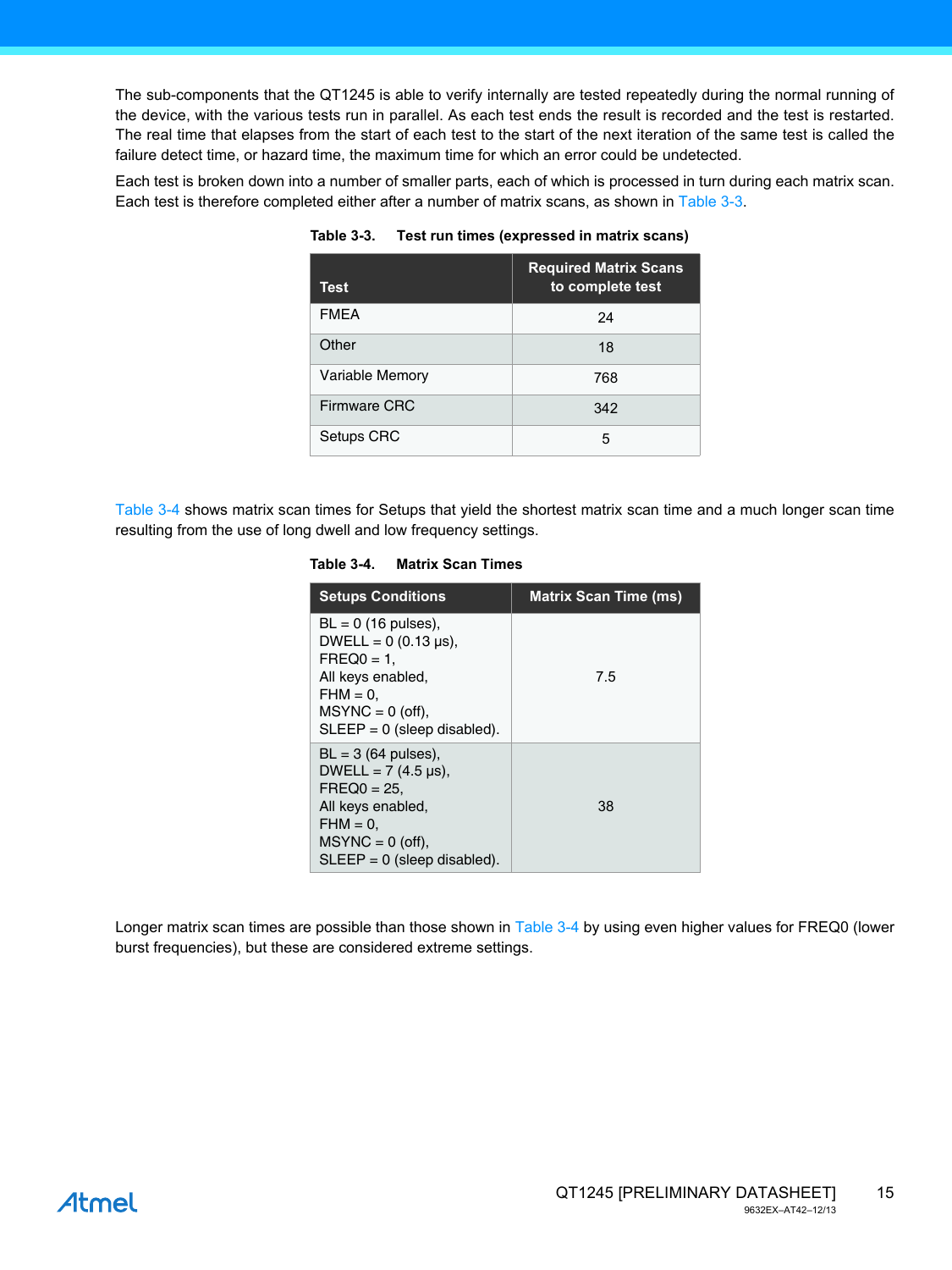[Table 3-5](#page-15-0) shows the failure detect times for the internal tests assuming a matrix scan time of 9 ms, which is valid for typical Setups.

| <b>Test</b>                                                                          | <b>Failure Detect Time (ms)</b> |  |
|--------------------------------------------------------------------------------------|---------------------------------|--|
| <b>FMEA</b>                                                                          | 216                             |  |
| Other                                                                                | 162                             |  |
| <b>Variable Memory</b>                                                               | 6912                            |  |
| Firmware CRC                                                                         | 3078                            |  |
| Setups CRC                                                                           | 45                              |  |
| Conditions: Matrix scan time = 9 ms. QT1245 does not<br>sleep for duration of tests. |                                 |  |

#### <span id="page-15-0"></span>**Table 3-5. Failure Detect Time**

Longer failure detect times are possible than those shown in [Table 3-5](#page-15-0) where the matrix scan time is longer. The failure detect times are proportional to the matrix scan time. The failure detect time for other setups can therefore be determined by observing the matrix scan time using an oscilloscope and scaling the times given in [Table 3-5](#page-15-0) accordingly. Alternatively, the failure detect times can be calculated by taking the numbers from [Table 3-5](#page-15-0) and multiplying them by the matrix scan time.

Unnecessarily long settings of dwell and low burst frequencies should be avoided because these will also result in undesirably long failure detect times.

#### **3.17.1 UL approval / VDE compliance**

The QT1245 has been given a compliance test report by VDE and is approved by UL as a component suitable for use in both class B and class C safety critical products. By using this device and following the safety critical information throughout this datasheet, manufacturers can easily add a touch sense interface to their product, and be confident it can also readily pass UL or VDE testing.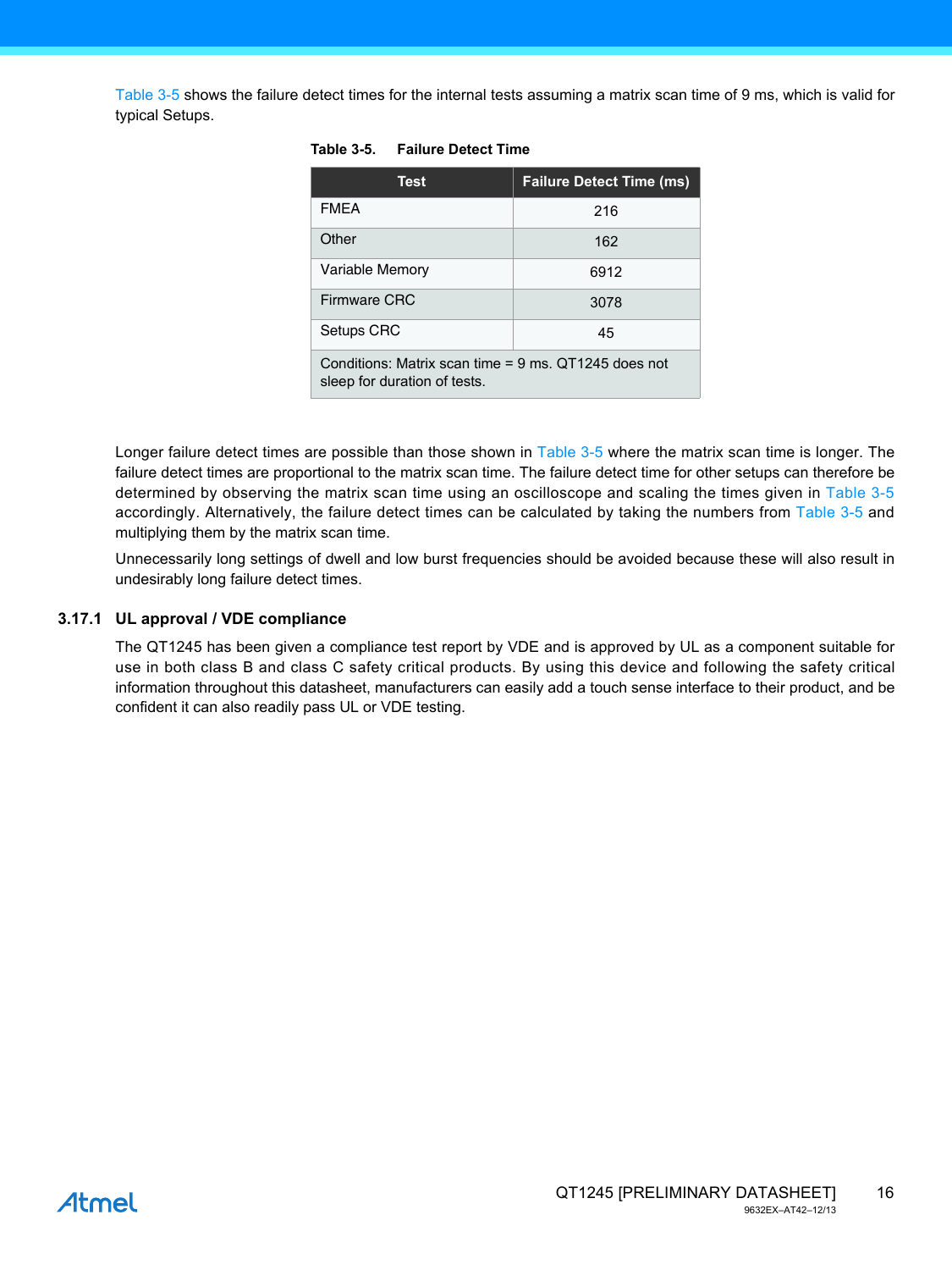# **4. Serial Communications**

# **4.1 Introduction**

The device uses an SPI interface for communications with a host.

# **4.2 SPI Interface**

The SPI host device always initiates communications sequences. This is intentional for FMEA and IEC/EN60730 purposes so that the host always has total control over the communications with the QT1245. Even return data is controlled by the host. The QT1245 employs a CRC on return data to provide for robust communications.

There is an essential DRDY line that handshakes transmissions. This is needed by the host from the QT1245 to ensure that transmissions are not sent when the QT1245 is busy or has not yet processed a prior transfer. If the host does not observe the correct DRDY timing, random communication errors may result.

**Initiating or Resetting Communications:** After a reset, or should communications be lost due to noise or out-ofsequence reception, the host should repeatedly wait for a period not less than the QT1245 communications time-out (30 ms  $\pm$ 5 ms). The host should then read location 0, followed by the CRC bytes, until the correct response is received back from location 0 and validated by the CRC. Location 0 should read as 19 hex (25 decimal). The host can then resume normal run mode communications from a clean start.

**Poll Rate:** The typical poll rate in normal run operation should be no faster than once per 10 ms (25 ms is more than fast enough to extract status data).

SPI communications operate only in slave mode, and obey  $\overline{DRDY}$  control signaling. The clocking is as follows:

| Clock idle:           | High      |
|-----------------------|-----------|
| Clock shift out edge: | Falling   |
| Clock data in edge:   | Rising    |
| Max clock rate:       | $1.5$ MHz |

SPI requires five signals to operate:

**MOSI:** Master-out / Slave-in data pin, used as an input for data from the host (master). This pin should be connected to the MOSI (DO) pin of the host device.

**MISO:** Master-in / Slave-out data pin, used as an output for data to the host. This pin should be connected to the MISO (DI) pin of the host. MISO floats in three-state mode between bytes when SS is high, to facilitate multiple devices on one SPI bus.

**SCK:** SPI clock, input only clock from host. The host must shift out data on the falling SCK edge and the QT1245 clocks data in on the rising edge. The QT1245 likewise shifts data out on the falling edge of SCK back to the host so that the host can shift the data in on the rising edge.

**Note:** Important – SCK must idle high, it should never float.

**SS:** Slave select, input only. Acts as a framing signal to the sensor from the host.  $\overline{SS}$  must be low before and during a data transfer with the host. It must not go high again until the SCK line has returned high. SS must idle high. This pin includes an internal pull-up resistor of 20 k $\Omega$  – 50 k $\Omega$ . When  $\overline{SS}$  is high, MISO floats.

**DRDY:** Data Ready, active-high, indicates to the host that the QT1245 is ready to send or receive data. This pin idles high and is an open-drain output with an internal 20 k $\Omega$  – 50 k $\Omega$  pull-up resistor. Most communications failures are the result of failure to properly observe the DRDY timing.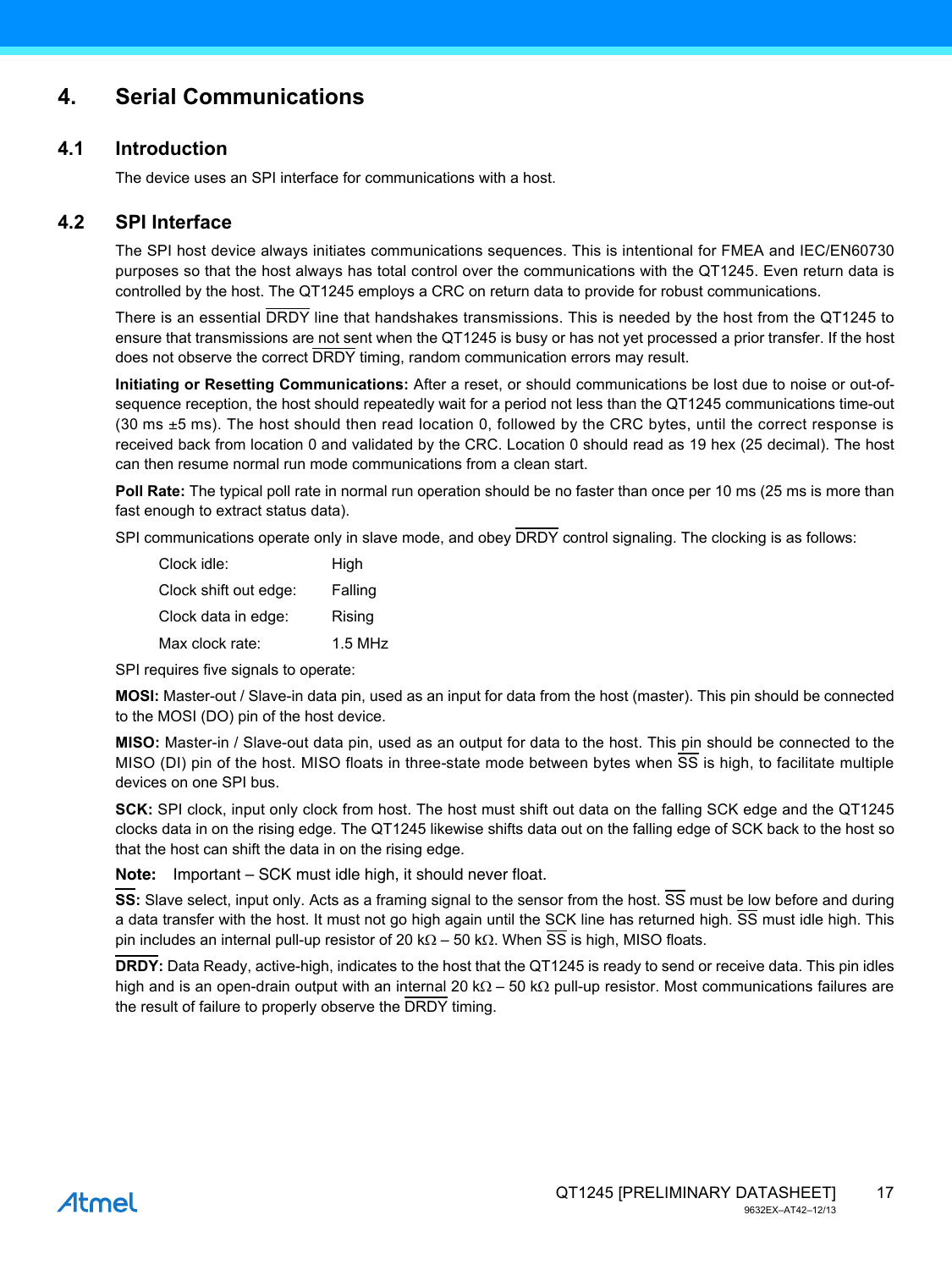Serial communications pacing is controlled by DRDY. Use of DRDY is critical to successful communications with the QT1245. The host is permitted to perform an SPI transfer only when DRDY has returned high. After each SPI byte transfer DRDY goes low after a short delay and remains low until the QT1245 is ready for another transfer. A short delay occurs before DRDY is driven low because the QT1245 may be otherwise busy and requires a finite time to respond. DRDY may go low only for a few microseconds. During the period from the end of one transfer until DRDY goes low and back high again, the host should not perform another transfer. Therefore, before each byte transmission the host should first check that DRDY is high again.



#### <span id="page-17-0"></span>**Figure 4-1. SPI Slave-only Mode Timing**

| $S1:$ > 333 ns <sup>(1)</sup> | $S2: < 20$ ns   | $S3 > 25$ ns  | $S4: < 20$ ns  |               |
|-------------------------------|-----------------|---------------|----------------|---------------|
| $S5 \leq 40$ µs               | $S6: \leq 1$ us | $S7 > 333$ ns | $SS: > 333$ ns | $S9 > 667$ ns |

1. Or  $>$  3  $\mu$ s if sleep is enabled

If the host wants to perform a byte transfer with the QT1245 it should behave as follows:

- 1. Wait at least 40 µs after the previous SPI transfer (time S5 in [Figure 4-1:](#page-17-0) DRDY is guaranteed to go low before this 40 µs expires).
- 2. Wait until DRDY is high (it may already be high again).
- 3. Perform the next SPI transfer with the QT1245.

The time it takes for DRDY to go high again after each transfer depends if the host is performing a setups write, or is performing a read, as follows:

Setups write:  $\leq$ 4.5 ms

Read:  $\leq 1$  ms

The DRDY times above are valid when the maximum operating frequency (FREQ0 = 1) is used. These times increase as the operating frequency is reduced. With very low operating frequency add 5 ms to the above times.

Other DRDY specifications: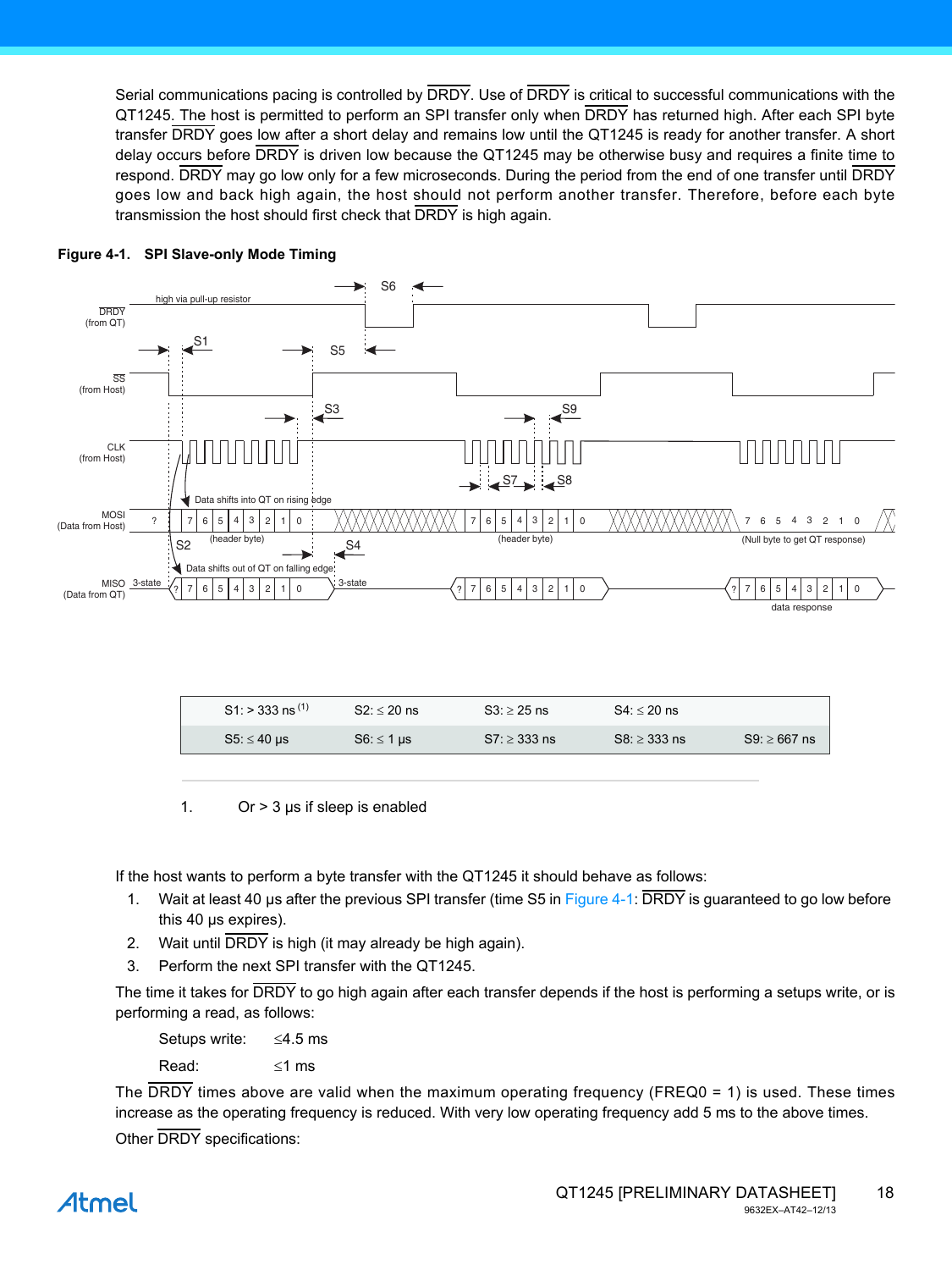Min time  $\overline{DRDY}$  is low: 1 us

Min time DRDY is low after reset: 80 ms

**Null Bytes:** When the QT1245 responds with data requested in a read operation, the host should issue null bytes  $(0 \times 00)$  in order to recover the response bytes back. The host should not start a new communications sequence until all the response and CRC bytes are accepted back from the QT1245.

**Timeout:** A successful communications sequence consists of a number of byte transfers. The QT1245 expects each byte transfer within a sequence to occur within 30 ms  $(\pm 5 \text{ ms})$  of the previous transfer. If more than 30 ms elapses between any two bytes, the QT1245 abandons the current sequence and starts a new sequence at the next byte transfer.

**Wakeup:** If a communication starts when the device is sleeping (see [Section 6.5.1 on page 36](#page-35-0)), the device will be woken, triggered by the falling edge at SS, but will not be fully awake and ready to receive the communication for up to 3 us. If sleep is enabled, allow 3 us from the SS falling edge to the first clock (S1 in [Figure 4-1 on page 18\)](#page-17-0).

**SPI Line Noise:** In some designs it is necessary to run SPI lines over ribbon cable across a lengthy distance on a PCB. This can introduce ringing, ground bounce, and other noise problems which can introduce false SPI clocking or false data. Simple RC networks and slower data rates are helpful to resolve these issues.

A CRC check appends all data responses in order to detect transmission errors to a high level of certainty.

# <span id="page-18-0"></span>**4.3 CHANGE Pin**

The CHANGE pin can be used to alert the host to key touches or key releases, thus reducing the need for unnecessary communications. Normally, the host can simply not bother to communicate with the device, except when the CHANGE pin becomes active.

CHANGE becomes active after reset and when there is a change in key state (either touch or touch release) and becomes inactive again only when the host performs a read from address 6, the detect status register for all keys on Y0. CHANGE does not self-clear. Only an SPI read from location 6, or a device reset, clears it.

It is important to read all three key state addresses to ensure the host has a complete picture of which keys have changed.

After the device is reset it performs internal initialisation and then sets CHANGE active (low) to signal the host that it is ready to communicate.

CHANGE is an open-drain output with an internal 20 k $\Omega$  – 50 k $\Omega$  pull-up resistor. This allows multiple devices to be connected together in a single wire-OR logic connection with the host. When the CHANGE pin goes active, the host can poll all devices to identify which one is reporting a touch change.

Every key can be individually configured to wake a host microcontroller upon a touch change. Therefore, a product can wake from sleep when any key state changes, or only when certain desired keys change state. The configuration is set in the setups block (see [Appendix 6.2.3 on page 33\)](#page-32-0) on a key-by-key basis.

IEC/EN60730 compliant products cannot rely on the CHANGE pin because its operation cannot be verified. The CHANGE pin can still be utilized but only to optimize the key response time. The host must also poll the QT1245 Detect Status bytes (Addresses 6, 7, 8), but at a rate suitable to guarantee IEC/EN60730 compliance. A poll rate of once every 100 ms would impose very little extra load on the QT1245.

The oscilloscope sync and the CHANGE output share an I/O pin, and can interfere with each other. SSYNC is intended as an aid only during development, and should be disabled for production.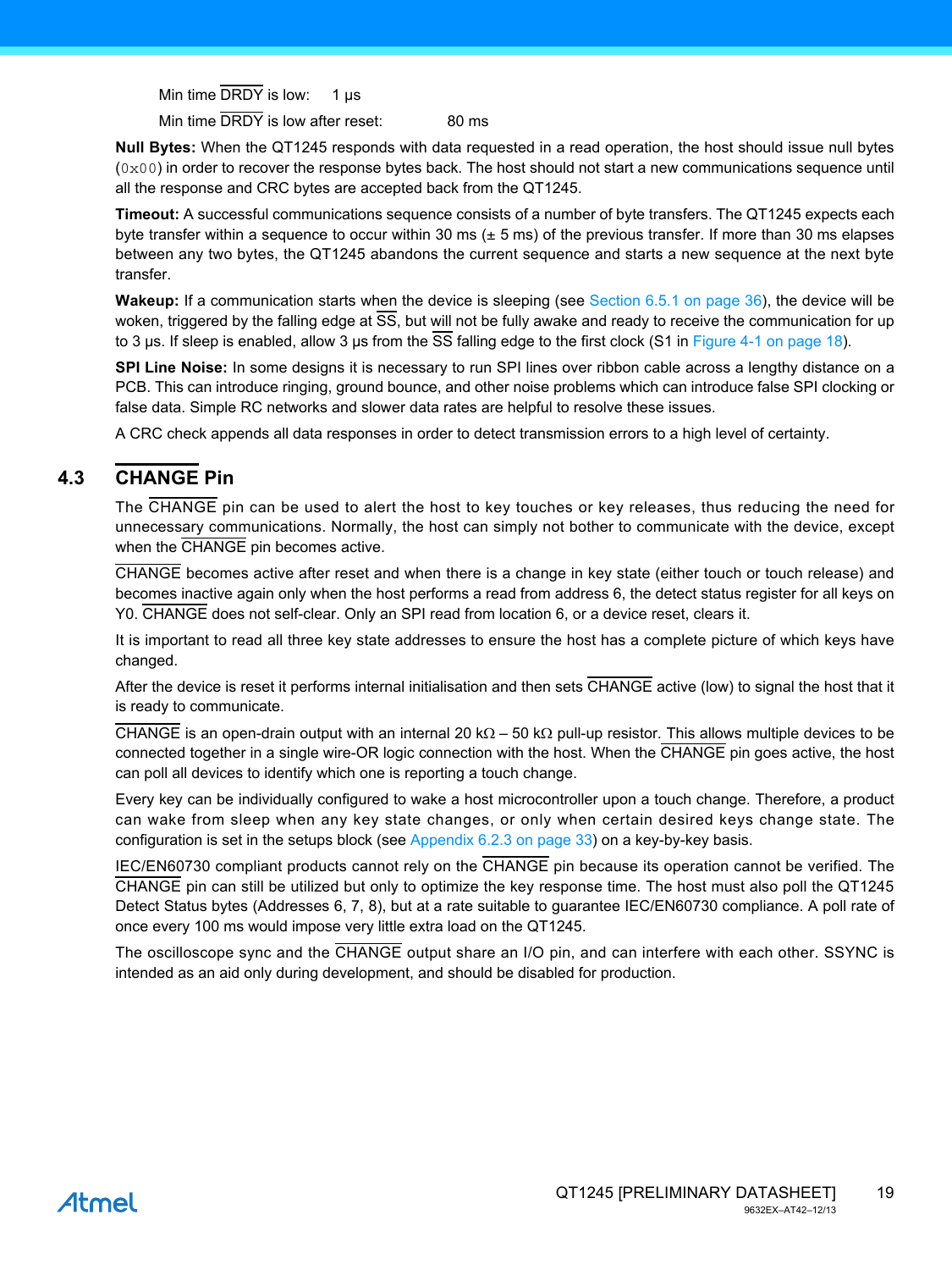# **5. Memory Map**

# **5.1 Introduction**

The device features a set of commands which are used for control and status reporting. As well as [Table 5-1](#page-19-0) refer to [Table 7-1 on page 46](#page-45-1) for further details.

<span id="page-19-0"></span>

| Table 5-1. | <b>Memory Map</b> |  |
|------------|-------------------|--|
|------------|-------------------|--|

| <b>Address</b>            | <b>Use</b>                                            | <b>Access</b> |
|---------------------------|-------------------------------------------------------|---------------|
| $\pmb{0}$                 | Reserved                                              | Read          |
| $\mathbf{1}$              | Reserved                                              | Read          |
| $\sqrt{2}$                | 100 ms counter (IEC/EN60730)                          | Read          |
| $\ensuremath{\mathsf{3}}$ | Signal fail counter (IEC/EN60730)                     | Read          |
| 4                         | Matrix Scan counter (IEC/EN60730)                     | Read          |
| 5                         | Device Status. Collection of bit flags                | Read          |
| $\,6$                     | Detect status for keys 0 to 7, one bit per key        | Read          |
| $\overline{7}$            | Detect status for keys 8 to 15, one bit per key       | Read          |
| 8                         | Detect status for keys 16 to 23, one bit per key      | Read          |
| $\boldsymbol{9}$          | Reserved                                              | Read          |
| 10                        | Current frequency                                     | Read          |
| 11                        | Current pulse spacing                                 | Read          |
| $12 - 15$                 | Data for key 0. See Table 5-6 on page 27 for details. | Read          |
| $16 - 19$                 | Data for key 1                                        | Read          |
| $20 - 23$                 | Data for key 2                                        | Read          |
| $24 - 27$                 | Data for key 3                                        | Read          |
| $28 - 31$                 | Data for key 4                                        | Read          |
| $32 - 35$                 | Data for key 5                                        | Read          |
| $36 - 39$                 | Data for key 6                                        | Read          |
| $40 - 43$                 | Data for key 7                                        | Read          |
| $44 - 47$                 | Data for key 8                                        | Read          |
| $48 - 51$                 | Data for key 9                                        | Read          |
| $52 - 55$                 | Data for key 10                                       | Read          |
| $56 - 59$                 | Data for key 11                                       | Read          |
| $60 - 63$                 | Data for key 12                                       | Read          |
| $64 - 67$                 | Data for key 13                                       | Read          |
| $68 - 71$                 | Data for key 14                                       | Read          |
| $72 - 75$                 | Data for key 15                                       | Read          |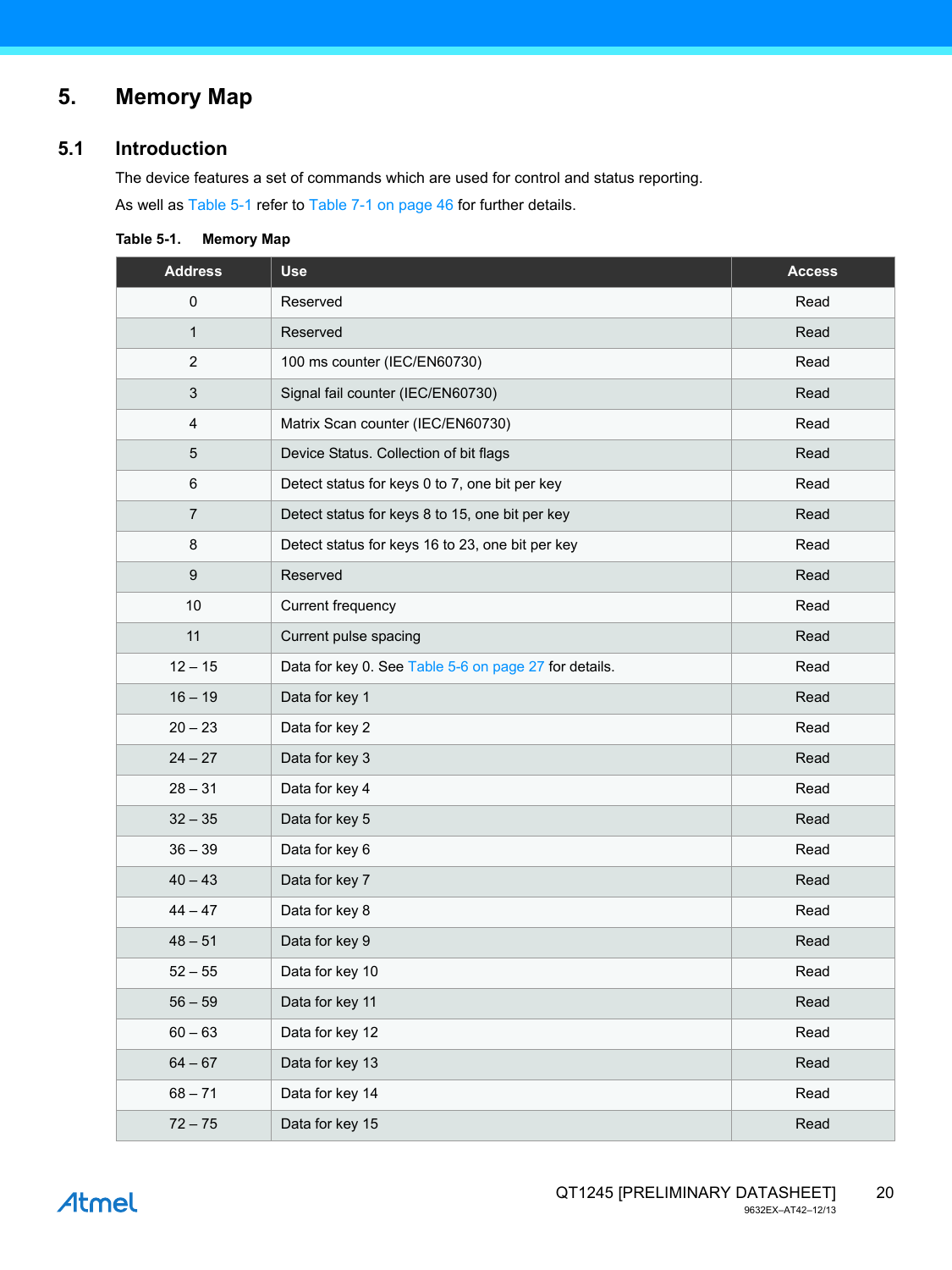#### **Table 5-1. Memory Map (Continued)**

| <b>Address</b> | <b>Use</b>                                                                                                                                                                                                                                                       | <b>Access</b> |
|----------------|------------------------------------------------------------------------------------------------------------------------------------------------------------------------------------------------------------------------------------------------------------------|---------------|
| $76 - 79$      | Data for key 16                                                                                                                                                                                                                                                  | Read          |
| $80 - 83$      | Data for key 17                                                                                                                                                                                                                                                  | Read          |
| $84 - 87$      | Data for key 18                                                                                                                                                                                                                                                  | Read          |
| $88 - 91$      | Data for key 19                                                                                                                                                                                                                                                  | Read          |
| $92 - 95$      | Data for key 20                                                                                                                                                                                                                                                  | Read          |
| $96 - 99$      | Data for key 21                                                                                                                                                                                                                                                  | Read          |
| $100 - 103$    | Data for key 22                                                                                                                                                                                                                                                  | Read          |
| $104 - 107$    | Data for key 23                                                                                                                                                                                                                                                  | Read          |
| $108 - 139$    | Reserved                                                                                                                                                                                                                                                         |               |
| 140            | Control command. Write $0xFF$ to calibrate all keys. Write $0xFE$<br>immediately before writing setups. Write 0xFD to perform low level<br>calibration and offset for frequency hopping. Write k to calibrate key k.<br>Write $0 \times 18$ to reset the device. | Write         |
| $141 - 250$    | Setups – see Section 6. on page 29 for details                                                                                                                                                                                                                   | Read/Write    |

**Poll rate:** The host can make use of the CHANGE pin output to initiate a communication. This guarantees the optimal polling rate.

If the host cannot make use of the CHANGE pin the poll rate in normal *run* operation should be no faster than once per matrix scan (see [Section 8.4 on page 49](#page-48-0)). Typically 10 to 20 ms is more than fast enough to extract the key status. Anything faster will not provide new information and slows down the chip operation.

**Run Poll Sequence:** In normal run mode the host should limit traffic with a minimalist control structure. The host should just read the IEC/EN60730 counters, the Device Status and the three detect status registers (see [Figure 5-1](#page-21-0) [on page 22\)](#page-21-0).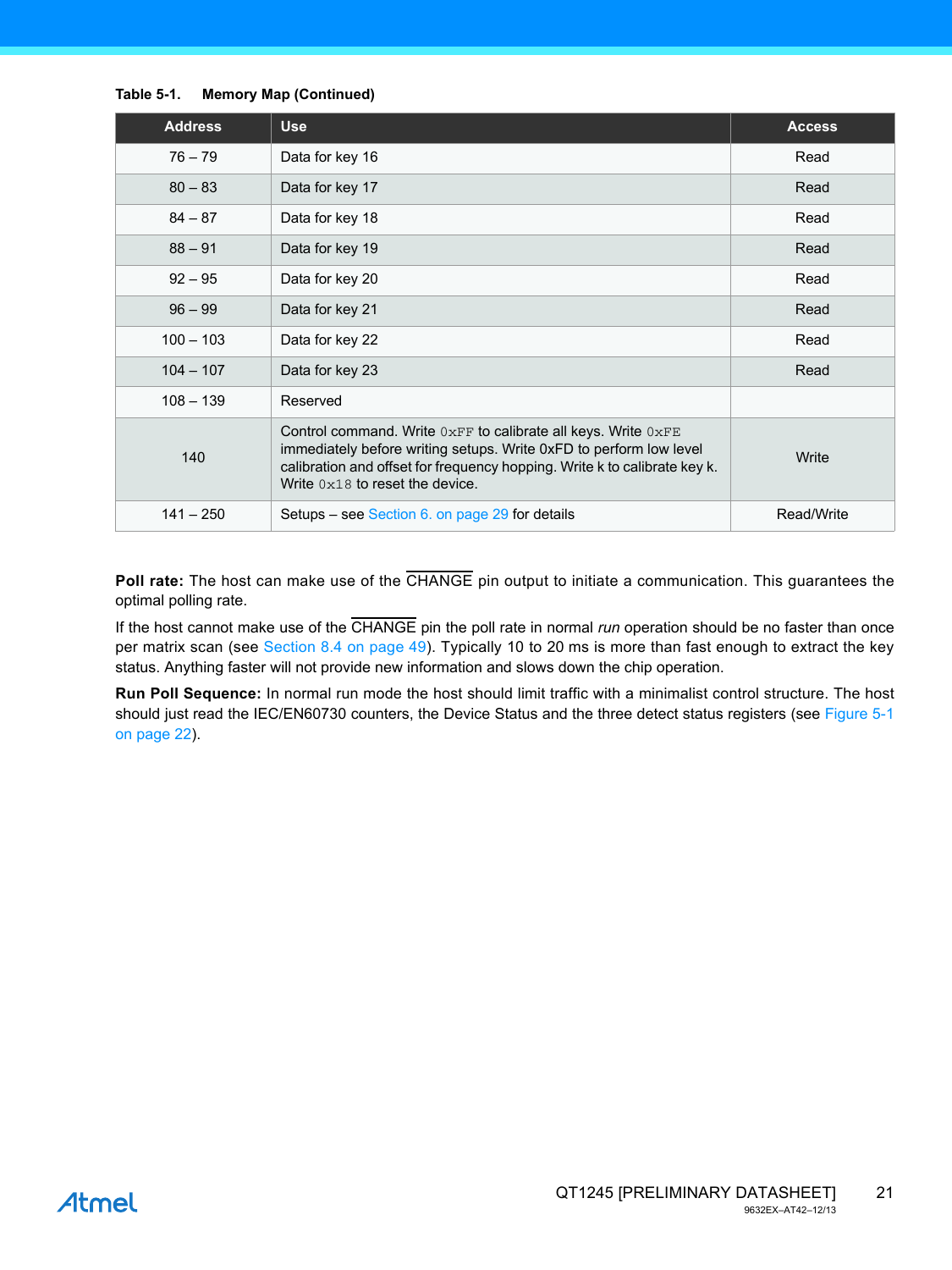<span id="page-21-0"></span>



# **5.2 Writing Data to the Device**

The sequence of events required to write data to the device is shown below:

| <b>MemAddress</b> |  | ว <sub>ata</sub> |  |
|-------------------|--|------------------|--|
|                   |  |                  |  |

#### **Table 5-2. Key to Write Sequence**

| Byte $#$ | <b>Name</b>       | <b>Description</b>                                              |
|----------|-------------------|-----------------------------------------------------------------|
| 1        | <b>MemAddress</b> | Target memory address within QT1245                             |
|          | U                 | Undefined data byte, should be ignored                          |
|          | D                 | 40 µs delay then wait until DRDY high                           |
| 2        | n                 | # bytes to write. MSB = $0$ (write). Valid range is $1 - 111$ . |
| $3+$     | Data              | Data byte(s) written to QT1245                                  |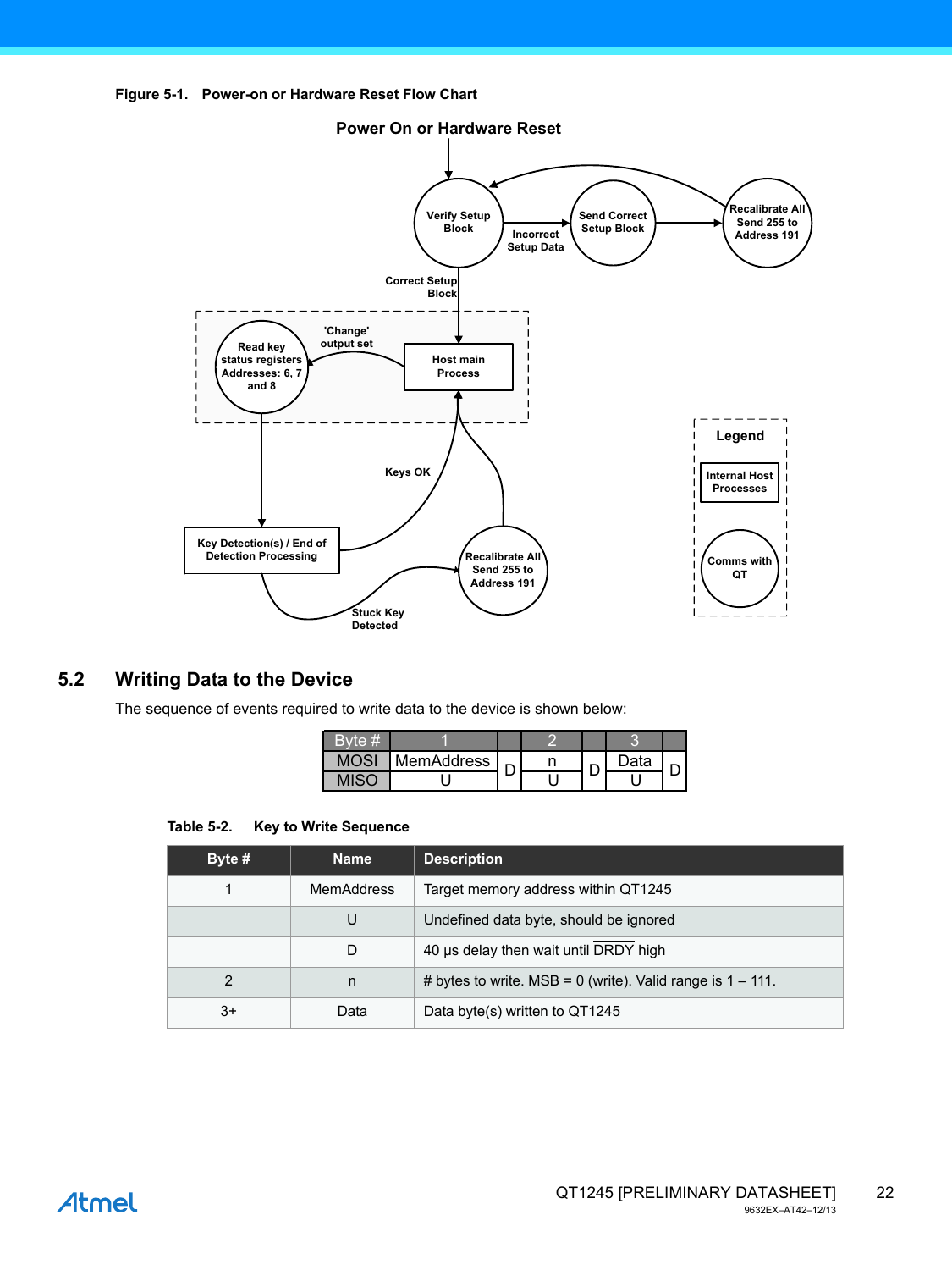The host initiates a write sequence by sending the internal memory address it wishes to write followed by n, the number of QT1245 addresses it wishes to write to. The host then sends one or more data bytes. Between each byte transfer, the host must follow the DRDY handshake procedure (wait 40 µs and then wait until DRDY is high). If the host sends more than one data byte, they are written to consecutive memory addresses. The device automatically increments the target memory address after writing each data byte.

Byte 2 is split into two fields. The MSB indicates a read or write operation and should be set to 0 to perform a write. Bits 6 – 0 define the number of data bytes the host wishes to write to the device.

The host should not try to write beyond the last setups address.

The raw SPI protocol defines simultaneous bidirectional byte transfers. For each byte sent from the host, another byte is received back from the slave. During a write sequence, the bytes returned by the QT1245 are undefined and should be ignored.

# **5.3 Reading Data From the Device**

The sequence of events required to read data from the device is shown below:

|             |            |   |                       |   |             |   |                                |   | $\sim$ |                |   |                      |                        |  |
|-------------|------------|---|-----------------------|---|-------------|---|--------------------------------|---|--------|----------------|---|----------------------|------------------------|--|
| <b>MOSI</b> | MemAddress | ∽ | 120<br>n,<br>∣∠o<br>. |   | <b>NULL</b> |   | ΝI<br>$\overline{\phantom{a}}$ |   | . .    | <b>NULL</b>    | - | <b>NULL</b>          | <b>NULL</b>            |  |
| <b>MISO</b> |            | ◡ | ີ                     | ◡ | Data        | ັ | $\sim$<br>Data                 | − | . .    | Data<br>$\sim$ | ◡ | <b>LSB</b><br>◡<br>w | MSB<br>ּים י<br>w<br>◡ |  |

| Byte # | <b>Name</b>       | <b>Description</b>                                                                                                           |
|--------|-------------------|------------------------------------------------------------------------------------------------------------------------------|
| 1      | <b>MemAddress</b> | Target memory address within QT1245                                                                                          |
|        | U                 | Undefined data byte, should be ignored                                                                                       |
|        | D                 | 40 µs delay then wait until DRDY high                                                                                        |
| 2      | n                 | Bit $7 = 1$ (read).<br>Bits $6 - 0 = #$ bytes to read, valid range is $1 - 127$ .<br>CRC is available after reading n bytes. |
|        | <b>NULL</b>       | Placeholder, send from the host to recover data from the<br>QT1245                                                           |
| $3+$   | Data              | Data returned from QT1245                                                                                                    |

**Table 5-3. Key to Read Sequence**

The host initiates a read sequence by sending the internal memory address it wishes to read followed by 128+n, where n is the number of QT1245 addresses it wishes to read from. The host then sends NULL bytes to recover the n data bytes from the QT1245. If the host specifies n to be greater than 1, the data bytes are read from consecutive memory addresses. The device automatically increments the target memory address after reading each location. When all n data bytes have been returned, the device returns a 16-bit CRC, LSB first. Between each byte transfer, the host must follow the DRDY handshake procedure (wait 40 µs and then wait until DRDY is high).

Byte 2 is split into two fields. The MSB indicates a read or write operation and should be set to 1 to perform a read. Bits 6 – 0 define the number of data bytes the host wishes to read from the device.

The device calculates the double-word (16-bit) CRC using the internal memory start address, the number of bytes to be read (n), and the n data bytes themselves, all in the same sequence they occur during the transmission (see [Appendix A. on page 54](#page-53-0)).

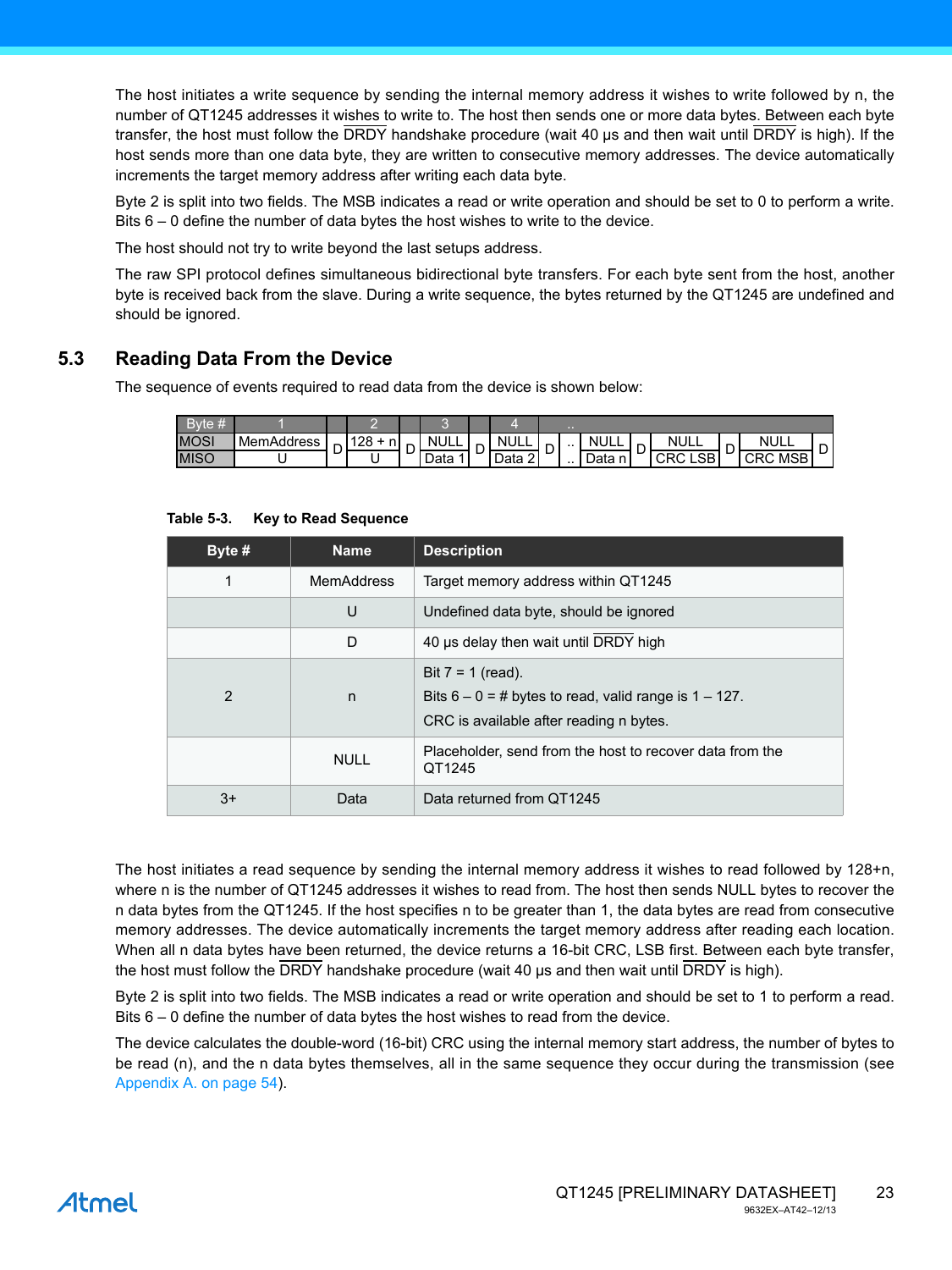The raw SPI protocol defines simultaneous bidirectional byte transfers. For each byte sent from the host, another byte is received back from the slave. During a read sequence, the bytes transmitted by the QT1245 while the host is sending the address and n are undefined and should be ignored.

# <span id="page-23-0"></span>**5.4 Report IEC/EN60730 Counters**

These counters can be used by the host to check the correct speed and operation of the device. The host must check these values regularly to meet the requirements of IEC/EN60730. IEC/EN60730 requires that each component of a system be checked for correct operation. Where correct speed of operation must be confirmed and the device has no way to perform such a cross-check internally, counters are exposed through the communication interface to enable independent cross checking by the host.

#### **Address 2:** 100 ms counter (IEC/EN60730)

This is an 8-bit unsigned counter that is incremented once every 100 ms, counting 256 steps repeatedly from 0 to 255. When the counter has reached 255 it wraps back to 0 at the next 100 ms interval. The counter should take between 25 and 26 seconds (256 × 100 ms = 25.6s) to count up from zero through 255 and wrap back to zero again. The host must read this counter regularly and cross-check the counting rate against one of its own clock sources.

If the 100 ms counter is read once every second, for example, the host should find the counter has increased by 10 counts from the value returned at each previous read and should traverse one full count range (256 steps) when the host has read the counter 25 or 26 times. The host should verify the 100 ms counter is incrementing at the expected rate. If the counter advances faster or slower than expected, there could be a fault with the QT1245 or the host, and the host should adopt an appropriate strategy to meet the required safety standard.

### **Address 3:** Signal fail counter (IEC/EN60730)

This is an 8-bit unsigned counter that is incremented each time a signal capture failure occurs. Signal capture failure can occur where keys are enabled but do not physically exist. Only keys that exist should be enabled. All other keys should be disabled.

Signal capture failure can also occur where heavy noise spikes corrupt the signal. Occasional capture failure is to be expected and does not unduly affect the device performance. Regular capture failure would extend the key response time. The host must check this counter regularly. Tests should be made with a heavy noise source during development to determine how the key response time is affected and determine a maximum acceptable count rate for this counter.

#### **Address 4:** Matrix scan counter (IEC/EN60730)

This is an 8-bit counter that is incremented before the start of each matrix scan, or keyscan cycle, counting 256 steps repeatedly from 0 to 255. When the counter has reached 255 it wraps back to 0 at the start of the next keyscan cycle. The keyscan cycle time should be measured with an oscilloscope during development. The Matrix Scan count rate can be calculated directly from this.

For example, if the keyscan cycle time is measured as 10 ms, the counter counts 256 steps in 2560 ms (256 × 10 ms). The host must read this counter regularly to check the matrix scan is operating at the expected rate. If the Matrix Scan counter is read once every 100 ms, for example, the host should find the counter has increased by 10 counts from the value returned at each previous read and should traverse one full count range (256 steps) when the host has read the counter 25 or 26 times. The host should verify the counter is incrementing at the expected rate. If the counter advances faster or slower than expected, there could be a fault with the QT1245 or the host, and the host should adopt an appropriate strategy to meet the required safety standard.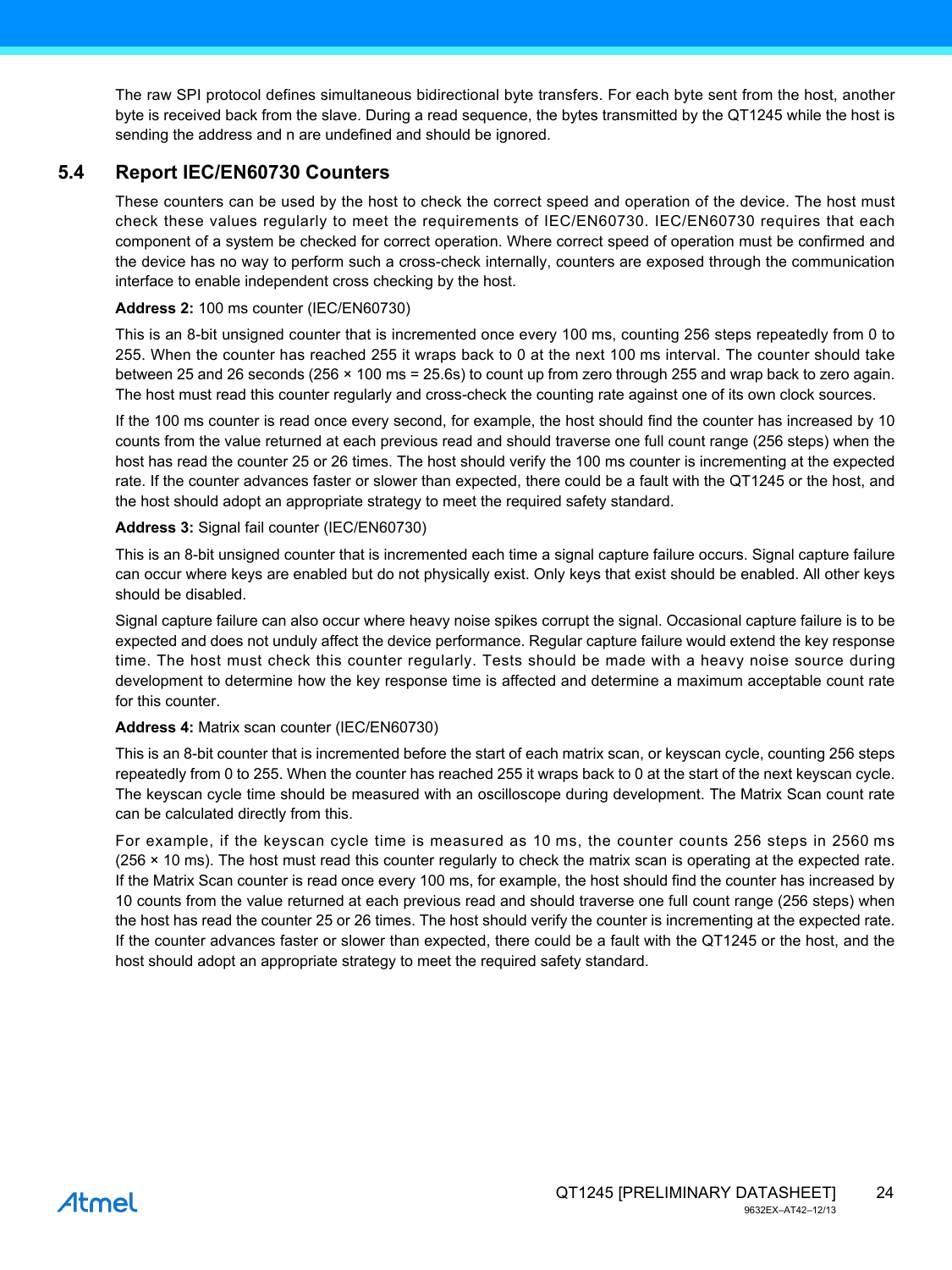# <span id="page-24-0"></span>**5.5 Report Device Status**

**Address 5:** Device status

This byte contains the general status bits. The bits report as follows:

| <b>Bit</b> | <b>Description</b>                 |
|------------|------------------------------------|
| 7          | Reserved                           |
| 6          | Reserved                           |
| 5          | Reserved                           |
| 4          | $1 =$ FMEA failure detected        |
| 3          | $1 = I SI$ failure detected        |
| 2          | $1 =$ any key in calibration       |
| 1          | $1 =$ Mains sync. error            |
|            | 1 = Setups CRC does not match HCRC |

**Bit 4:** Set if an FMEA error was detected during operation. See [Section 3.16 on page 13](#page-12-0).

**Bit 3:** Reports that an enabled key has a very low reference value, lower than the user-configurable LSL value (see [Section 7. on page 46](#page-45-0)).

**Bit 2:** Set if any key is in the process of calibrating.

**Bit 1:** Set if there was a mains sync error, for example there was no Sync signal detected within the allotted 100 ms. See [Section 7. on page 46](#page-45-0). This condition is not necessarily fatal to operation, however the device operates very slowly and may suffer from noise problems if the sync feature was required for noise reasons. Reset the device to clear this bit after the MSYNC setup has been cleared (OFF).

**Bit 0:** Set if the setups CRC does not match the CRC uploaded by the host (HCRC). The CRC is computed repeatedly and checked against the value uploaded by the host. This bit is set if the two values do not match.

A host in an IEC/EN60730 compliant product must check bits 0, 2, 3, and 4 and handle persistent errors appropriately to maintain safety.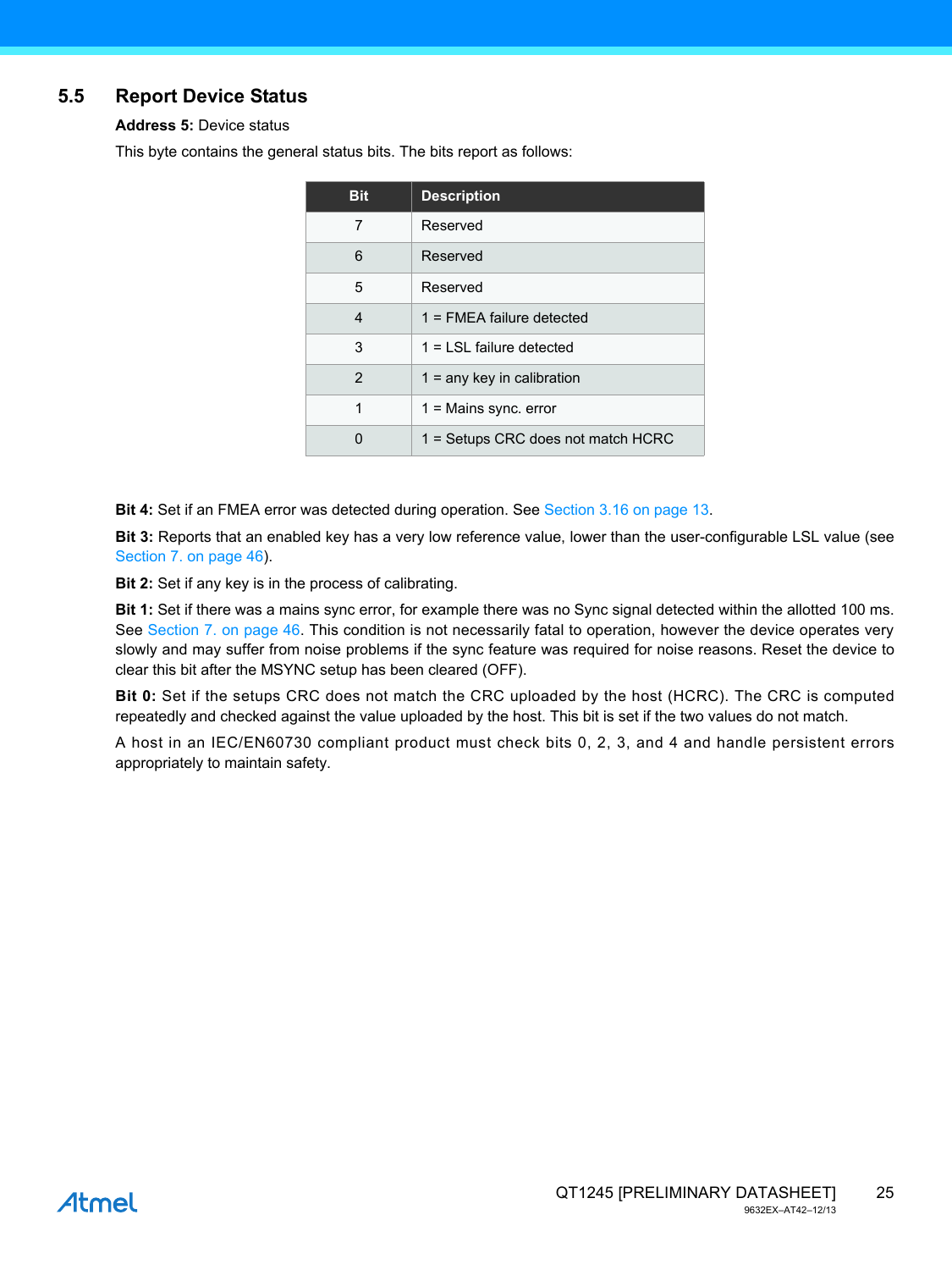# **5.6 Report Detections for All Keys**

**Address 6:** detect status for keys 0 – 7

**Address 7:** detect status for keys 8 – 15

**Address 8:** detect status for keys 16 – 23

Each location indicates all keys in detection, if any, as a bitfield. Touched keys report as 1, untouched or disabled keys report as 0.

**Note:** The CHANGE pin becomes inactive on reading address 6.

#### **Table 5-4. Bits for Key Reporting and Numbering**

| <b>Address</b> | <b>Bit Number</b> |    |    |                |    |              |    |    |  |  |
|----------------|-------------------|----|----|----------------|----|--------------|----|----|--|--|
|                |                   | 6  | 5  | $\overline{4}$ | 3  | $\mathbf{2}$ |    | 0  |  |  |
| 6              |                   | 6  | 5  | $\overline{4}$ | 3  | 2            |    |    |  |  |
|                | 15                | 14 | 13 | 12             | 11 | 10           | 9  | 8  |  |  |
| 8              | 23                | 22 | 21 | 20             | 19 | 18           | 17 | 16 |  |  |

**Note:** The device should be reset after disabling keys because, if a key was in detect when it was disabled, it could incorrectly report detect.

# **5.7 Frequency Hopping**

The following locations in the memory map report runtime variables used by the frequency hopping module.

#### **Address 10: Current Frequency**

When FHM = 1 or FHM = 2, the frequency hopping module switches between three configurable frequencies. This byte indicates which of the three frequency selections is currently in use.

| Value | <b>Description</b>                  |
|-------|-------------------------------------|
|       | Configured frequency $-0$ is in use |
|       | Configured frequency $-1$ is in use |
|       | Configured frequency $-2$ is in use |

#### **Table 5-5. Frequency in Use**

#### **Address 11: Current Pulse-Spacing**

The burst sampling frequency is changed by using different idle times, or pulse spacing, between pulses in the burst. This byte reflects that idle time, with each increment representing an increase of approximately 375 ns.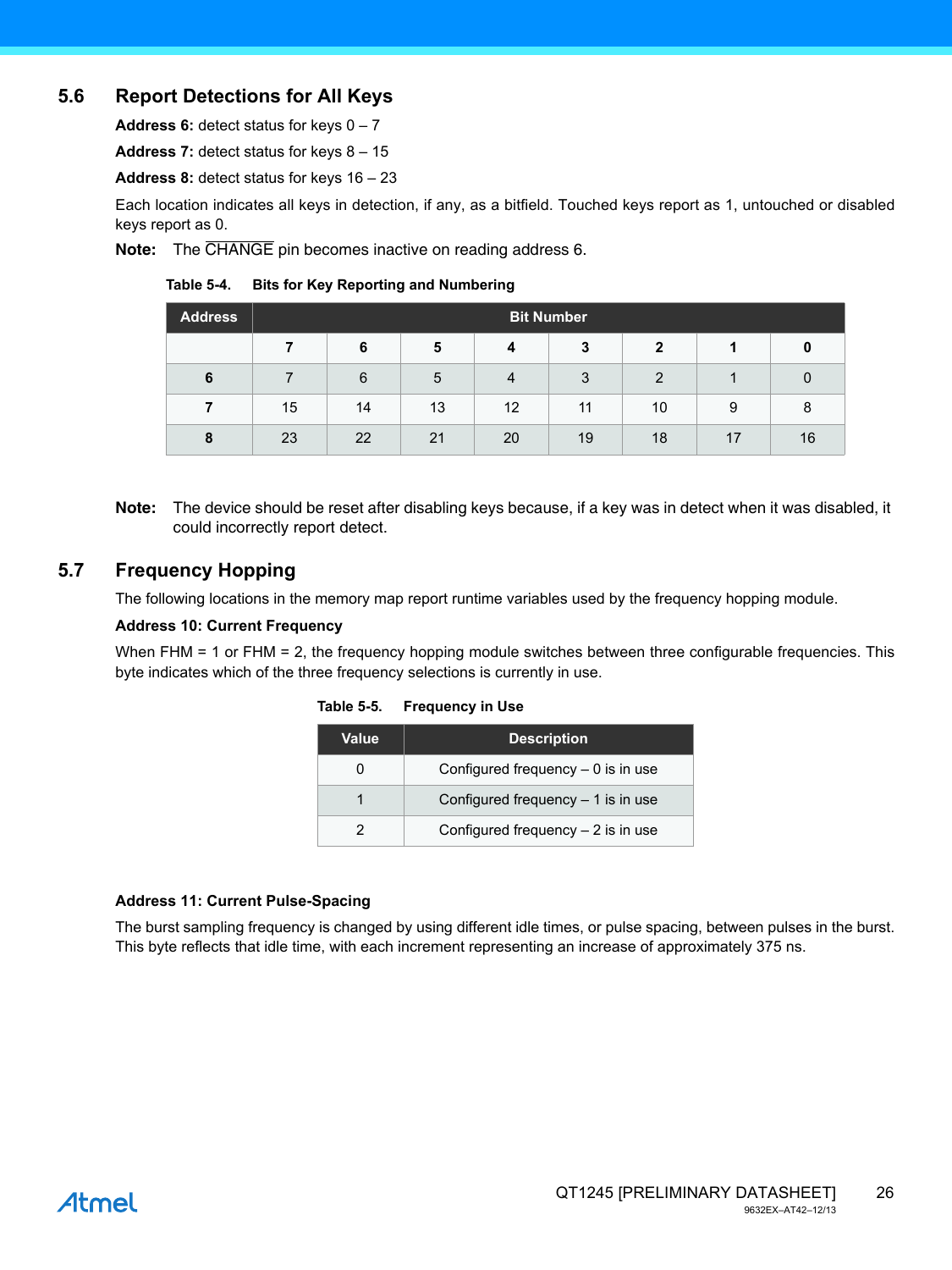# <span id="page-26-1"></span>**5.8 Data Set for Keys**

Addresses 12 – 107 allow data to be read for each key. There are a total of 24 keys and 4 bytes of data per key, yielding a total of 96 addresses. These addresses are read-only.

The data for the keys is mapped in sequence, starting with key 0 at addresses 12 – 15. The data for key 15 is located at addresses 72 – 75, and that for key 23 is located at addresses 104 – 107. [Table 5-6](#page-26-0) summarizes this.

| <b>Address</b> | Variable                                               | Key #        | # Bits                             | <b>Bit-mask</b>                      | Valid<br>Range             | <b>Description</b>                                                                            |
|----------------|--------------------------------------------------------|--------------|------------------------------------|--------------------------------------|----------------------------|-----------------------------------------------------------------------------------------------|
| $12 - 13$      | Signal<br>DI count                                     | 0            | 12<br>$\overline{\mathbf{4}}$      | $0x0$ FFF<br>0xF000                  | $0 - 4095$<br>$0 - 15$     | Signal<br>Normal Detector Integrator                                                          |
| $14 - 15$      | Reference<br><b>LSL</b> failure<br><b>FMEA</b> failure | $\Omega$     | 12<br>$\mathbf{1}$<br>$\mathbf{1}$ | 0x0FFF<br>0x1000<br>0x2000           | $0 - 4095$<br>0, 1<br>0, 1 | Reference<br>LSL 1 = Reference level < LSL (low<br>signal level)<br>$FMEA$ 1 = $FMEA$ failure |
| $16 - 17$      | Signal<br>DI count                                     | $\mathbf{1}$ | $\cdots$                           | $\cdots$                             | $\cdots$                   | $\cdots$                                                                                      |
| $18 - 19$      | Reference<br><b>LSL</b> failure<br><b>FMEA</b> failure | $\mathbf{1}$ | $\cdots$                           | $\cdots$                             | .                          | $\cdots$                                                                                      |
| $\cdots$       | $\cdots$                                               | $\cdots$     | $\cdots$                           | $\cdots$                             | $\cdots$                   | .                                                                                             |
| $72 - 73$      | Signal<br>DI count                                     | 15           | $\cdots$                           | $\cdots$                             | $\cdots$                   | $\ldots$                                                                                      |
| $74 - 75$      | Reference<br><b>LSL</b> failure<br><b>FMEA</b> failure | 15           | $\cdots$                           | $\cdots$                             | .                          | $\cdots$                                                                                      |
| .              | $\cdots$                                               | .            | $\cdots$                           | $\cdots$                             | $\cdots$                   | $\ldots$                                                                                      |
| $104 - 105$    | Signal<br>DI count                                     | 23           | 12<br>$\overline{4}$               | $0 \times 0$ FFF<br>0xF000           | $0 - 4095$<br>$0 - 15$     | Signal<br>Normal Detector Integrator                                                          |
| $106 - 107$    | Reference<br><b>LSL</b> failure<br><b>FMEA</b> failure | 23           | 12<br>$\mathbf{1}$<br>$\mathbf{1}$ | $0 \times 0$ FFF<br>0x1000<br>0x2000 | $0 - 4095$<br>0, 1<br>0, 1 | Reference<br>LSL 1 = Reference level < LSL (low<br>signal level)<br>$FMEA$ 1 = $FMEA$ failure |

<span id="page-26-0"></span>**Table 5-6. Data Set for Keys**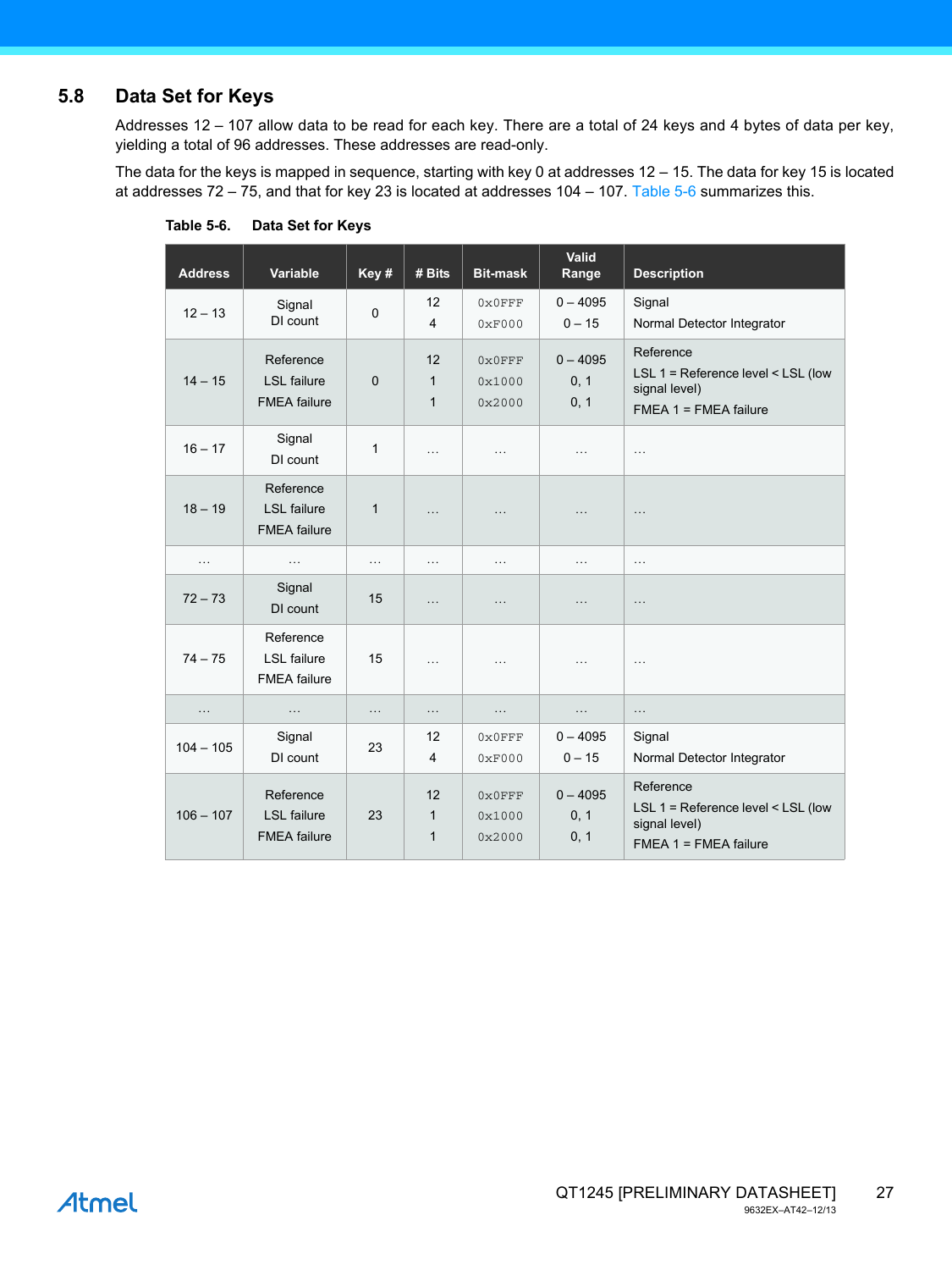### **5.9 Command Address – 140**

The Command Address (140) is a write-only location. Reading from this address will not cause any side-effects but returns undefined values. The value written defines the action taken.

#### **(0xFF) Calibrate All:**

Shortly after the QT1245 receives a value of  $0xFF$  at the Command Address it recalibrates all keys and restarts operation.

The host can monitor the progress of the calibration by checking the device status byte, and the data set for each key.

#### **(0xFE) Setups Write-enable:**

Writing a value of  $0 \times FE$  to the Command Address write-enables the setups block of the device. Normally the setups are write-protected. The write-protection is engaged as soon as a read operation is performed at any address. By writing a value of  $0 \times F$ E to the Command Address, the write-protection is disengaged. The Command Address is located conveniently immediately before the setups so that the write protection may be disengaged and the setups written in a single SPI communication sequence.

#### **(0xFD) Low Level Cal and Offset:**

Shortly after receiving this command the QT1245 performs a calibration and offset procedure across all keys and restarts operation. If a previous command  $0 \times FD$  is still being processed, the new request will be ignored.

This command takes up to 3 seconds to complete. The host can monitor the progress of the calibration by checking the QT1245 Device Status at address 5. The calibration bit will be set throughout the process.

The low level calibration and offset procedure involves the device calibrating each key in turn at each of the operating frequencies selected with FREQ0, FREQ1 and FREQ2, calculating the difference between the signals at those frequencies and storing the results as offsets into CFO 1 and CFO 2 for each key. When the procedure is complete, the host can read back the setups and record CFO\_1 and CFO\_2 into its own copy of the setups block. The QT1245 does not change the setups CRC, so there will be a mismatch in the setups CRC after this command completes. The onus is on the host to compute the CRC and upload a definitive setups block to the QT1245.

#### **(0x18) Force Reset:**

Shortly after the QT1245 receives a value of  $0x18$  at the Command Address it performs a reset. After any reset, the device automatically performs a full key calibration on all keys.

#### **(***k***) Calibrate Key:**

Writing a value *k* in the range 0 – 23 to the Command Address requests the QT1245 to recalibrate key *k*.

The operation is the same as if  $0 \times FF$  were written except only one key k is affected where k is from  $0 - 23$ .

The chosen key *k* is recalibrated in its native timeslot. Normal running of the part is not interrupted and all other keys operate correctly throughout. This command is for use only during normal operation to try to recover a single key that has failed calibration or is not calibrated correctly.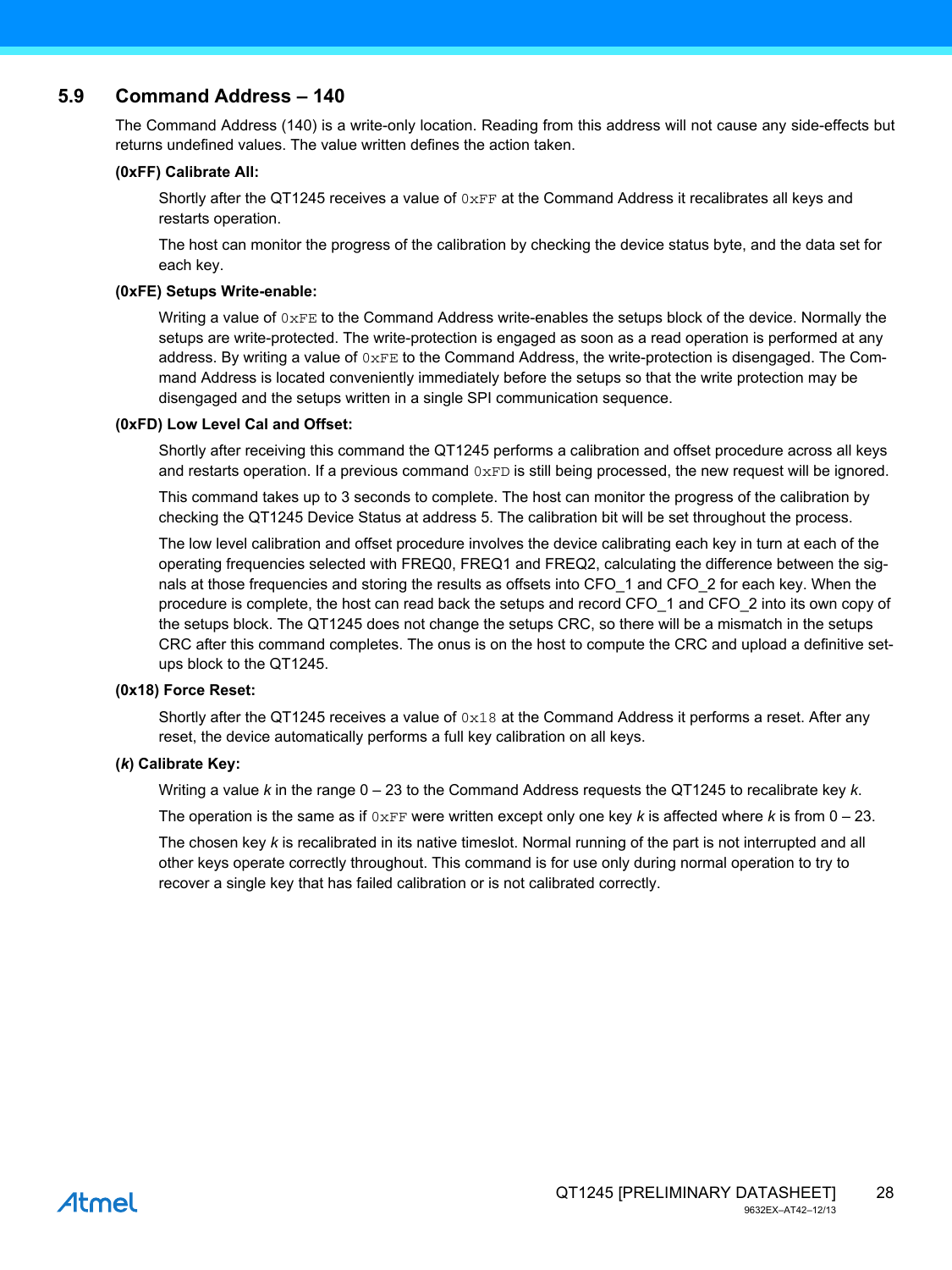# <span id="page-28-0"></span>**6. Setups**

Addresses 141 – 250 provide read/write access to the setups. The host may write the entire setups block in one operation or may write to individual setups.

The setups must be write-enabled by writing  $0 \times FE$  to the Command Address immediately before writing the setups themselves. Normally the setups are write-protected and the write-protection is engaged as soon as a read operation is performed from any address.

When the host is writing new setups, the values are recorded into EEPROM as they arrive from the host. Setup changes become effective immediately. However, the device should be reset because if a key was in detect when it was disabled, it could incorrectly continue to report detect. Calibration is typically required after setups change.

Many setups employ lookup-table (LUT) value translation. The setups block summary ([Table 7-1 on page 46](#page-45-1)) shows all translation values. Default values shown are factory defaults.

# **6.1 Address 141** – **164: NTHR, PTHR, NDRIFT, BL**

### **6.1.1 Threshold – NTHR, PTHR**

| <b>Address</b> | Bit 7 | Bit 6 | Bit 5 | Bit 4         | Bit 3 | Bit 2 | Bit 1      | Bit 0 |
|----------------|-------|-------|-------|---------------|-------|-------|------------|-------|
| $141 - 164$    |       | BL    |       | <b>NDRIFT</b> |       |       | NTHR, PTHR |       |

**Table 6-1. NTHR**

The negative threshold value is established relative to a key signal reference value. The threshold is used to determine key touch when crossed by a negative-going signal swing after having been filtered by the detection integrator. Larger absolute values of threshold desensitize keys since the signal must travel further in order to cross the threshold level. Conversely, lower thresholds make keys more sensitive.

As Cx and Cs drift, the reference point drift-compensates for these changes at a user-settable rate. The threshold level is recomputed whenever the reference point moves, and thus it also is drift compensated.

The amount of NTHR required depends on the amount of signal swing that occurs when a key is touched. Thicker panels or smaller key geometries reduce key gain (that is, signal swing from touch, thus requiring smaller NTHR values to detect touch).

The positive threshold is used to provide a mechanism for recalibration of the reference point when a key's signal moves abruptly to the positive. This condition is not normal, and usually occurs only after a recalibration when an object is touching the key and is subsequently removed.

**Positive hysteresis:** PHYST is fixed at 12.5% of the positive threshold value and cannot be altered.

NTHR and PTHR are programmed on a per-key basis (see [Table 7-1 on page 46](#page-45-1)). They share the same space in the address map and hence share the same value for each key. See also [Section 6.10.3 on page 41](#page-40-0).

**NTHR, PTHR Typical values:** 2 – 4 (8 – 12 counts of threshold; translation via LUT).

**NTHR, PTHR Default value:** 3 (10 counts of threshold)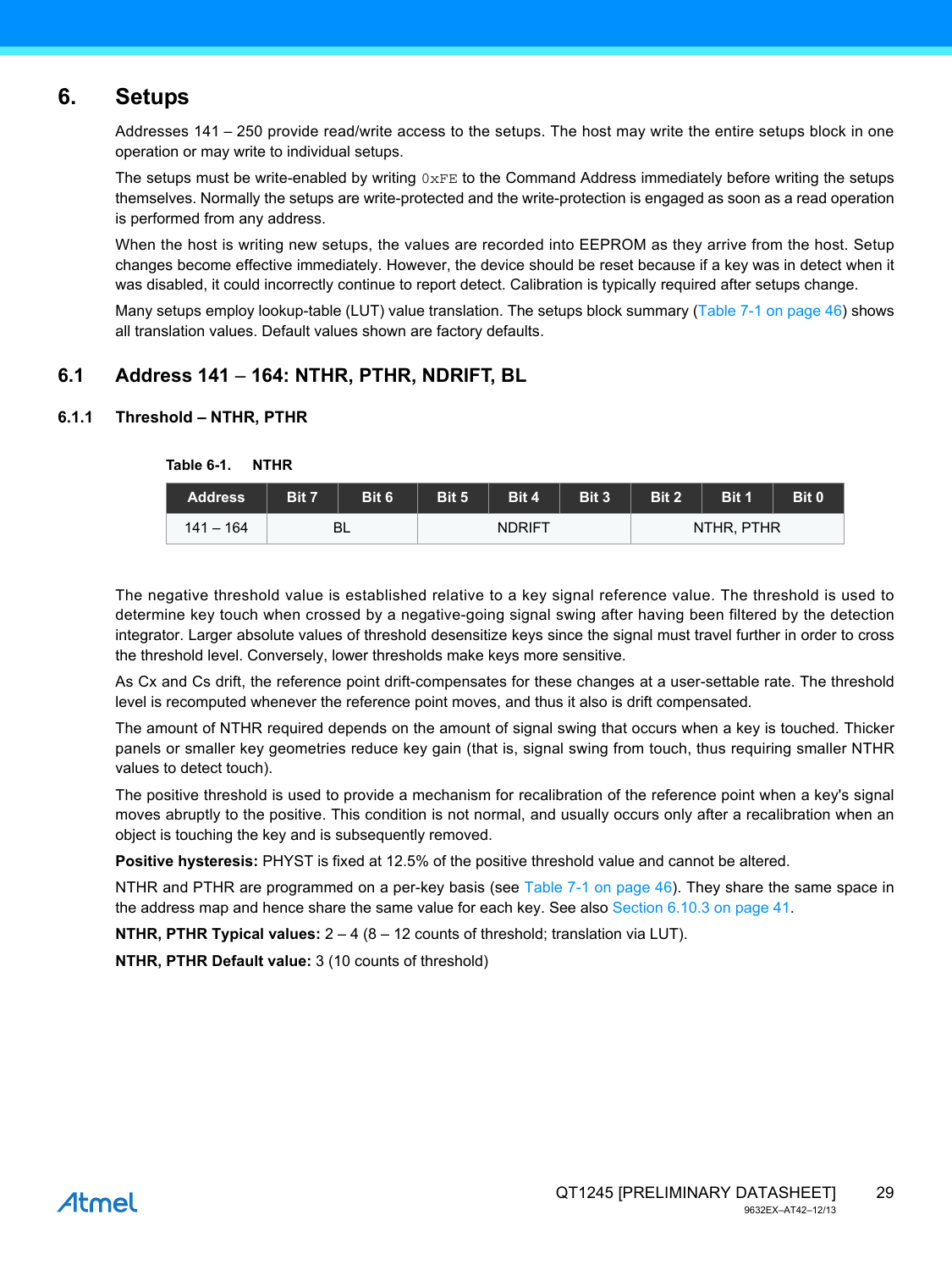### <span id="page-29-1"></span>**6.1.2 Drift Compensation – NDRIFT, PDRIFT**

**Table 6-2. NDRIFT**

| <b>Address</b> | Bit 7 | Bit 6     | Bit 5 | Bit 4         | <b>Bit 3</b> | Bit 2 | Bit 1       | Bit 0 |
|----------------|-------|-----------|-------|---------------|--------------|-------|-------------|-------|
| $141 - 164$    |       | <b>BL</b> |       | <b>NDRIFT</b> |              |       | <b>NTHR</b> |       |

Signals can drift because of changes in Cx and Cs over time and temperature. It is crucial that such drift be compensated, else false detections and sensitivity shifts can occur.

Drift compensation ([Figure 6-1\)](#page-29-0) is performed by making the reference level track the raw signal at a slow rate, but only while there is no detection in effect. The rate of adjustment must be performed slowly, otherwise legitimate detections could be ignored. The device drift compensates using a slew-rate limited change to the reference level. The threshold and hysteresis values are slaved to this reference.

#### <span id="page-29-0"></span>**Figure 6-1. Thresholds and Drift Compensation**



When a finger is sensed, the signal falls since the human body acts to absorb charge from the cross-coupling between X and Y lines. An isolated, untouched foreign object (a coin, or a water film) cause the signal to rise very slightly due to an enhancement of coupling. This is contrary to the way most capacitive sensors operate.

Once a finger is sensed, the drift compensation mechanism ceases since the signal is legitimately detecting an object. Drift compensation only works when the signal in question has not crossed the negative threshold level.

The drift compensation mechanism can be made asymmetric if desired. The drift-compensation can be made to occur in one direction faster than it does in the other simply by changing the NDRIFT and PDRIFT setups parameters. NDRIFT is set on a per-key basis, whereas PDRIFT is set using one global value which is applied across all keys.

Specifically, drift compensation should be set to compensate faster for increasing signals than for decreasing signals. Decreasing signals should not be compensated quickly, since an approaching finger could be compensated for partially or entirely before even touching the touch pad. However, an obstruction over the sense pad, for which the sensor has already made full allowance for, could suddenly be removed leaving the sensor with an artificially suppressed reference level and thus become insensitive to touch. In this latter case, the sensor should compensate for the object's removal by raising the reference level relatively quickly.

Drift compensation and the detection time-outs work together to provide for robust, adaptive sensing. The time-outs provide abrupt changes in reference calibration depending on the duration of the signal event.

This function is programmed on a per-key basis. See [Table 7-1 on page 46.](#page-45-1)

#### **NDRIFT Typical values:** 4–5

 $(2 - 3.3 s / \text{count of drift compensation})$ translation via LUT, [page 46\)](#page-45-1)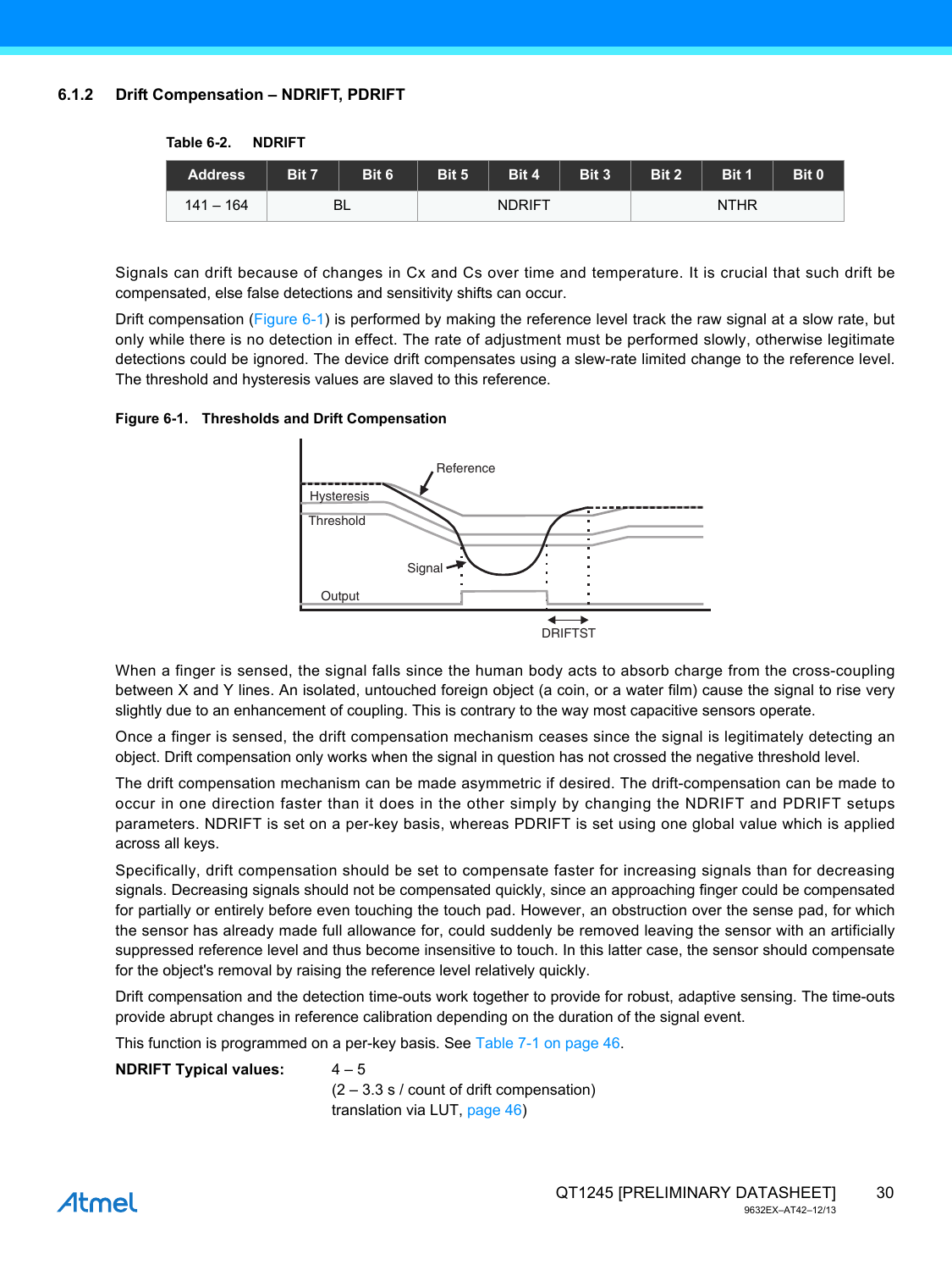| <b>NDRIFT Default value:</b>  | 4<br>(2 s / count of drift compensation)                                                       |
|-------------------------------|------------------------------------------------------------------------------------------------|
| <b>PDRIFT Typical values:</b> | $4 - 5$<br>$(2 - 3.3 s / \text{count of drift compensation})$<br>translation via LUT, page 46) |
| <b>PDRIFT Default value:</b>  | 4<br>(2 s / count of drift compensation)                                                       |

### **6.1.3 Burst Length – BL**

**Table 6-3. BL**

| <b>Address</b> | Bit 7 | Bit 6 | Bit 5 | Bit 4         | Bit 3 | Bit 2 | Bit 1       | Bit 0 |
|----------------|-------|-------|-------|---------------|-------|-------|-------------|-------|
| $141 - 164$    |       | BL    |       | <b>NDRIFT</b> |       |       | <b>NTHR</b> |       |

The signal gain for each key is controlled by circuit parameters as well as the burst length.

The burst length is simply the number of times the charge-transfer (QT) process is performed on a given key. Each QT process is simply the pulsing of an X line once, with a corresponding Y line enabled to capture the resulting charge passed through the keys capacitance Cx.

QT1245 uses a fixed number of QT cycles which are executed in burst mode. There can be up to 64 QT cycles in a burst, in accordance with the list of permitted values shown in [Table 7-1 on page 46.](#page-45-1)

Increasing burst length directly affects key sensitivity. This occurs because the accumulation of charge in the charge integrator is directly linked to the burst length. The burst length of each key can be set individually, allowing for direct digital control over the signal gains of each key individually.

Apparent touch sensitivity is also controlled by the Negative Threshold level (NTHR). Burst length and NTHR interact. Normally burst lengths should be kept as short as possible to limit RF emissions, but NTHR should be kept above 6 to reduce false detections due to external noise. The detection integrator mechanism also helps to prevent false detections.

This function is programmed on a per-key basis. See [Table 7-1 on page 46.](#page-45-1)

| <b>BL Typical values:</b>  | 1, 2 (32, 48 pulses / burst)       |
|----------------------------|------------------------------------|
| <b>BL Default value:</b>   | 2 (48 pulses / burst)              |
| <b>BL Possible values:</b> | 0, 1, 2, 3 (16, 32, 48, 64 pulses) |

# **6.2 Address 165** – **188: NDIL, FDIL, AKS, WAKE**

#### <span id="page-30-0"></span>**6.2.1 Detect Integrators – NDIL, FDIL**

| Table 6-4. | NDIL, FDIL |  |
|------------|------------|--|
|------------|------------|--|

| <b>Address</b> | Bit 7 | Bit 6 | Bit 5 | Bit 4       | Bit 3 | Bit 2 | <b>Bit 1</b> | Bit 0 |
|----------------|-------|-------|-------|-------------|-------|-------|--------------|-------|
| $165 - 188$    | WAKE  | AKS   |       | <b>FDIL</b> |       |       | <b>NDIL</b>  |       |

The NDIL parameter is used to enable and disable keys in the matrix and to provide signal filtering. To enable a key, its NDIL parameter should be nonzero (that is, NDIL = 0 disables a key).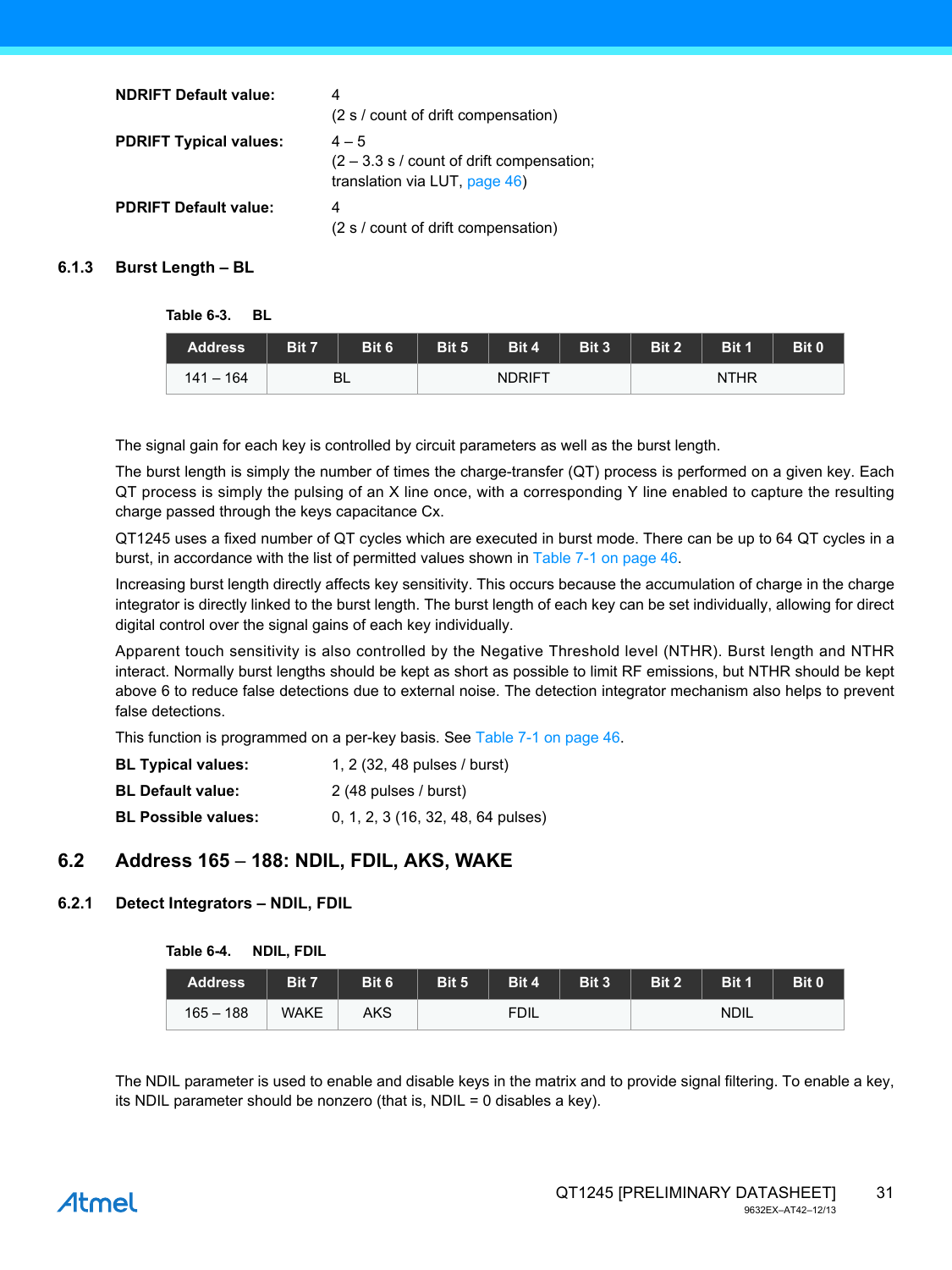To suppress false detections caused by spurious events like electrical noise, the device incorporates a *detection integrator* or DI counter mechanism. A per-key counter is incremented each time the key has exceeded its threshold and is decremented each time the key does not exceed its threshold. When this counter reaches a preset limit the key is finally declared to be touched.

The DI mechanism uses two counters. The first is the *fast DI* counter FDIL. When a key signal is first noted to be below the negative threshold, the key enters *fast burst* mode. In this mode the burst is rapidly repeated for up to the specified limit count of the fast DI counter. Each key has its own counter and its own specified fast-DI limit (FDIL), which can range from 1 – 15. When fast burst is entered the QT device locks onto the key and repeats the acquire burst until the fast-DI counter reaches FDIL or drops back to zero. After this the device resumes normal keyscanning and goes on to the next key.

The *Normal DI* counter counts the number of times the fast-DI counter reached its FDIL value. The Normal DI counter can only increment once per complete scan of all keys. Only when the Normal DI counter reaches NDIL does the key become formally *active*.

The net effect of this is that the sensor can rapidly lock onto and confirm a detection with many confirmations, while still scanning other keys. The ratio of *fast* to *normal* counts is completely user settable via the setups process. The total number of required confirmations is equal to FDIL times NDIL.

If  $FDIL = 6$  and  $NDIL = 2$ , the total detection confirmations required is 12, even though the device only scanned through all keys twice.

The DI is extremely effective at reducing false detections at the expense of slower reaction times. In some applications a slow reaction time is desirable. The DI can be used to intentionally slow down touch response in order to require the user to touch longer to operate the key.

- If FDIL = 1, the device functions conventionally. Each channel acquires once in rotation, and the normal detect integrator counter (NDIL) operates to confirm a detection. Fast-DI is in essence not operational.
- If FDIL  $\geq$  2, then the fast-DI counter also operates in addition to the NDIL counter.
- If Signal  $\leq$  NTHR: The fast-DI counter is incremented towards FDIL due to touch.
- If Signal > NTHR then the fast-DI counter is decremented due to lack of touch.

**Disabling a key:** If NDIL = 0, the key becomes disabled. Keys disabled in this way are pared from the burst sequence in order to improve sampling rates and thus response time. See [Section 3. on page 6](#page-5-1).

This function is programmed on a per-key basis. See [Table 7-1 on page 46.](#page-45-1)

| <b>NDIL Typical values:</b> | 1.2<br>(2 or 4 confirmations; translation via LUT) |
|-----------------------------|----------------------------------------------------|
| <b>NDIL Default value:</b>  | 2<br>(4 confirmations)                             |
| <b>FDIL Typical values:</b> | 2.3<br>(4 or 6 confirmations; translation via LUT) |
| <b>FDIL Default value:</b>  | 3<br>(6 confirmations)                             |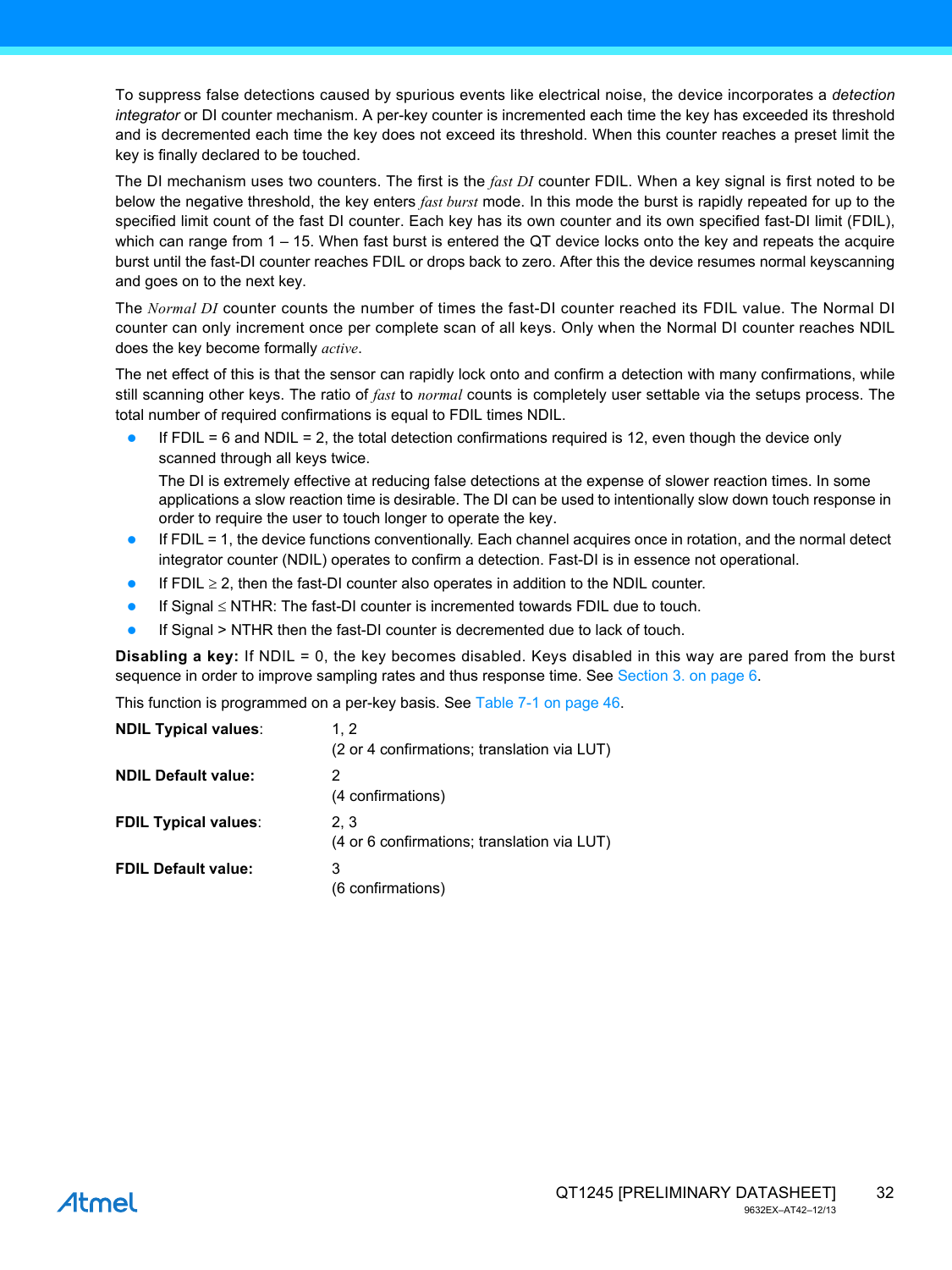### **6.2.2 Adjacent Key Suppression Technology – AKS**

| <b>Address</b> | Bit 7       | Bit 6 | Bit 5 | Bit 4       | Bit 3 | Bit 2 | Bit 1       | Bit 0 |
|----------------|-------------|-------|-------|-------------|-------|-------|-------------|-------|
| $165 - 188$    | <b>WAKE</b> | AKS   |       | <b>FDIL</b> |       |       | <b>NDIL</b> |       |

**Table 6-5. AKS**

This device incorporates adjacent key suppression (AKS) technology that can be selected on a per-key basis. AKS technology permits the suppression of multiple key presses based on relative signal strength. This feature assists in solving the problem of surface moisture which can bridge a key touch to an adjacent key, causing multiple key presses. This feature is also useful for panels with tightly spaced keys, where a fingertip might inadvertently activate an adjacent key.

AKS technology works for keys that are AKS-enabled anywhere in the matrix and is not restricted to physically adjacent keys. The device has no knowledge of which keys are actually physically adjacent. When enabled for a key, adjacent key suppression causes detections on that key to be suppressed if any other AKS-enabled key in the panel has a more negative signal deviation from its reference during the DI process. Once a key reaches detect it stays in detect as long as the touch remains, regardless of the signal strength on any other AKS enabled keys.

This feature does not account for varying key gains (burst length) but ignores the actual negative detection threshold setting for the key. If AKS-enabled keys have different sizes, it may be necessary to reduce the gains of larger keys, relative to smaller ones, to equalize the effects of AKS technology. The signal threshold of the larger keys can be altered to compensate for this without causing problems with key suppression.

Adjacent key suppression works to augment the natural moisture suppression of narrow gated transfer switches creating a more robust sensing method.

This function is programmed on a per-key basis. See [Table 7-1 on page 46.](#page-45-1)

**AKS Default value:** 0 (Off)

### <span id="page-32-0"></span>**6.2.3 Wake on Touch – WAKE**

#### **Table 6-6. WAKE**

| <b>Address</b> | Bit 7       | Bit 6 | Bit 5 | Bit 4       | Bit 3 | Bit 2 | Bit 1       | Bit 0 |
|----------------|-------------|-------|-------|-------------|-------|-------|-------------|-------|
| $165 - 188$    | <b>WAKE</b> | AKS   |       | <b>FDIL</b> |       |       | <b>NDIL</b> |       |

The device can be configured for full time wake-up from Sleep mode when specific keys are touched or released using this feature, in order to improve response time after each key state change. This feature makes the CHANGE pin go active on a key touch or key release (see [Section 4.3 on page 19](#page-18-0)) enabling a host to sleep until a suitable touch event occurs.

Each key has its own WAKE configuration bit so that any combination of keys can be configured for this function.

The time the part remains awake after the last key is released can also be configured in the setup block (see the AWAKE feature, [Section 7. on page 46](#page-45-0)).

Any key, even one where the WAKE feature is not enabled, prolongs the time the part remains awake once the part is awake.

This function is programmed on a per-key basis. See [Table 7-1 on page 46.](#page-45-1)

| <b>WAKE Default value:</b>  | 1 (On)         |
|-----------------------------|----------------|
| <b>WAKE Possible range:</b> | 0, 1 (Off, On) |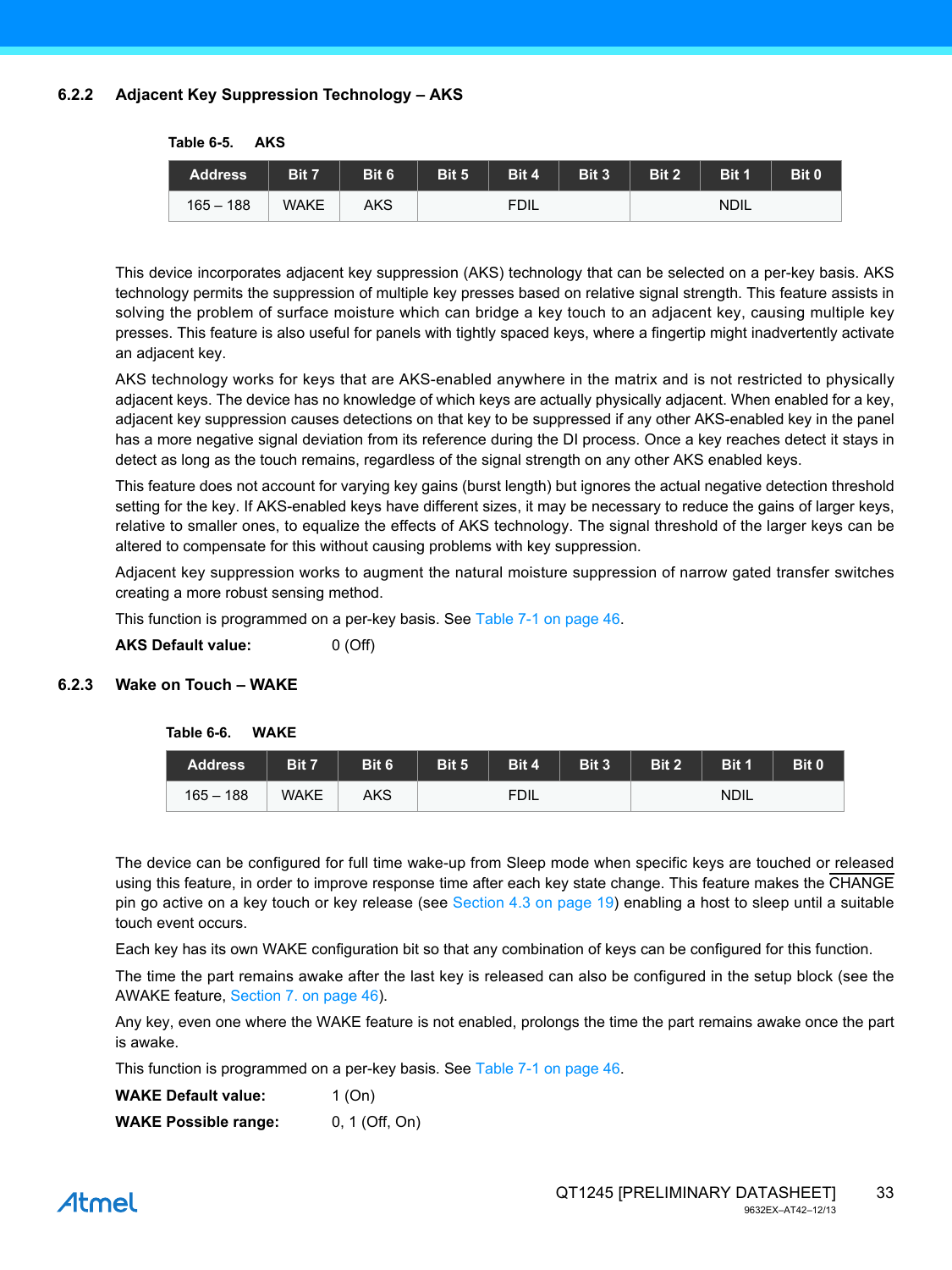# **6.3 Calibrated Frequency Offset – CFO\_1 and CFO\_2**

| <b>Address</b> | Bit 7            | Bit 6 | Bit 5 | Bit 4 | Bit 3 | Bit 2 | Bit 1 | Bit 0 |
|----------------|------------------|-------|-------|-------|-------|-------|-------|-------|
| $189 - 212$    | CFO <sub>1</sub> |       |       |       |       |       |       |       |
| $213 - 236$    | CFO <sub>2</sub> |       |       |       |       |       |       |       |

#### **Table 6-7. CFO\_1 and CFO\_2**

CFO 1 and CFO 2 are only used if FHM = 2.

If frequency hopping is enabled with FHM = 2, the QT1245 adjusts each key's reference at each frequency hop. The amount of the adjustment must first be configured using the setups CFO\_1 and CFO\_2. These values are the amounts by which reference levels need to be adjusted to track the signal changes when changing from the frequency set by FREQ0 to the frequency set by FREQ1 or FREQ2. Each key uses its individual settings of CFO\_1 and CFO\_2.

Assuming FREQ0 defines the highest of the three selected frequencies, CFO\_1 indicates the offset to be applied when the frequency is changed between those defined by FREQ0 and FREQ1. CFO 2 indicates the offset to be applied when the frequency is changed between those defined by FREQ0 and FREQ2. The QT1245 automatically uses combinations of these offset values, as necessary, when switching between the three different frequencies.

The Calibrated Frequency Offset (CFO) values are used to adjust each key reference whenever a frequency hop occurs, taking into account any differences in calibrated signal at the different frequencies. The device uses the highest selected frequency as a point of reference and calculates offsets in calibrated signals at the other two frequencies relative to the highest one.

**Note:** Configure FREQ0, FREQ1 and FREQ2 before trying to configure CFO\_1 and CFO\_2.

Command  $0xFD$  (Low level calibration and offset) can be written to the Command Address (140) to automatically fill out the CFO\_1 and CFO\_2 values.

Alternatively, CFO\_1 and CFO\_2 can be manually configured.

Once FREQ0, FREQ1 and FREQ2 have been configured for the three chosen frequencies, CFO\_1 and CFO\_2 should be loaded with the signal offsets appropriate for the signal shifts observed when switching between the three different frequencies.

Follow these steps to determine the different signal levels for each key at each frequency and to determine appropriate values to load into CFO\_1 and CFO\_2:

- 1. Configure FHM = 0 to disable frequency hopping temporarily.
- 2. Configure FREQ0 to select the highest of the chosen frequencies (FREQ0 should be set to a lower value than FREQ1 and FREQ2).
- 3. Recalibrate all keys.
- 4. Make a note of each key reference level, Ref(*k*, f0).
- 5. Configure FREQ0 to select the second of the chosen frequencies.
- 6. Recalibrate all keys.
- 7. Make a note of each key reference level, Ref(*k*, f1).
- 8. Configure FREQ0 to select the last of the chosen frequencies.
- 9. Recalibrate all keys.
- 10. Make a note of each key reference level, Ref(*k*, f2).
- 11. Determine the difference in signal for each key in turn when the frequency changes from FREQ0 to FREQ1, using the following equation:

Diff(*k*, f0, f1) = Ref(*k*, f0) – Ref(*k*, f1)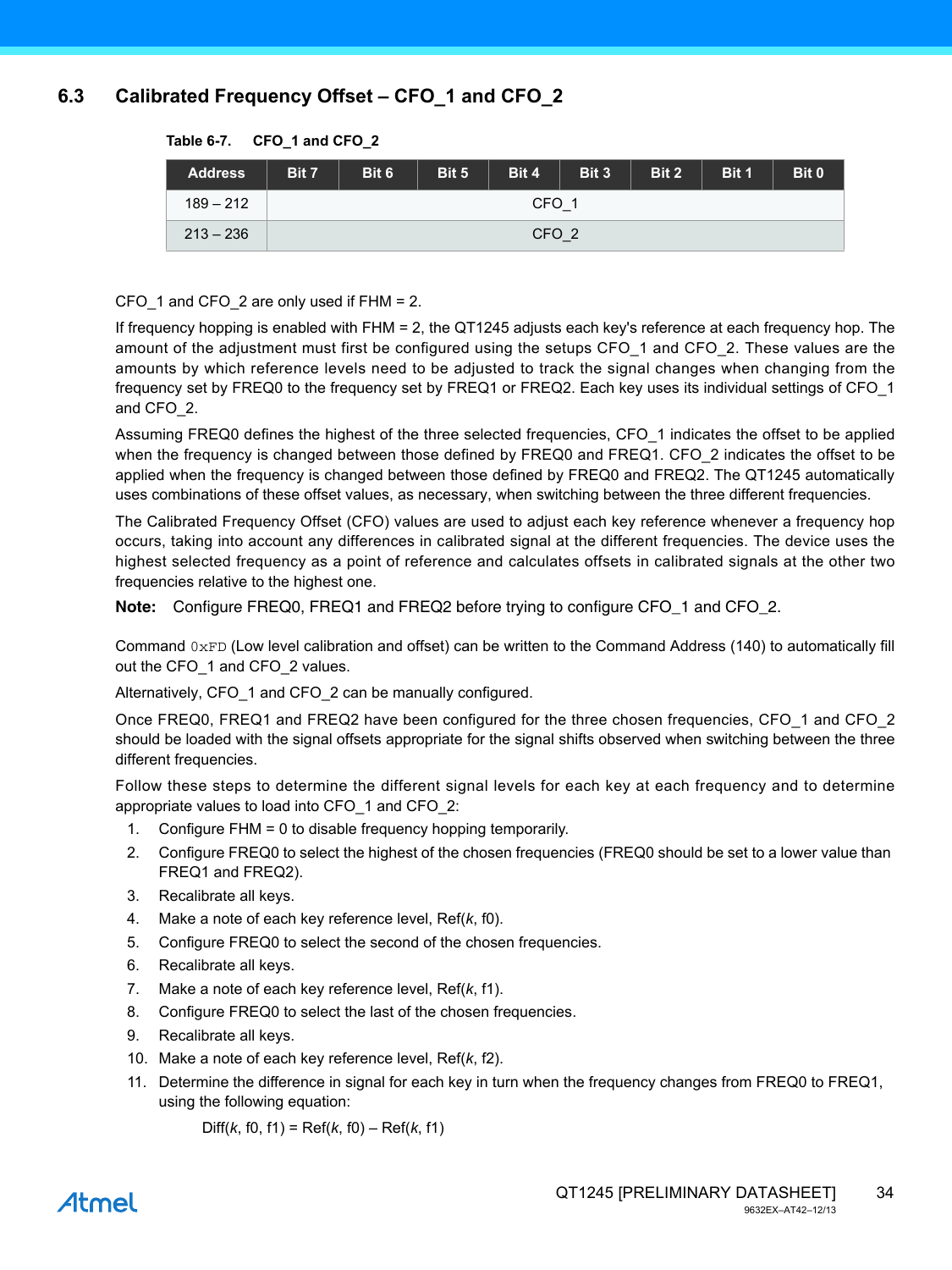(this value will nearly always be positive. If it is negative, set Diff(*k*, f0, f1) to zero).

- 12. Store Diff(*k*, f0, f1) into the corresponding CFO\_1 for each key *k*.
- 13. Determine the difference in signal at each key when the frequency changes from FREQ0 to FREQ2, using the following equation:

Diff(*k*, f0, f2) = Ref(*k*, f0) – Ref(*k*, f2)

(this value will nearly always be positive. If it is negative, set Diff(*k*, f0, f1) to zero).

- 14. Store Diff(*k*, f0, f2) into the corresponding CFO\_2 for each key *k*.
- 15. Configure FHM = 2.

These functions are programmed on a per-key basis. See [Table 7-1 on page 46](#page-45-1).

**CFO\_1/2 Default value:** 0

**CFO\_1/2 Possible range:** 0 – 255

# **6.4 Address 237: Negative Recal Delay – NRD**

**Table 6-8. NRD**

| <b>Address</b> | Bit 7      | Bit 6 | Bit 5 | Bit 4 | Bit 3 | Bit 2 | Bit 1 | Bit 0 |
|----------------|------------|-------|-------|-------|-------|-------|-------|-------|
| 237            | <b>NRD</b> |       |       |       |       |       |       |       |

If an object unintentionally contacts a key, resulting in a detection for a prolonged interval, it is usually desirable to recalibrate the key in order to restore its function, perhaps after a time delay of some seconds.

The Negative Recal Delay timer monitors detections. If a detection event exceeds the timer's setting, the key is automatically recalibrated. After a recalibration has taken place, the affected key once again functions normally even if it is still being contacted by the foreign object. This feature is set on a global basis using the NRD setup parameter.

NRD can be disabled by setting it to zero (infinite timeout) in which case the key never auto-recalibrates during a continuous detection (but the host could still command it).

NRD above 0 is expressed in 0.5 s increments. Thus if NRD = 120, the timeout value is actually 60 seconds.

This function is programmed on a global basis. See [Table 7-1 on page 46.](#page-45-1)

| <b>NRD Typical values:</b> | $20 - 60$ (10 s $- 30$ s)               |
|----------------------------|-----------------------------------------|
| <b>NRD Default value:</b>  | 20(10 s)                                |
| <b>NRD Range:</b>          | $0 - 255$ ( $\infty$ , 0.5 s - 127.5 s) |
| <b>NRD Accuracy:</b>       | to within $\pm$ 250 ms                  |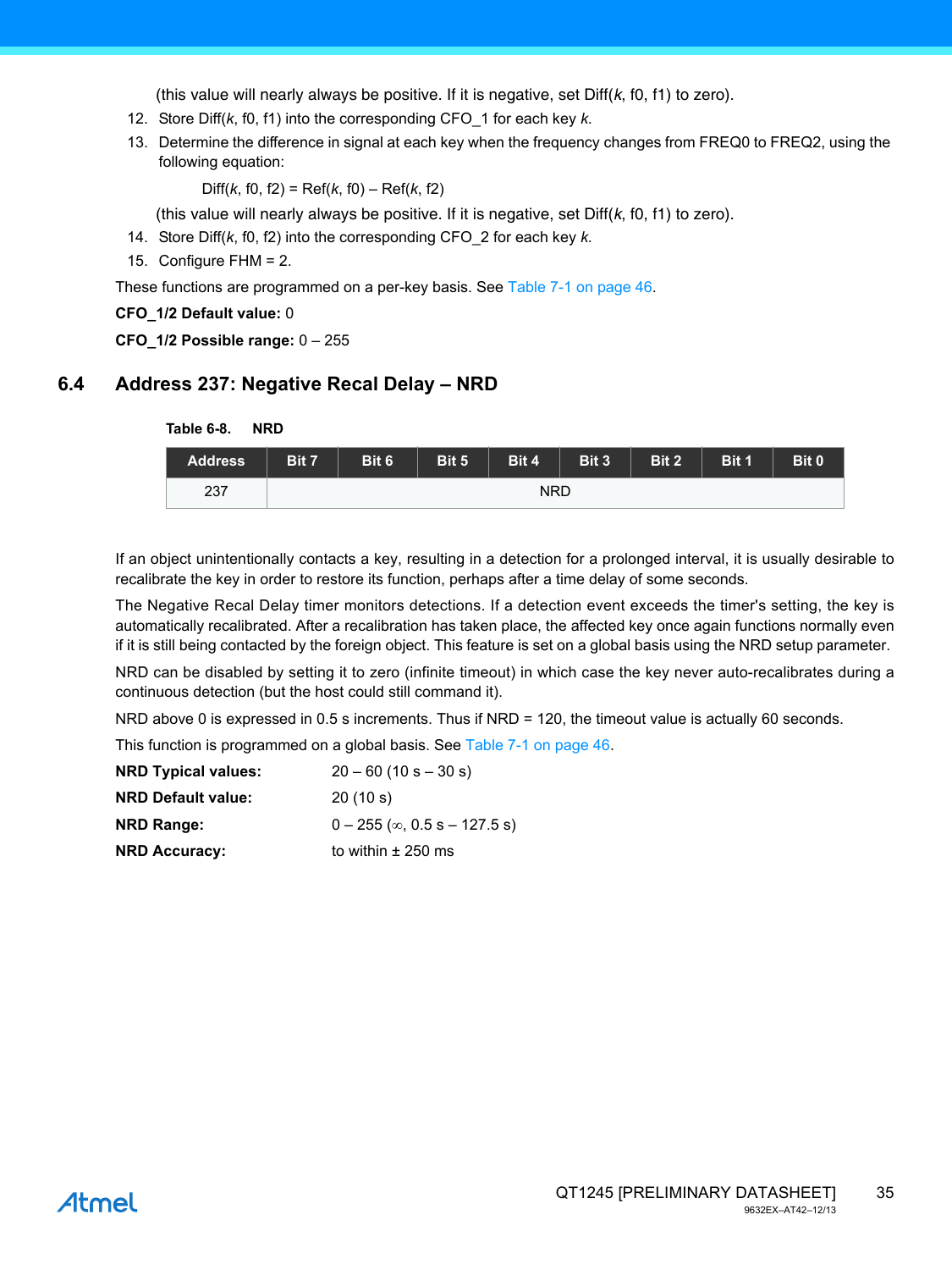# **6.5 Address 238: SLEEP, MSYNC, NHYST**

### <span id="page-35-0"></span>**6.5.1 Sleep Duration – SLEEP**

#### **Table 6-9. SLEEP**

| <b>Address</b> | Bit 7 | Bit 6           | Bit 5        | Bit 4 | Bit 3        | Bit 2 | <b>Bit 1</b> | Bit 0 |
|----------------|-------|-----------------|--------------|-------|--------------|-------|--------------|-------|
| 238            |       | <b>RESERVED</b> | <b>NHYST</b> |       | <b>MSYNC</b> |       | SLEEP        |       |

With the sleep feature enabled, the QT1245 is designed to sleep as much as possible to conserve power. Periodically, the part wakes automatically, scans the keyboard matrix and then returns to sleep. The length of time the part sleeps before automatically waking up can be configured to one of eight different values, via a look-up table. As with most other setups, the look-up table index must be written to the setups (see [Table 7-1 on page 46](#page-45-1)).

The QT1245 will not sleep while keys are in detect or while keys are calibrating.

If the sleep feature is disabled, the device never sleeps. Sleep might need to be disabled if the device is being used in an FMEA or EN 60730 compliant design because all operations are stopped within the device while the part is asleep and the host is not able to distinguish between faulty operation and EN 60730 counters appearing to run slow because the part is intermittently sleeping.

It should also be noted that the configured drift compensation interval is valid only while the device is not sleeping, and will effectively be stretched each time the device sleeps because the device is fully halted during sleep and cannot perform drift compensation. If sleep is enabled, a shorter drift compensation interval may be required.

Note that when a key changes state, the CHANGE pin can be made to go active and the device can go into 'fast mode' automatically if the WAKE feature is enabled on that key (see [Section 6.2.3 on page 33\)](#page-32-0).

This function is programmed on a global basis. See [Table 7-1 on page 46.](#page-45-1)

| SLEEP default value: | 0 (sleep disabled)                               |
|----------------------|--------------------------------------------------|
| <b>SLEEP range:</b>  | $0 - 7$ (Off, 16 ms $-$ 1s; translation via LUT) |

#### **6.5.2 Mains Sync – MSYNC**

#### **Table 6-10. MSYNC**

| Address | Bit 7 | Bit 6           | Bit 5        | Bit 4 | Bit 3        | Bit 2 | Bit 1 | Bit 0 |
|---------|-------|-----------------|--------------|-------|--------------|-------|-------|-------|
| 238     |       | <b>RESERVED</b> | <b>NHYST</b> |       | <b>MSYNC</b> |       | SLEEP |       |

The MSYNC feature uses the M\_SYNC pin.

External fields can cause interference leading to false detections or sensitivity shifts. Most fields come from AC power sources. RFI noise sources are heavily suppressed by the low impedance nature of the QT circuitry itself.

Noise such as from 50Hz or 60Hz fields becomes a problem if it is uncorrelated with acquisition signal sampling. Uncorrelated noise can cause aliasing effects in the key signals. To suppress this problem the M\_SYNC input allows bursts to synchronize to the noise source.

The noise sync operating mode is set by parameter MSYNC in setups.

The synchronization only occurs at the burst for the lowest numbered enabled key in the matrix. The device waits for the synchronization signal for up to 100 ms after the end of a preceding full matrix scan, then when a negative sync edge is received, the matrix is scanned in its entirety again.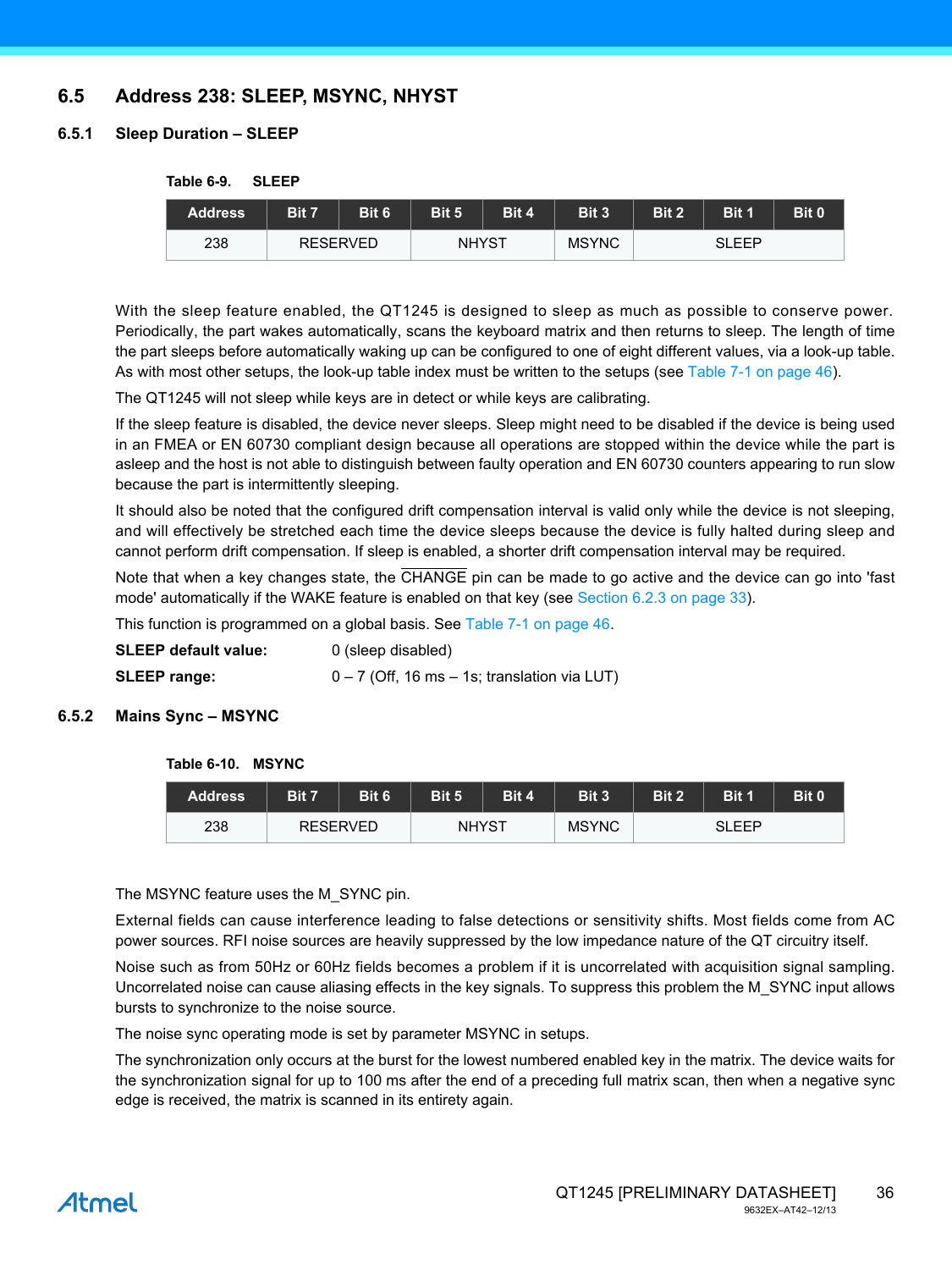The sync signal drive should be a buffered logic signal, or perhaps a diode-clamped signal, but never a raw AC signal from the mains. The device synchronizes to the falling edge.

Since noise synchronization is highly effective and inexpensive to implement, it is strongly advised to take advantage of it anywhere there is a possibility of encountering low frequency (50/60 Hz) electric fields. Atmel QmBtn software can show such noise effects on signals, and hence assist in determining the need to make use of this feature.

If the synchronization feature is enabled but no synchronization signal exists, the sensor continues to operate but with a delay of 100 ms before the start of each matrix scan, and hence has a slow response time.

This function is programmed on a global basis. See [Table 7-1 on page 46.](#page-45-1)

**MSYNC Default value:** 0 (Off) **MSYNC Possible range:** 0, 1 (Off, On)

#### **6.5.3 Negative Hysteresis – NHYST**

#### **Table 6-11. NHYST**

| <b>Address</b> | Bit 7 | Bit 6           | Bit 5        | Bit 4 | Bit 3        | Bit 2 | Bit 1 | Bit 0 |
|----------------|-------|-----------------|--------------|-------|--------------|-------|-------|-------|
| 238            |       | <b>RESERVED</b> | <b>NHYST</b> |       | <b>MSYNC</b> |       | SLEEP |       |

The device employs programmable hysteresis levels of 6.25%, 12.5%, 25%, or 50% The hysteresis is a percentage of the distance from the threshold level back towards the reference, and defines the point at which a touch detection drops out. A 12.5% hysteresis point is closer to the threshold level than to the signal reference level.

Hysteresis prevents chatter and works to make key detection more robust. Hysteresis is only used after the key has been declared to be in detection, in order to determine when the key should drop out.

Excessive amounts of hysteresis can result in stuck keys that do not release. Conversely, low amounts of hysteresis can cause key chatter due to noise or minor amounts of finger motion.

NHYST is set using one global value which is applied across all keys.

See [Table 7-1 on page 46.](#page-45-1)

| <b>NHYST Typical values:</b> | $0, 1$ (6.25%, 12.5%)                 |
|------------------------------|---------------------------------------|
| <b>NHYST Default value:</b>  | $1(12.5\%)$                           |
| <b>NHYST Possible range:</b> | $0, 1, 2, 3$ (6.25%, 12.5%, 25%, 50%) |

### **6.6 Address 239: Awake Timeout – AWAKE**

#### **Table 6-12. AWAKE**

| <b>Address</b> | Bit 7 | Bit 6 | Bit 5 | Bit 4 | Bit 3 | Bit 2 | Bit 1 | Bit 0 |
|----------------|-------|-------|-------|-------|-------|-------|-------|-------|
| 239            |       |       |       |       | AWAKE |       |       |       |

The AWAKE timeout feature determines the period of time that elapses from the last key release before the part tries to sleep.

Once the part has been awakened by a touch change on a WAKE enabled key, key response is fast while the keyboard is in use, until sleep mode is resumed. Sleep mode will not resume unless there is a period of key inactivity. This period is defined by the AWAKE setup. Sleep mode is inhibited while keys are in detect.

**Note:** If the sleep feature has been disabled, the device never sleeps and the AWAKE setup has no effect.

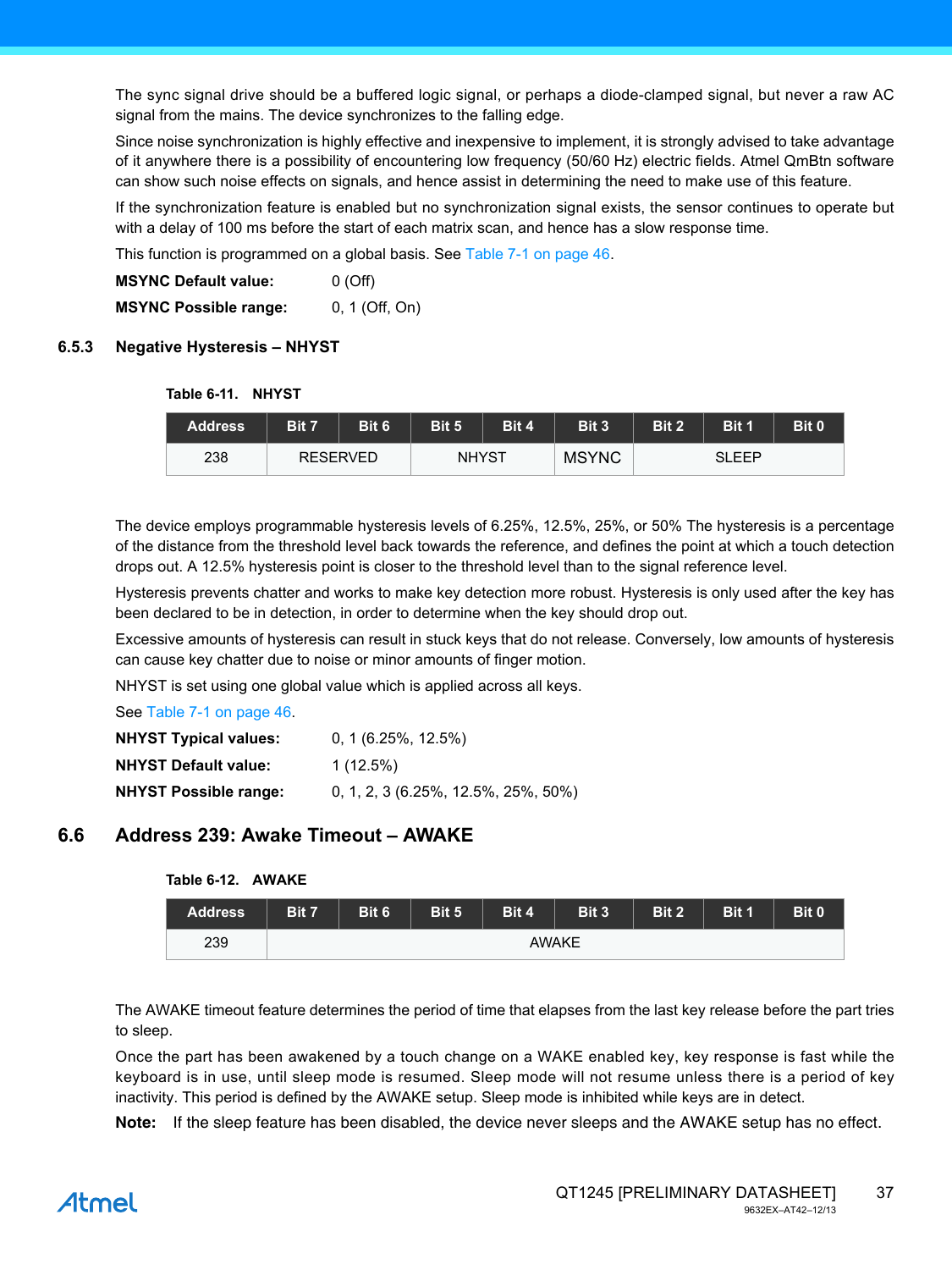The AWAKE period can be configured to a value between 100 ms and 25.5 s, in increments of 100 ms.

This function is programmed on a global basis. See [Table 7-1 on page 46.](#page-45-1)

| <b>AWAKE default value:</b>    | 25(2.5 s)                     |
|--------------------------------|-------------------------------|
| <b>AWAKE range:</b>            | $1 - 255$ (100 ms $- 25.5$ s) |
| <b>AWAKE Timeout accuracy:</b> | to within $\pm 50$ ms         |

# **6.7 Address 240: Drift Hold Time – DHT**

#### **Table 6-13. DHT**

| <b>Address</b> | Bit 7 | Bit 6 | Bit 5 | Bit 4 | Bit 3 | Bit 2 | Bit 1 | Bit 0 |
|----------------|-------|-------|-------|-------|-------|-------|-------|-------|
| 240            |       |       |       | DHT   |       |       |       |       |

Drift Hold Time (DHT) is used to inhibit drift on all keys while one or more keys are activated. DHT defines the length of time the drift is halted after a key detection.

This feature is particularly useful in cases of high-density keypads where touching a key or hovering a finger over the keypad would cause untouched keys to drift, and therefore create a sensitivity shift, and ultimately inhibit any touch detection.

DHT can be configured to a value of between 100 ms and 25.5 s, in increments of 100 ms. Setting this parameter to 0 disables this feature and the drift compensation on any key is not dependent on the state of other keys.

This function is programmed on a global basis. See [Table 7-1 on page 46.](#page-45-1)

| <b>DHT</b> default value: | 0(Off)                             |
|---------------------------|------------------------------------|
| DHT range:                | $0 - 255$ (Off, 100 ms $- 25.5$ s) |

# **6.8 Address 241: PDRIFT, SSYNC**

### **6.8.1 Positive Drift Compensation – PDRIFT**

#### **Table 6-14. PDRIFT**

| <b>Address</b> | Bit 7 | Bit 6 | Bit 5        | Bit 4 | Bit 3 | Bit 2 | Bit 1  | Bit 0 |
|----------------|-------|-------|--------------|-------|-------|-------|--------|-------|
| 241            |       |       | <b>SSYNC</b> |       |       |       | PDRIFT |       |

#### See [Section 6.1.2 on page 30](#page-29-1).

#### **6.8.2 Oscilloscope Sync – SSYNC**

#### **Table 6-15. SSYNC**

| <b>Address</b> | Bit 7 | Bit 6 | Bit 5        | Bit 4 | <b>Bit 3</b> | Bit 2 | Bit 1         | Bit 0 |
|----------------|-------|-------|--------------|-------|--------------|-------|---------------|-------|
| 241            |       |       | <b>SSYNC</b> |       |              |       | <b>PDRIFT</b> |       |

The S SYNC pin can output a positive pulse oscilloscope sync that brackets the burst of a selected key. Only one burst can output a sync pulse as determined by the setups parameter SSYNC.

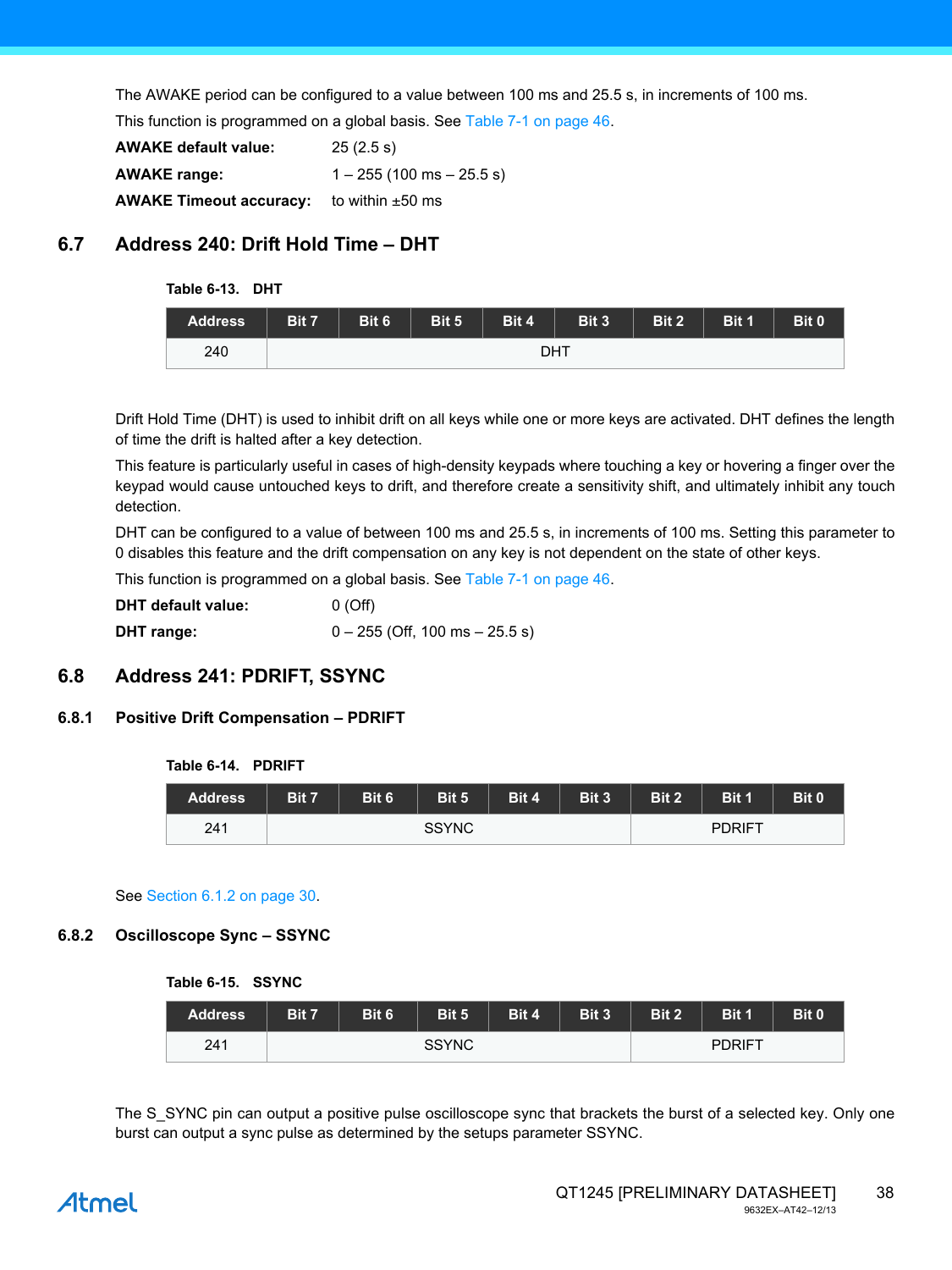This feature is invaluable for diagnostics. Without it, observing signals clearly on an oscilloscope for a particular burst is very difficult. This function is supported in Atmel QmBtn PC software.

The oscilloscope sync and the CHANGE output share an I/O pin, and will interfere with each other. SSYNC is intended as an aid only during development, and should be disabled for production.

This function is programmed on a global basis. See [Table 7-1 on page 46.](#page-45-1)

| <b>SSYNC Default value:</b>  | 24 (Off)                          |
|------------------------------|-----------------------------------|
| <b>SSYNC Possible range:</b> | $0 - 23$ (Key n), 24 $- 31$ (Off) |

# **6.9 Address 242** – **243: LSL, KGTT**

### <span id="page-38-1"></span>**6.9.1 Lower Signal Limit – LSL**

#### **Table 6-16. LSL**

| <b>Address</b> | Bit 7       | Bit 6 | Bit 5 | Bit 4 | Bit 3 | Bit 2 | Bit 1 | Bit 0 |
|----------------|-------------|-------|-------|-------|-------|-------|-------|-------|
| 242            |             |       |       | LSL   |       |       |       |       |
| 243            | <b>KGTT</b> |       |       |       |       |       | LSL   |       |

This setup determines the lowest acceptable value of signal level for all keys. If any key reference level falls below this value, the device declares an error condition in the key data set (see [Section 5.8 on page 27\)](#page-26-1) and in the device status byte (see [Section 5.5 on page 25](#page-24-0)).

Testing is required to ensure that there are adequate margins in this determination. Key size, shape, panel material, burst length, and dwell time all factor into the detected signal levels.

This parameter occupies 2 bytes (11 bits) of the setups table. Address 242 occupies the LSB, 243 the MSB.

This function is programmed on a global basis. See [Table 7-1 on page 46.](#page-45-1)

**LSL Default value:** 100 (recommended value)

**LSL Possible range:** 0 – 2047

#### <span id="page-38-0"></span>**6.9.2 Key Gain Test Threshold – KGTT**

| <b>Table 6-17.</b> | <b>KGTT</b> |
|--------------------|-------------|
|--------------------|-------------|

| <b>Address</b> | Bit 7 | Bit 6 | Bit 5 | Bit 4 | Bit 3 | Bit 2 | Bit 1 | Bit 0 |  |  |
|----------------|-------|-------|-------|-------|-------|-------|-------|-------|--|--|
| 242            | LSL   |       |       |       |       |       |       |       |  |  |
| 243            |       | KGTT  |       |       |       |       | LSL   |       |  |  |

The Key Gain test takes a special sample from a key using half the usual burst length and compares the resulting value against the key normal signal. The test passes if the signal has decreased by the Key Gain Test Threshold (KGTT). This means that the following equation must be valid for the test to pass. Each enabled key is tested.

#### *Normal Signal – Test Signal > KGTT*

The Key Gain Test Threshold can be configured to a value between 4 and 60, via LUT (see [Table 7-1 on page 46](#page-45-1)). KGTT occupies 4 bits only, sharing the same word as the Lower Signal Limit.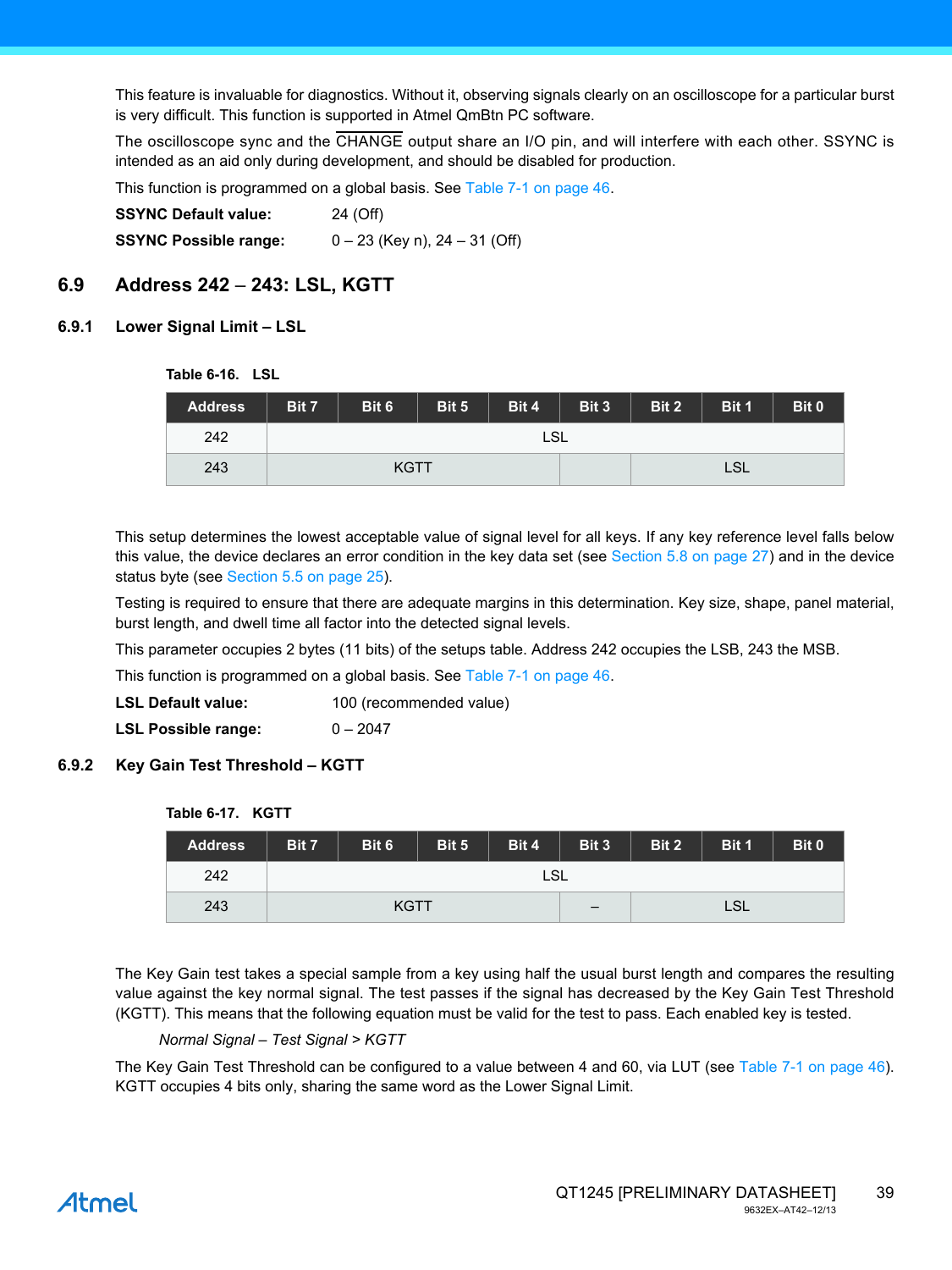This function is programmed on a global basis. See [Table 7-1 on page 46.](#page-45-1)

| <b>KGTT Default value:</b>  | 6(28)            |
|-----------------------------|------------------|
| <b>KGTT Possible range:</b> | $0 - 15(4 - 64)$ |

# **6.10 Address 244: DWELL, RIB, THRM, FHM**

### <span id="page-39-0"></span>**6.10.1 Dwell Time – DWELL**

**Table 6-18. DWELL**

| Address | Bit 7      | Bit 6 | Bit 5       | Bit 4 | Bit 3      | Bit 2        | Bit 1 | Bit 0 |
|---------|------------|-------|-------------|-------|------------|--------------|-------|-------|
| 244     | <b>FHM</b> | FHM   | <b>THRM</b> |       | <b>RIB</b> | <b>DWELL</b> |       |       |

The Dwell parameter in setups causes the acquisition pulses to have differing charge capture durations. Generally, shorter durations provide for enhanced surface moisture suppression, while longer durations are required where the keypanel design includes higher-resistance tracks such as silver and ITO. Longer durations are also usually more compatible with EMC requirements. Longer dwell times permit the use of larger series resistors in the X and Y lines to suppress RFI effects, without compromising key gain.

This function is programmed on a global basis. See [Table 7-1 on page 46.](#page-45-1)

| <b>DWELL Default value:</b>  | $0(125 \text{ ns})$         |
|------------------------------|-----------------------------|
| <b>DWELL Possible range:</b> | $0 - 7$ (125 ns $- 4.5$ µs) |

### **6.10.2 Restart Interrupted Burst – RIB**

**Table 6-19. RIB**

| <b>Address</b> | Bit 7      | Bit 6      | Bit 5       | Bit 4 | Bit 3      | Bit 2        | Bit 1 | Bit 0 |  |
|----------------|------------|------------|-------------|-------|------------|--------------|-------|-------|--|
| 244            | <b>FHM</b> | <b>FHM</b> | <b>THRM</b> |       | <b>RIB</b> | <b>DWELL</b> |       |       |  |

The RIB parameter in setups allows a burst to be interrupted, and restarted, by host communications over the serial bus. The QT1245 has limited processing resources available such that a burst and host communication cannot both be serviced simultaneously. One must give way to the other. This setup lets the designer prioritize one over the other.

If RIB is configured on, a burst can be interrupted by a host communication, and is automatically restarted.

If RIB is configured off, bursts will not be restarted. The interruption may introduce some signal noise.

This function is programmed on a global basis. See [Table 7-1 on page 46.](#page-45-1)

| <b>RIB Default value:</b> | $0($ off $)$ |
|---------------------------|--------------|
|                           |              |

**RIB Possible range:** 0, 1 (off, on)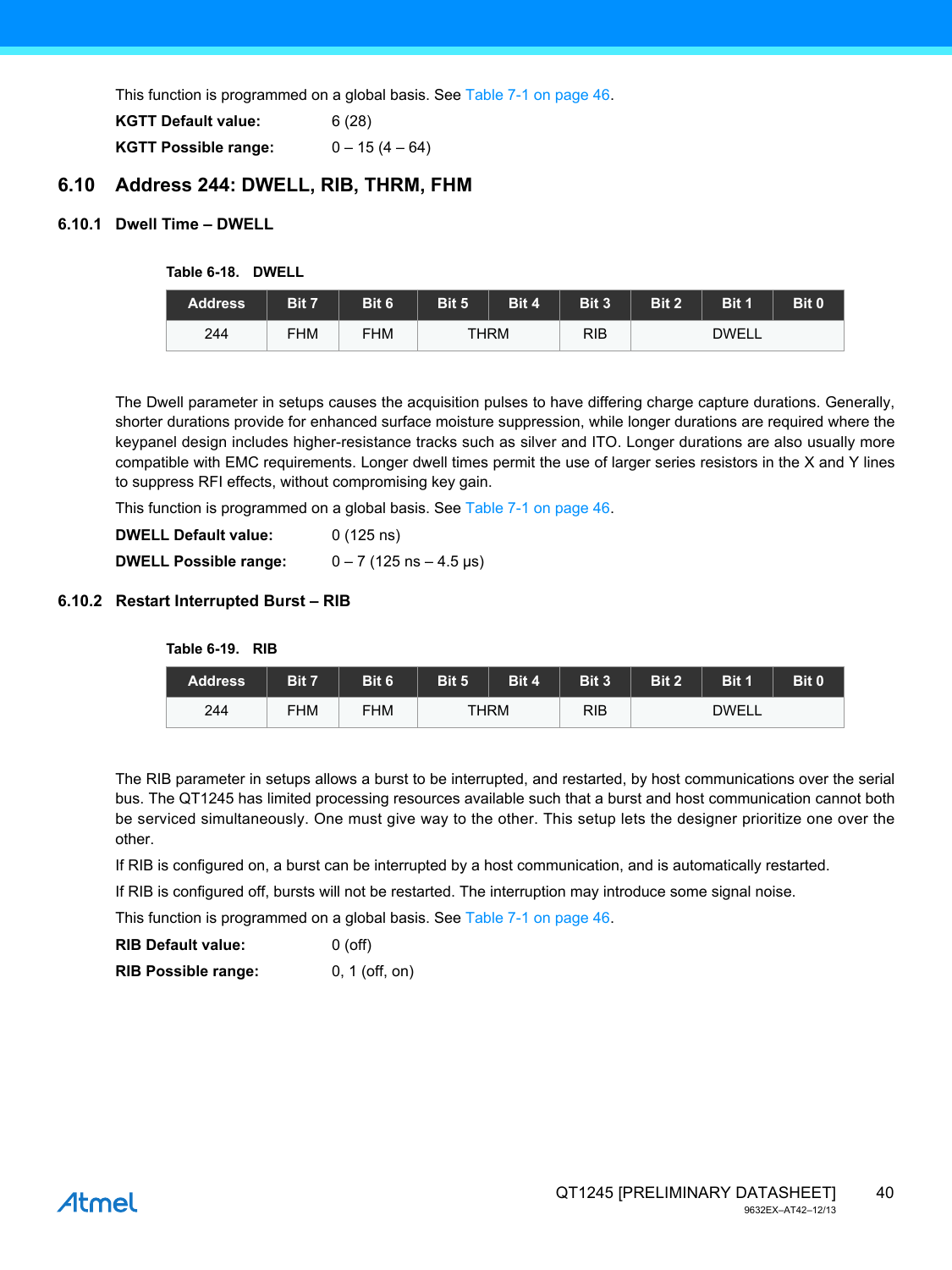#### <span id="page-40-0"></span>**6.10.3 Threshold Multiplier – THRM**

| <b>Table 6-20.</b> | <b>THRM</b> |
|--------------------|-------------|
|                    |             |

| <b>Address</b> | Bit 7      | Bit 6      | Bit 5       | Bit 4 | Bit 3      | Bit 2        | Bit 1 | Bit 0 |
|----------------|------------|------------|-------------|-------|------------|--------------|-------|-------|
| 244            | <b>FHM</b> | <b>FHM</b> | <b>THRM</b> |       | <b>RIB</b> | <b>DWELL</b> |       |       |

It is sometimes useful to be able to operate the device with much higher detect thresholds than can be set with NTHR and PTHR alone. The Threshold Multiplier (THRM) is a multiplier, set via LUT, which extends the range of NTHR and PTHR considerably. The operating detect threshold for a key is arrived at by multiplying the threshold for that key (set with NTHR or PTHR) by the THRM multiplier. Note that the detect threshold range is extended at the expense of the step size. [Figure 6-21](#page-40-1) shows the extended threshold range for each value of THRM.

<span id="page-40-1"></span>**Table 6-21. Extended Detect Threshold** 

| <b>THRM</b> | <b>Multiplier</b> | <b>Extended Threshold</b> |
|-------------|-------------------|---------------------------|
| 0           | x1                | $4 - 18$                  |
|             | x2                | $8 - 36$                  |
| 2           | х4                | $16 - 72$                 |
| 3           | x8                | $32 - 144$                |

This function is programmed on a global basis. See [Table 7-1 on page 46.](#page-45-1)

| THRM Default value:         | 0(x1)                         |
|-----------------------------|-------------------------------|
| <b>THRM Possible range:</b> | 0, 1, 2, 3 $(x1, x2, x4, x8)$ |

### **6.10.4 Frequency Hopping Mode – FHM**

**Table 6-22. FHM**

| Address | Bit 7 | Bit 6 | Bit 5 | Bit 4 | Bit 3 | Bit 2 | Bit 1 | Bit 0 |
|---------|-------|-------|-------|-------|-------|-------|-------|-------|
| 244     | FHM   |       |       | THRM  |       | DWELL |       |       |

Frequency hopping can be disabled altogether or enabled to one of three different active modes with FHM.

#### **FHM = 0 – Frequency hopping disabled**

If frequency hopping is disabled, the QT1245 always uses the same frequency, defined by FREQ0.

#### **FHM = 1 or 2**

If frequency hopping is enabled with FHM = 1 or FHM = 2, the QT1245 continually monitors the noise across all keys and switches frequencies dynamically to try and find the frequency with the lower noise amplitude. Up to three different frequencies can be selected using FREQ0, FREQ1 and FREQ2. If frequency hopping between only two frequencies is desired, the same frequency should be selected for two of these functions.

The signal levels can vary slightly with frequency, and so the reference for each key might need corresponding adjustment, in one way or another, during frequency hopping to compensate and to prevent false detections and unresponsive keys. The mechanism used to adapt the references is different depending on the frequency hop mode set.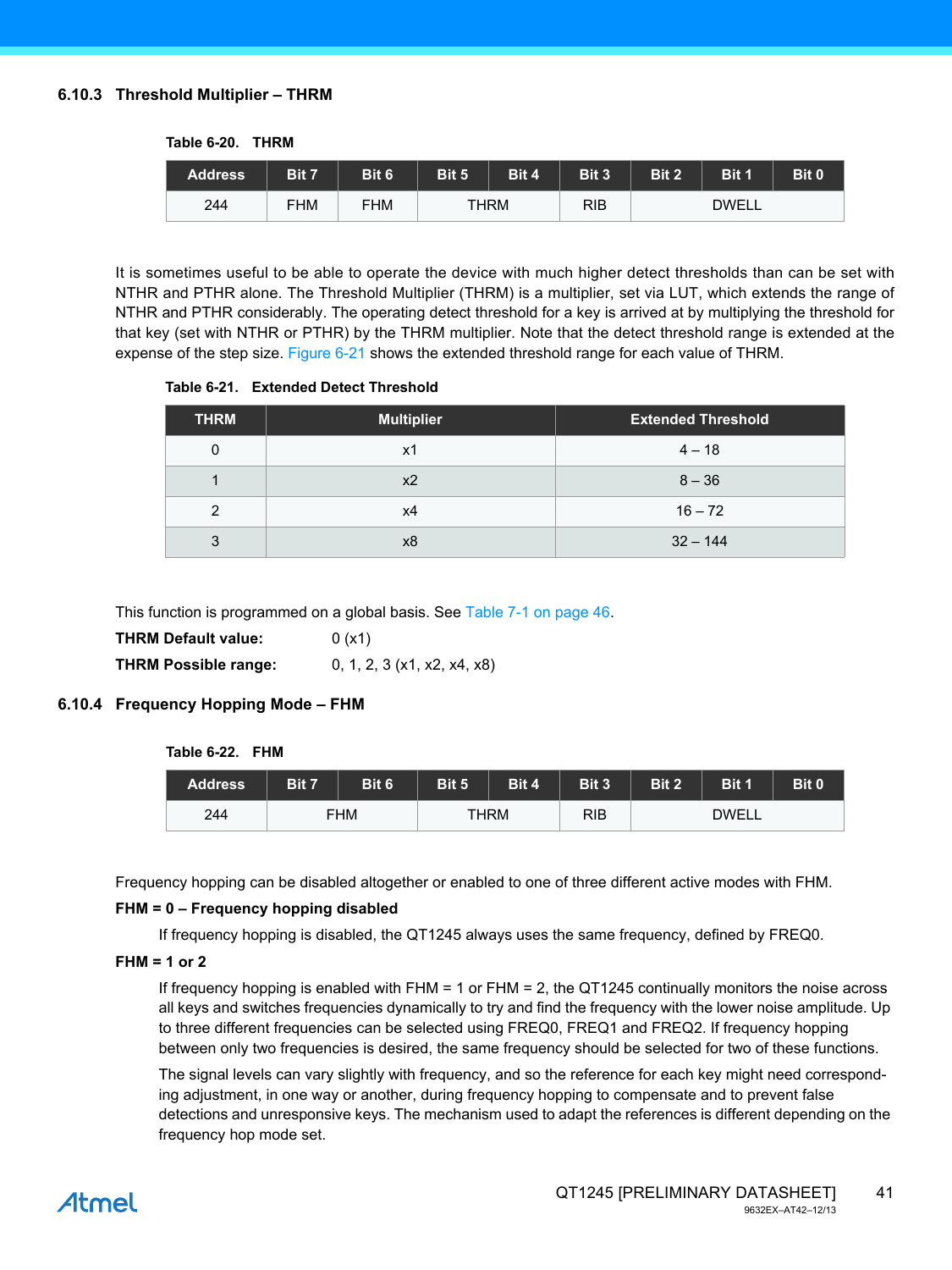#### **FHM = 1 – Calibrate after hop**

If frequency hopping is enabled with FHM = 1, the QT1245 compensates for the variations in signal level by recalibrating each key immediately after each frequency hop. A negative aspect to this mode is the danger that a key is being touched at the time of the frequency hop. If this were to happen, the touched key would be recalibrated to the touching finger and the detect would be cancelled. However, on subsequent removal of the touch (for a time greater than or equal to the PRD function) the key would be recalibrated once again and the detect flagged when the touch is re-established.

#### **FHM = 2 – Adjust each key reference during hop**

If frequency hopping is enabled with FHM = 2, the QT1245 adjusts each key reference at each frequency hop. The amount of the adjustment must first be configured using the setups CFO 1 and CFO 2.

The QT1245 will not switch the frequency during calibration if FHM is set at 1 or 2.

#### **FHM = 3 – Frequency sweep**

If frequency hopping is enabled with FHM = 3, the QT1245 repeatedly sweeps the sampling frequency through a range bounded by two frequencies defined by FREQ0 and FREQ1. The frequency is changed after each and every matrix scan. The QT1245 is shipped with the frequency hopping mode preset at FHM = 3.

In this hop mode, the reference for each key is not adjusted as the frequency is changed, so the signal levels must not vary significantly over the selected frequency range otherwise false detects or unintentional touch dropouts could occur. Variations in signal levels can be limited by restricting the frequency sweep range. If the signal variation for any particular key is found to be too great, the range of frequencies should be narrowed by decreasing the difference in values set at FREQ0 and FREQ1.

This function is programmed on a global basis. See [Table 7-1 on page 46.](#page-45-1)

**FHM Default value:** 3 = Frequency sweep

**FHM Possible range:**  $0 - 3$  (0 = off

- 1 = Calibrate all keys after hop
- 2 = Adjust each key's reference during hop
- 3 = Frequency sweep)

# **6.11 Address 245: Frequency 0 – FREQ0**

#### **Table 6-23. FREQ0**



FREQ0 is used in all frequency hopping modes and even if frequency hopping is disabled. In all modes, it defines the idle time between pulses in the burst. Larger values yield longer times between pulses and thus a lower fundamental frequency.

#### **FHM = 0 – Frequency hopping disabled**

If frequency hopping is disabled, the QT1245 always uses the same frequency, defined by FREQ0. Frequency hopping might not be desirable in all applications and it might be more appropriate to preselect a burst frequency at the factory which is known not to coincide with other operating frequencies within the end product or other frequencies in the operating environment. In such cases, FHM can be set at zero, and the burst frequency set with FREQ0.

With DWELL set at the default (minimum), the fundamental frequency can be set in the range 10.5 kHz – 590 kHz. The frequency for a specific DWELL and FREQ0 combination should be measured using an oscilloscope (temporarily disable frequency hopping to make the measurement easier).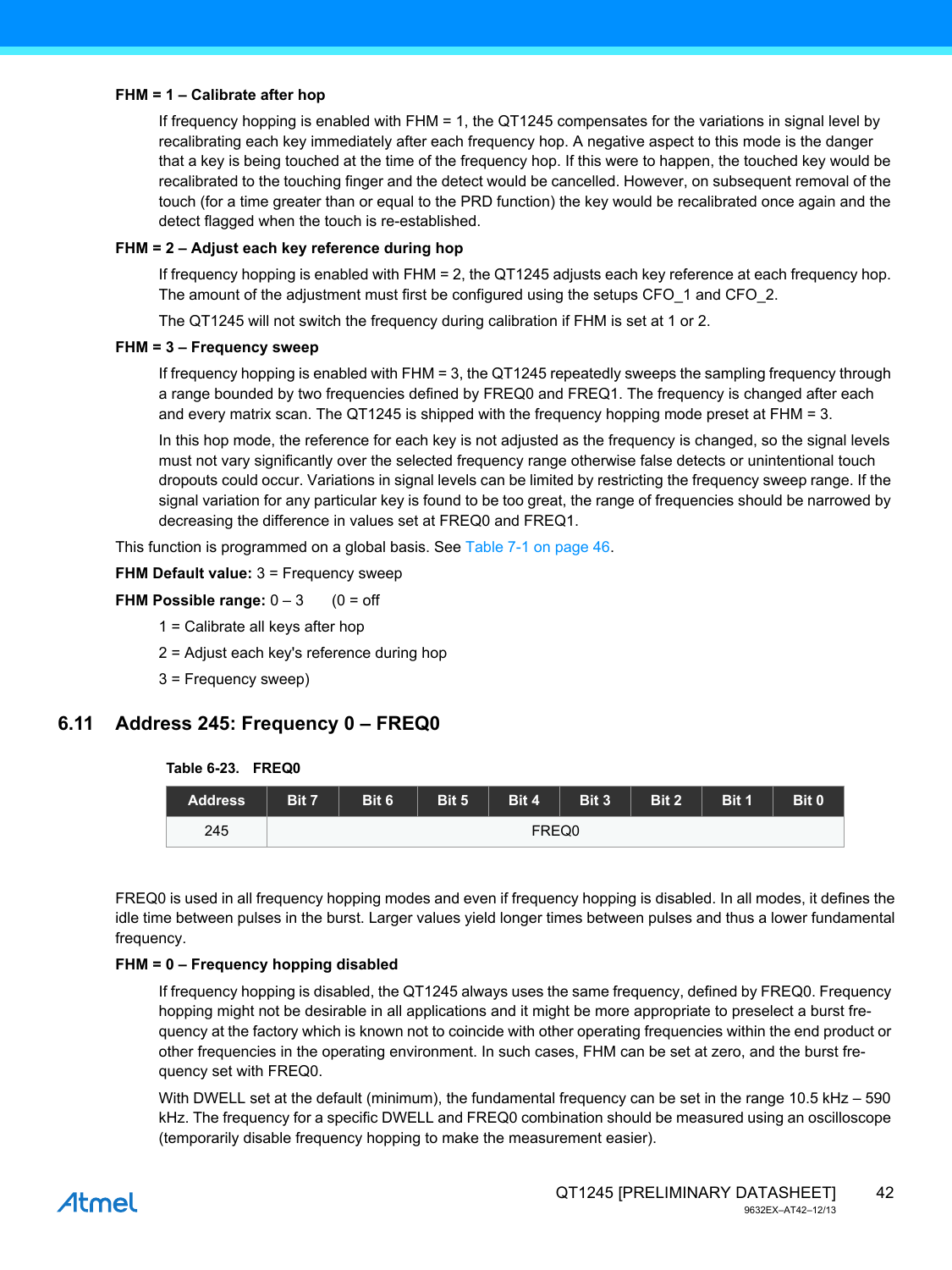#### **FHM = 1 or FHM = 2 – Frequency hopping between three frequencies**

If frequency hopping is enabled with FHM = 1 or 2, the QT1245 can hop between three frequencies configured using FREQ0, FREQ1 and FREQ2. FREQ0 must be set as the highest frequency otherwise the behavior is undefined. That is, FREQ1 and FREQ2 must be set to values greater than or equal to FREQ0.

#### **FHM = 3 – Frequency sweep**

With FHM = 3, the QT1245 sweeps a range of frequencies, with the upper frequency boundary (shortest idle time) defined by FREQ0. FREQ1 must be set to a value greater than FREQ0. The behavior is otherwise undefined.

 $FREQ0 = 0$  is invalid and must be avoided when  $FHM = 3$ .

This function is programmed on a global basis.

**FREQ0 Default value:** 1 (delay cycle)

**FREQ0 Possible range:** 1 – 256 (Highest frequency to Lowest frequency, 256 is obtained with setting 0)

# **6.12 Address 246: Frequency1 – FREQ1**

**Table 6-24. FREQ1**

| 1401002111111221 |       |       |       |       |       |       |       |       |  |
|------------------|-------|-------|-------|-------|-------|-------|-------|-------|--|
| <b>Address</b>   | Bit 7 | Bit 6 | Bit 5 | Bit 4 | Bit 3 | Bit 2 | Bit 1 | Bit 0 |  |
| 246              |       | FREQ1 |       |       |       |       |       |       |  |

FREQ1 is only used if FHM is set to a non-zero value. It is not used if frequency hopping is disabled with FHM = 0.

With FHM = 1 or FHM = 2, FREQ1 allows configuration of one of three operating frequencies by defining the idle time between pulses in the burst. Larger values yield longer times between pulses and thus a lower fundamental frequency.

With FHM = 3, the QT1245 sweeps a range of frequencies, with the lower frequency boundary (longest idle time) defined by FREQ1. FREQ1 must be set to a value greater than FREQ0. The behavior is otherwise undefined.

This function is programmed on a global basis. See [Table 7-1 on page 46.](#page-45-1)

| <b>FREQ1 Default value:</b>  | 6 (delay cycles)                                                                |
|------------------------------|---------------------------------------------------------------------------------|
| <b>FREQ1 Possible range:</b> | 1 – 256 (Highest frequency to Lowest frequency, 256 is obtained with setting 0) |

# **6.13 Address 247: Frequency2 – FREQ2**

**Table 6-25. FREQ2**

| <b>Address</b> | Bit 7 | Bit 6 | Bit 5 | Bit 4 | Bit 3 | Bit 2 | Bit 1 | Bit 0 |  |
|----------------|-------|-------|-------|-------|-------|-------|-------|-------|--|
| 247            |       | FREQ2 |       |       |       |       |       |       |  |

FREQ2 is only used if FHM = 1 or FHM = 2. It is not used if FHM is set to zero or 3.

With FHM = 1 or FHM = 2, FREQ2 allows configuration of one of three operating frequencies by defining the idle time between pulses in the burst. Larger values yield longer times between pulses and thus a lower fundamental frequency.

This function is programmed on a global basis. See [Table 7-1 on page 46.](#page-45-1)

| <b>FREQ2 Default value:</b> | 63 (delay cycles)                                                                                                                                                                                                                                                                                                        |
|-----------------------------|--------------------------------------------------------------------------------------------------------------------------------------------------------------------------------------------------------------------------------------------------------------------------------------------------------------------------|
| $\blacksquare$              | $\overline{C}$ and the contract of the contract of $\overline{C}$ and $\overline{C}$ and $\overline{C}$ and $\overline{C}$ and $\overline{C}$ and $\overline{C}$ and $\overline{C}$ and $\overline{C}$ and $\overline{C}$ and $\overline{C}$ and $\overline{C}$ and $\overline{C}$ and $\overline{C}$ and $\overline{C}$ |

#### **FREQ2 Possible range:** 1 – 256 (Highest frequency to Lowest frequency, 256 is obtained with setting 0)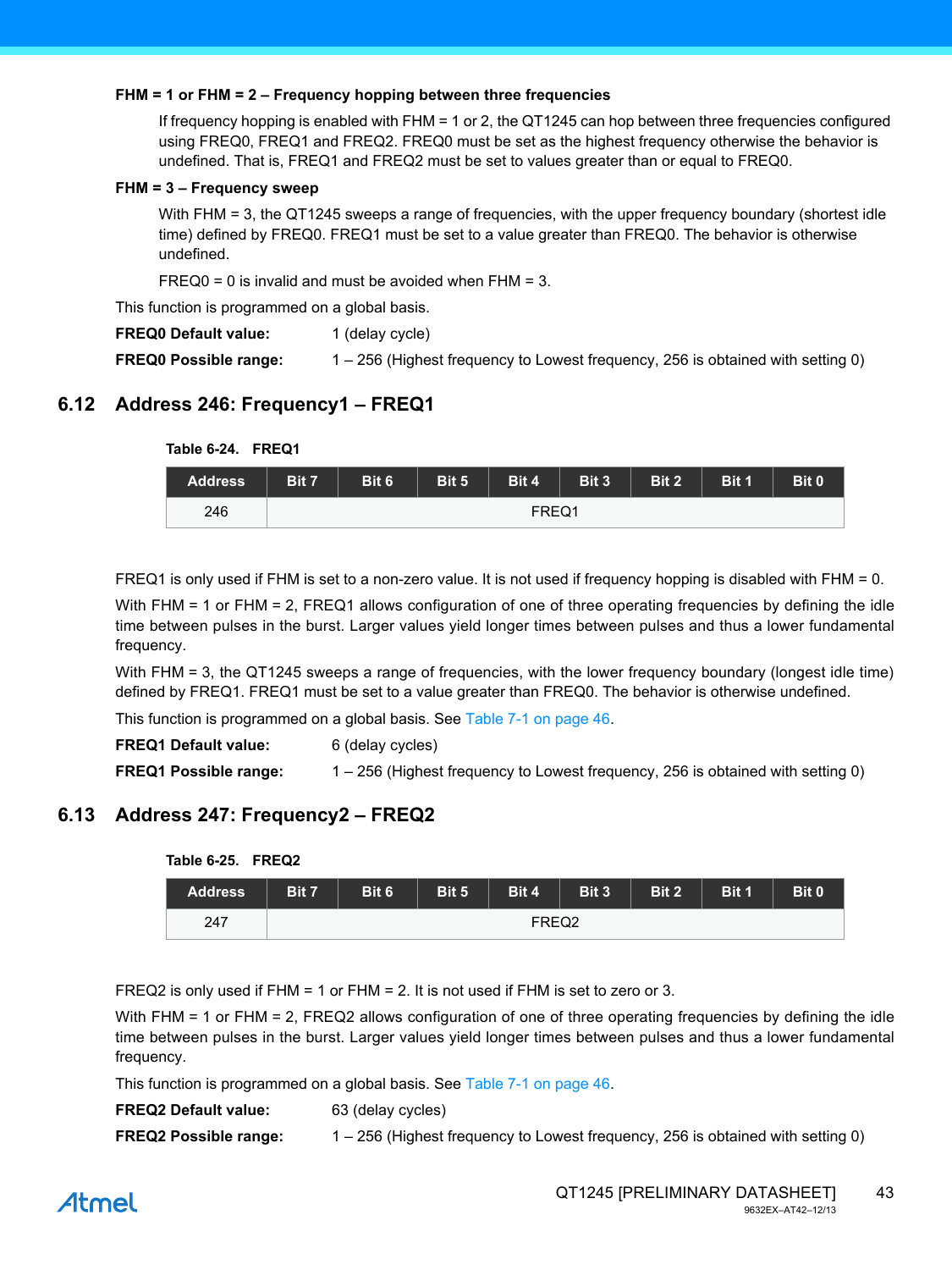# **6.14 Address 248: NSTHR, NIL**

### **6.14.1 Noise Threshold – NSTHR**

**Table 6-26. NSTHR**

| <b>Address</b> | Bit 7 | Bit 6 | Bit 5 | Bit 4 | Bit 3 | Bit 2 | Bit 1        | Bit 0 |
|----------------|-------|-------|-------|-------|-------|-------|--------------|-------|
| 248            |       | NIL   |       |       |       |       | <b>NSTHR</b> |       |

NSTHR is only used if FHM = 1 or FHM = 2. It is not used if FHM is set to 0 or 3.

When FHM = 1 or 2, the QT1245 considers a hop to one of the other frequencies when the noise at the current frequency consistently exceeds the threshold configured with NSTHR. NSTHR is used by the frequency hopping algorithms to determine if a signal delta should be considered as noise. A delta, of either polarity, greater than or equal to NSTHR is considered as possible noise and forces the Noise Integrator counter to be incremented.

This function is programmed on a global basis. See [Table 7-1 on page 46.](#page-45-1)

**NSTHR Default value:** 2 (11 counts) **NSTHR Possible range:** 0 – 15 (5 – 50 counts)

#### **6.14.2 Noise Integrator Limit – NIL**

| Table 0-1. | Nil |
|------------|-----|
|            |     |

| <b>Address</b> | Bit 7 | Bit 6      | Bit 5 | Bit 4 | Bit 3 | Bit 2 | Bit 1        | Bit 0 |
|----------------|-------|------------|-------|-------|-------|-------|--------------|-------|
| 248            |       | <b>NIL</b> |       |       |       |       | <b>NSTHR</b> |       |

NIL is only used if  $FHM = 1$  or  $FHM = 2$ . It is not used if  $FHM$  is set to zero or 3.

The QT1245 considers a hop to one of the other frequencies when the noise at the current frequency consistently exceeds the threshold configured with NSTHR. To prevent true touch events and other brief signal anomalies being considered as noise, the QT1245 employs counters, termed noise integrators, to track the number of signal deltas that exceed the noise threshold. It maintains two such counters, one for positive deltas and one for negative deltas.

The QT1245 considers a frequency hop only if both these counters reach the noise integrator limit (NIL). The counters are reset to zero at the end of each matrix scan.

This mechanism provides a robust way of detecting strong noise while suppressing unnecessary frequency hopping.

This function is programmed on a global basis. See [Table 7-1 on page 46.](#page-45-1)

|  | <b>NIL Default value:</b> |  |                       |  |  |  |  |  |  |
|--|---------------------------|--|-----------------------|--|--|--|--|--|--|
|  |                           |  | $\lambda = \lambda_0$ |  |  |  |  |  |  |

**NIL Possible range:**  $0 - 15 (0 - 2 = \text{factory use only})$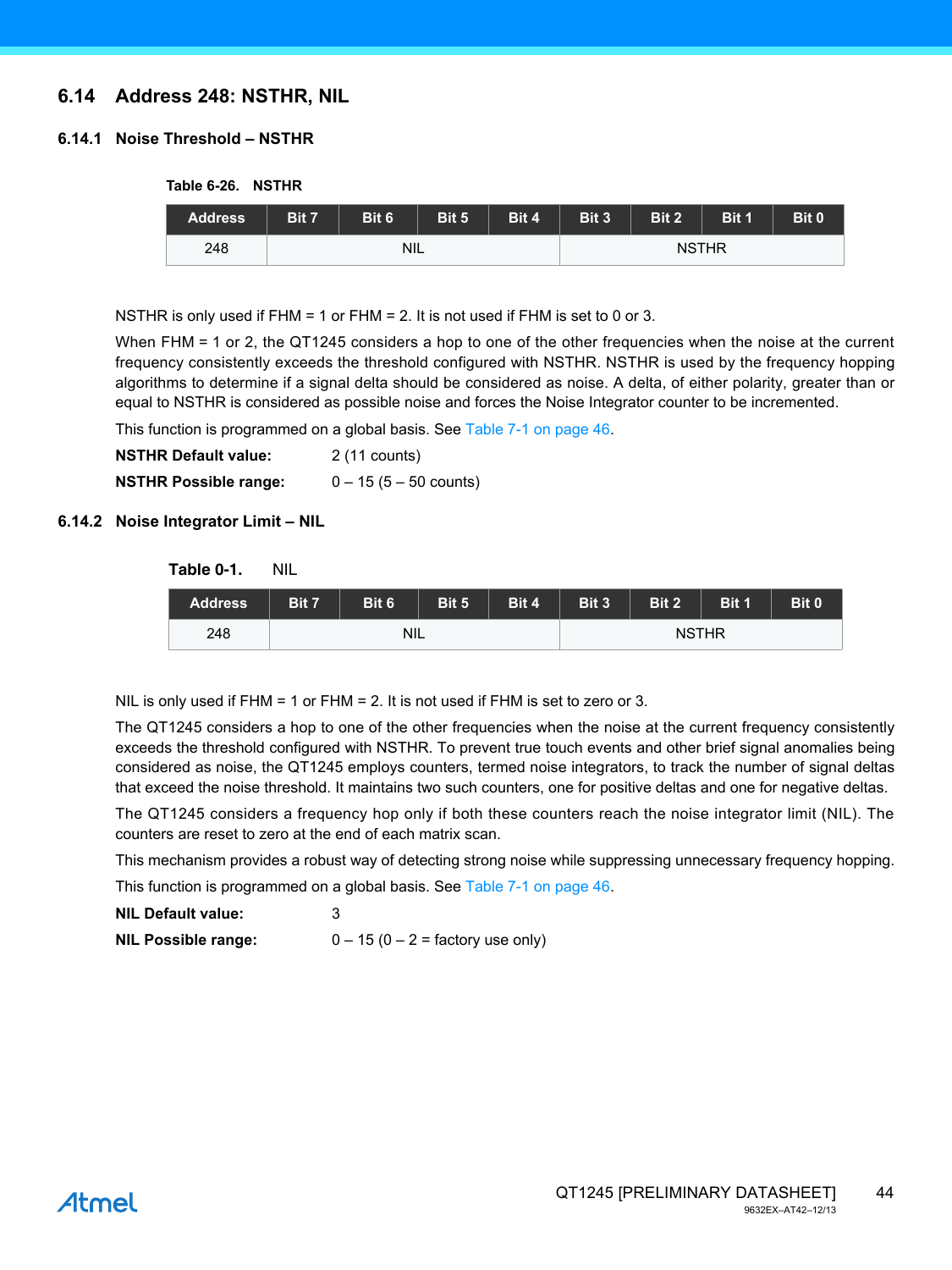# **6.15 Address 249 – 250: Host CRC – HCRC**

**Table 6-27. HCRC**

| <b>Address</b> | Bit 7       | Bit 6 | Bit 5 | Bit 4 | Bit 3 | Bit 2 | Bit 1 | Bit 0 |
|----------------|-------------|-------|-------|-------|-------|-------|-------|-------|
| $249 - 250$    | <b>HCRC</b> |       |       |       |       |       |       |       |

The setups block terminates with a 16-bit CRC (HCRC) of the entire setups block, which the host must calculate and upload. The setups CRC is computed repeatedly and checked against this value. An error is reported in the Device Status (see [Section 5.5 on page 25](#page-24-0)) if the two values do not match. The formula for calculating this CRC is shown in [Appendix A.](#page-53-0) The LSB occupies address 249 and the MSB occupies address 250.

# **6.16 Positive Recalibration Delay – PRD**

A recalibration can occur automatically if the signal swings more positive than the positive threshold level. This condition can occur if there is positive drift but insufficient positive drift compensation, or, if the reference moved negative due to a NRD autorecalibration, and thereafter the signal rapidly returned to normal (positive excursion).

As an example of the latter, if a foreign object or a finger contacts a key for period longer than the Negative Recal Delay (NRD), the key is by recalibrated to a new lower reference level. Then, when the condition causing the negative swing ceases to exist (for example, the object is removed) the signal can suddenly swing back positive to near its normal reference.

It is almost always desirable in these cases to cause the key to recalibrate quickly so as to restore normal touch operation. The time required to do this is governed by PRD. In order for this to work, the signal must rise through the positive threshold level PTHR continuously for the PRD period.

After the PRD interval has expired and the autorecalibration has taken place, the affected key once again functions normally.

#### **PRD Accuracy:** to within  $\pm$  50 ms

**Delay:** PRD is fixed at 1000 ms for all keys, and cannot be altered.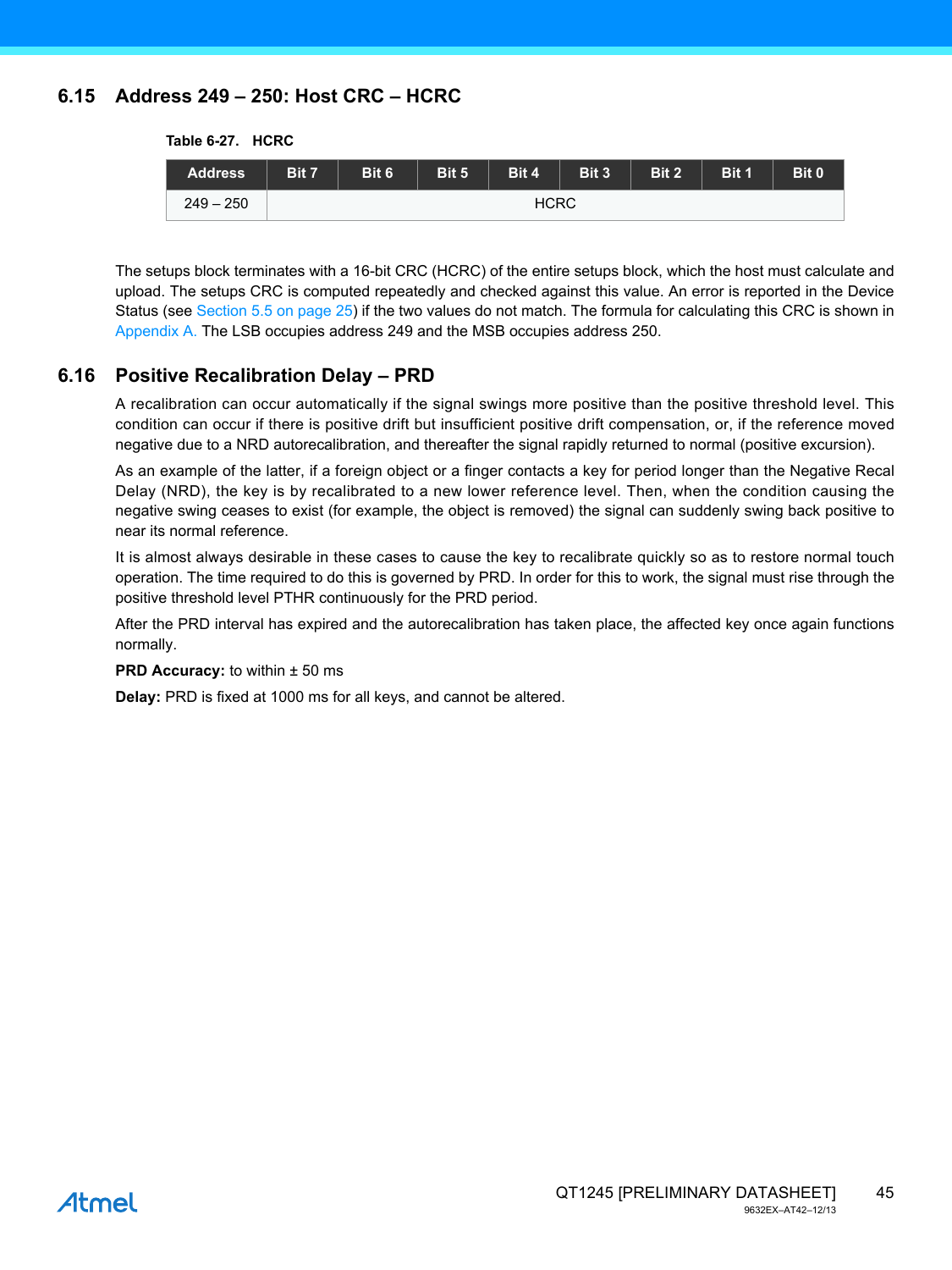# **7. Lookup Table**

**Table 7-1. Lookup Table**

|                 | Parameter           |                       |                       |                       |             |              |     |              |             |                       |                    |              |                    |              |              |               |                    |
|-----------------|---------------------|-----------------------|-----------------------|-----------------------|-------------|--------------|-----|--------------|-------------|-----------------------|--------------------|--------------|--------------------|--------------|--------------|---------------|--------------------|
| Index           | NTHR/PTHR<br>counts | <b>NDRIFT</b><br>secs | <b>NDIL</b><br>counts | <b>FDIL</b><br>counts | <b>WAKE</b> | BL<br>pulses | AKS | $CFO_1$      | $CFO_2$     | <b>PDRIFT</b><br>secs | <b>NRD</b><br>secs | <b>SSYNC</b> | <b>SLEEP</b><br>ms | <b>NHYST</b> | <b>MSYNC</b> | AWAKE<br>secs | <b>DHT</b><br>secs |
|                 |                     |                       |                       | Per Key               |             |              |     |              |             |                       |                    |              |                    | Global       |              |               |                    |
| $\mathbf 0$     | $\overline{4}$      | 0.2                   | Key off               | $\overline{1}$        | Off         | 16           | Off | $\mathbf{0}$ | $\mathbf 0$ | 0.2                   | 0 (infinite)       | 24 (Off)     | Off                | 6.25%        | Off          | unused        | Off                |
| $\overline{1}$  | 6                   | 0.4                   | $2 -$                 | 2                     | On          | 32           | On  | $0 - 255$    | $0 - 255$   | 0.4                   | $0.5 - 127$        | Key 0 - 23   | 16                 | 12.5%        | On           | $0.1 - 25.5$  | $0.1 - 25.5$       |
| $\overline{2}$  | 8                   | $0.8\,$               | $\overline{4}$        | $\overline{4}$        |             | 48           |     |              |             | $0.8\,$               | 20(10 s)           |              | 32                 | 25%          |              | 25(2.5 s)     |                    |
| $\mathbf{3}$    | 10                  | $1.2\,$               | $6\phantom{.0}$       | 6                     |             | 64           |     |              |             | 1.2                   |                    |              | 64                 | 50%          |              |               |                    |
| $\overline{4}$  | 12                  | $\overline{2}$        | 8                     | 8                     |             |              |     |              |             | $\overline{2}$        |                    |              | 125                |              |              |               |                    |
| $5\phantom{.0}$ | 14                  | 3.3                   | 10                    | 10                    |             |              |     |              |             | 3.3                   |                    |              | 250                |              |              |               |                    |
| $6\overline{6}$ | 16                  | $6\phantom{1}$        | 12                    | 12                    |             |              |     |              |             | $6\phantom{1}6$       |                    |              | 500                |              |              |               |                    |
| $\overline{7}$  | 18                  | 10                    | 15                    | 15                    |             |              |     |              |             | 10                    |                    |              | 1,000              |              |              |               |                    |
| 8               |                     |                       |                       |                       |             |              |     |              |             |                       |                    |              |                    |              |              |               |                    |
| 9               |                     |                       |                       |                       |             |              |     |              |             |                       |                    |              |                    |              |              |               |                    |
| 10              |                     |                       |                       |                       |             |              |     |              |             |                       |                    |              |                    |              |              |               |                    |
| 11              |                     |                       |                       |                       |             |              |     |              |             |                       |                    |              |                    |              |              |               |                    |
| 12              |                     |                       |                       |                       |             |              |     |              |             |                       |                    |              |                    |              |              |               |                    |
| 13              |                     |                       |                       |                       |             |              |     |              |             |                       |                    |              |                    |              |              |               |                    |
| 14              |                     |                       |                       |                       |             |              |     |              |             |                       |                    |              |                    |              |              |               |                    |
| 15              |                     |                       |                       |                       |             |              |     |              |             |                       |                    |              |                    |              |              |               |                    |

**Typical values:** For most touch applications, use the values shown in the boxed cells. Bold text items indicate default settings. The number to send to the device is the index number in the leftmost column  $(0 - 15)$ , not numbers from the table. The device uses a lookup table internally to translate the indices  $0 - 15$ to the parameters for each function.

**NRD** is an exception: It can range from  $0 - 255$  which is translated from  $1 = 0.5$  s to  $255 = 127.5$  s, in increments of 0.5 s, with zero = infinity.

**AWAKE** is an exception: it can range from 1 – 255 which is translated from 1 = 0.1 s to 255 = 25.5 s, in increments of 0.1 s. Zero is illegal.

**DHT** is an exception: it can range from 0 – 255 which is translated from 1 = 0.1 s to 255 = 25.5 s, in increments of 0.1 s. Zero disables DHT.

<span id="page-45-1"></span><span id="page-45-0"></span>**CFO\_1** and **CFO\_2** are exceptions. They can range from 0 – 255.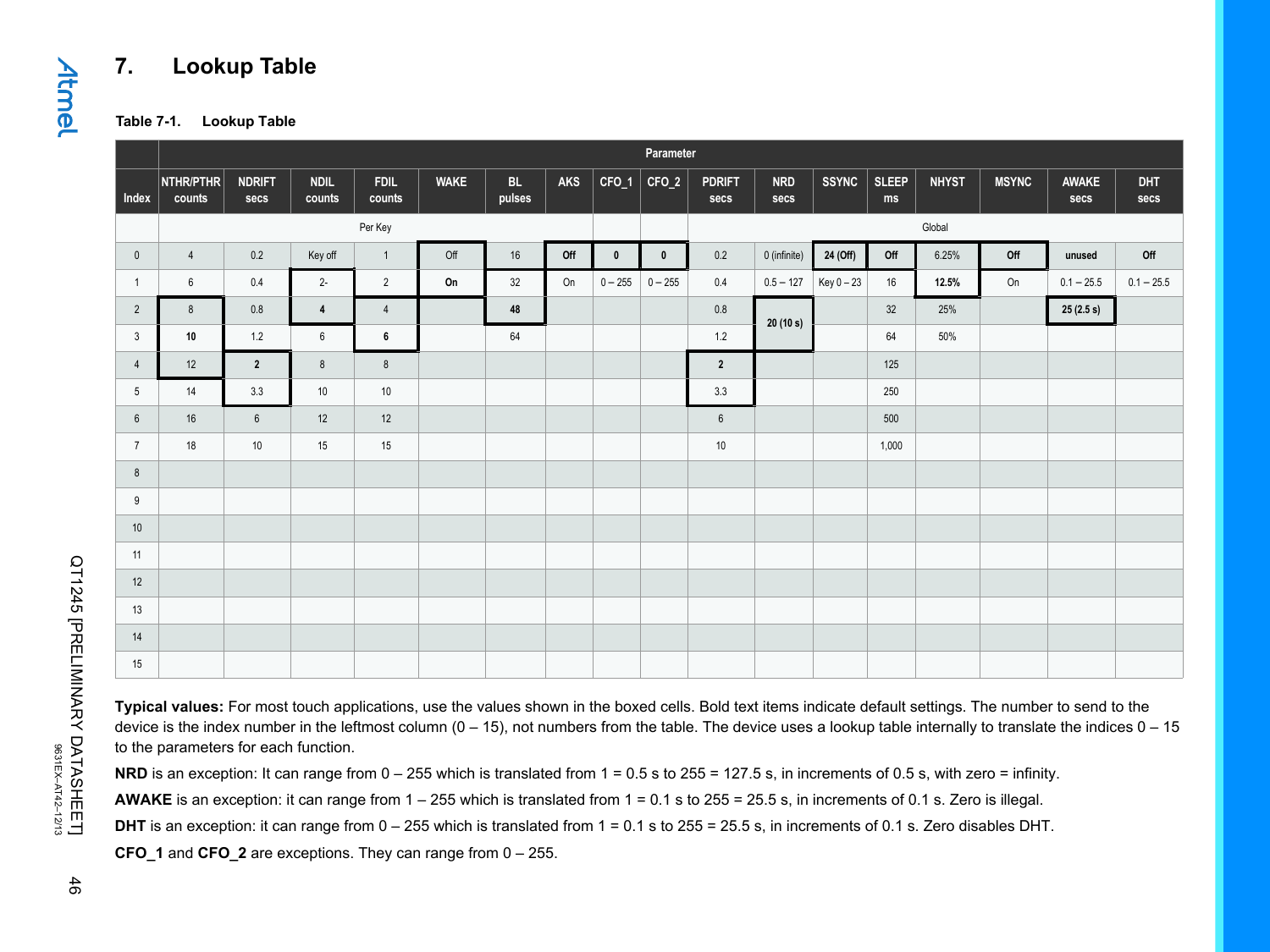#### **Table 7-2. Lookup Table**

| Index            | <b>LSL</b> | <b>KGTT</b> | <b>DWELL</b><br>$\sf{ns}$ | RIB | <b>FHM</b>           | FREQ0<br>delay cycles     | FREQ1<br>delay cycles     | FREQ2<br>delay cycles     | <b>NSTHR</b><br>counts | <b>NIL</b><br>counts                             | <b>THRM</b><br>multiplier |
|------------------|------------|-------------|---------------------------|-----|----------------------|---------------------------|---------------------------|---------------------------|------------------------|--------------------------------------------------|---------------------------|
|                  |            |             |                           |     |                      |                           |                           |                           |                        |                                                  |                           |
| $\pmb{0}$        | $0 - 2047$ | $\sqrt{4}$  | 125                       | Off | Off                  | 256 (lowest<br>frequency) | 256 (lowest<br>frequency) | 256 (lowest<br>frequency) | $\sqrt{5}$             | $\mathbf 0$<br>(factory use<br>only)             | $\mathbf{1}$              |
| $\mathbf{1}$     | 100        | 8           | 375                       | On  | Recal on hop         | $1 - 255$                 | $1 - 255$                 | $1 - 255$                 | $\bf 8$                | 1<br>(factory use<br>only)                       | $\sqrt{2}$                |
| $\sqrt{2}$       |            | 12          | 750                       |     | Adjust Ref<br>on hop | $\mathbf{1}$              | $\boldsymbol{6}$          | 63                        | 11                     | $\overline{\mathbf{2}}$<br>(factory use<br>only) | 4                         |
| $\mathbf{3}$     |            | 16          | 1125                      |     | Sweep                |                           |                           |                           | 14                     | $\mathbf{3}$                                     |                           |
| $\overline{4}$   |            | 20          | 1500                      |     |                      |                           |                           |                           | 17                     | $\overline{4}$                                   | $\bf 8$                   |
| $\sqrt{5}$       |            | 24          | 2250                      |     |                      |                           |                           |                           | $20\,$                 | $5\phantom{.0}$                                  |                           |
| $\boldsymbol{6}$ |            | ${\bf 28}$  | 3375                      |     |                      |                           |                           |                           | 23                     | $\boldsymbol{6}$                                 |                           |
| $7\overline{ }$  |            | 32          | 4500                      |     |                      |                           |                           |                           | 26                     | $\overline{7}$                                   |                           |
| $\bf 8$          |            | 36          |                           |     |                      |                           |                           |                           | 29                     | $\bf 8$                                          |                           |
| $\mathsf g$      |            | $40\,$      |                           |     |                      |                           |                           |                           | $32\,$                 | $\boldsymbol{9}$                                 |                           |
| $10\,$           |            | $44$        |                           |     |                      |                           |                           |                           | 35                     | $10\,$                                           |                           |
| 11               |            | 48          |                           |     |                      |                           |                           |                           | 38                     | 11                                               |                           |
| 12               |            | 52          |                           |     |                      |                           |                           |                           | 41                     | $12$                                             |                           |
| $13$             |            | 56          |                           |     |                      |                           |                           |                           | $44\,$                 | 13                                               |                           |
| $14$             |            | 60          |                           |     |                      |                           |                           |                           | $47\,$                 | 14                                               |                           |
| $15\,$           |            | 64          |                           |     |                      |                           |                           |                           | 50                     | 15                                               |                           |

**LSL** is an exception: it can range from  $0 - 2047$ .

**FREQ0, FREQ1, FREQ2** are exceptions. They can range from 0 – 255, with zero = 256 counts.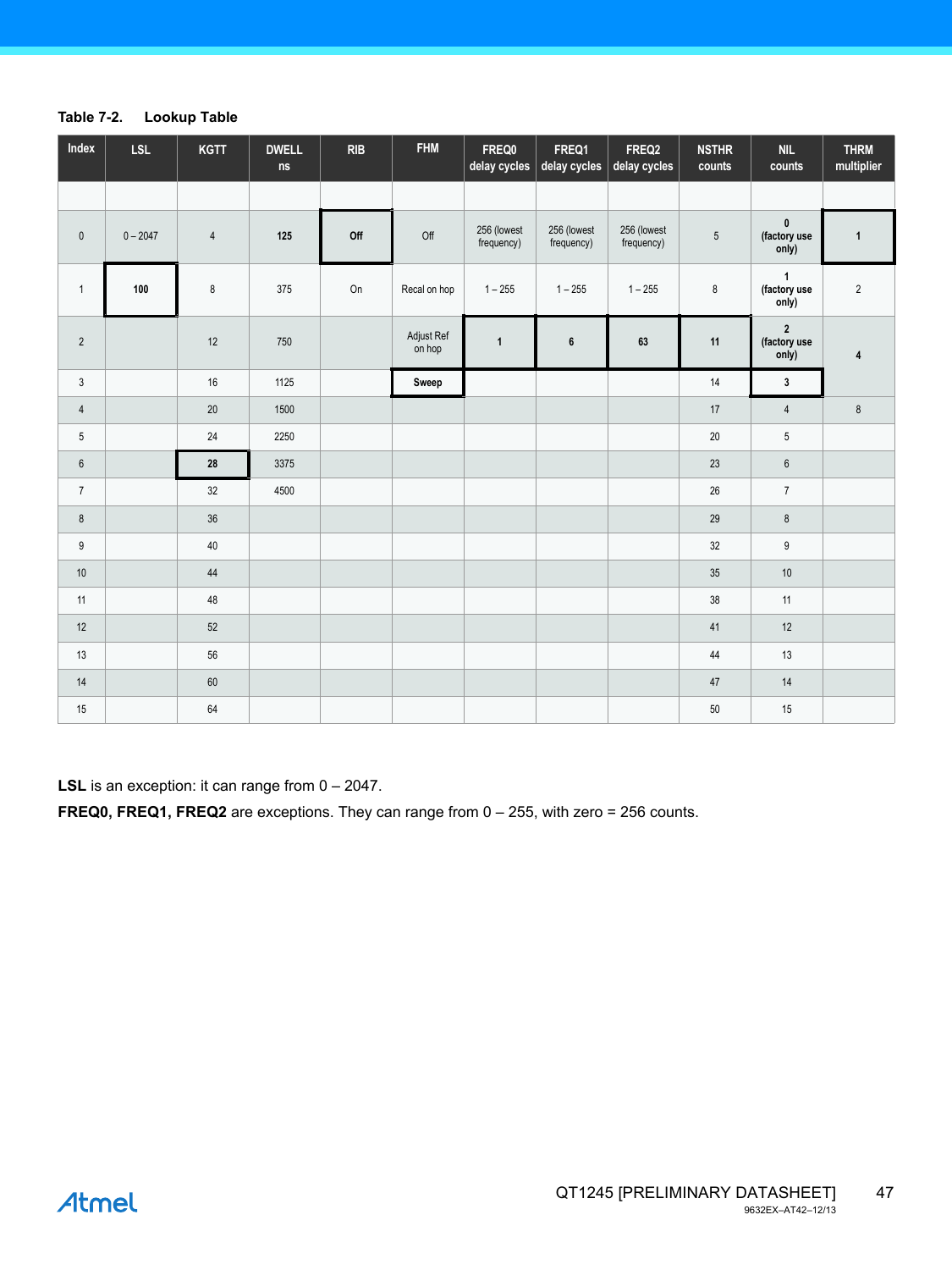# **8. Specifications**

# **8.1 Absolute Maximum Specifications**

| <b>Parameter</b>                                     | <b>Specification</b>                 |
|------------------------------------------------------|--------------------------------------|
| Operating temp                                       | $-40^{\circ}$ C to +105 $^{\circ}$ C |
| Storage temp                                         | $-55^{\circ}$ C to +125 $^{\circ}$ C |
| Vdd                                                  | 6 V                                  |
| Max continuous pin current, any control or drive pin | $±10$ mA                             |
| Short circuit duration to ground, any pin            | infinite                             |
| Short circuit duration to Vdd, any pin               | infinite                             |
| Voltage forced onto any pin                          | $-0.5$ V to (Vdd + 0.5) V            |
| EEPROM setups maximum writes                         | 100,000 write cycles                 |

**CAUTION:** Stresses beyond those listed may cause permanent damage to the device. This is a stress rating only and functional operation of the device at these or other conditions beyond those indicated in the operational sections of this specification is not implied. Exposure to absolute maximum specification conditions for extended periods may affect device reliability.

# <span id="page-47-0"></span>**8.2 Recommended Operating Conditions**

| l Parameter                            | <b>Specification</b> |
|----------------------------------------|----------------------|
| Vdd                                    | $+3$ V to $+5$ V     |
| Supply ripple + noise                  | 20 mV p-p max        |
| Cx transverse load capacitance per key | $2 - 20$ pF          |

# **8.3 DC Specifications**

 $Cs = 4.7$  nF, Rs = 470 k $\Omega$ , Ta (Ambient Temperature)= recommended range, unless otherwise noted

| <b>Parameter</b> | <b>Description</b>                  | <b>Min</b>        | <b>Typ</b> | <b>Max</b>        | <b>Units</b> | <b>Notes</b>  |
|------------------|-------------------------------------|-------------------|------------|-------------------|--------------|---------------|
| Iddr             | Average supply current,<br>running  | —                 | 6.6        |                   | mA           | $Vdd = 5.0 V$ |
| Idds             | Average supply current,<br>sleeping |                   | 6.00       |                   | μA           | $Vdd = 5.0 V$ |
| Vil              | Low input logic level               |                   |            | $0.3 \times V$ dd | V            |               |
| Vih              | High input logic level              | $0.6 \times V$ dd | —          |                   | V            |               |
| Vol              | Low output voltage                  |                   |            | 0.6               | V            | $Vdd = 3.0 V$ |
| Voh              | High output voltage                 | 2.3               | —          |                   | V            | $Vdd = 3.0 V$ |
| lil              | Input leakage current               |                   |            | 1                 | μA           |               |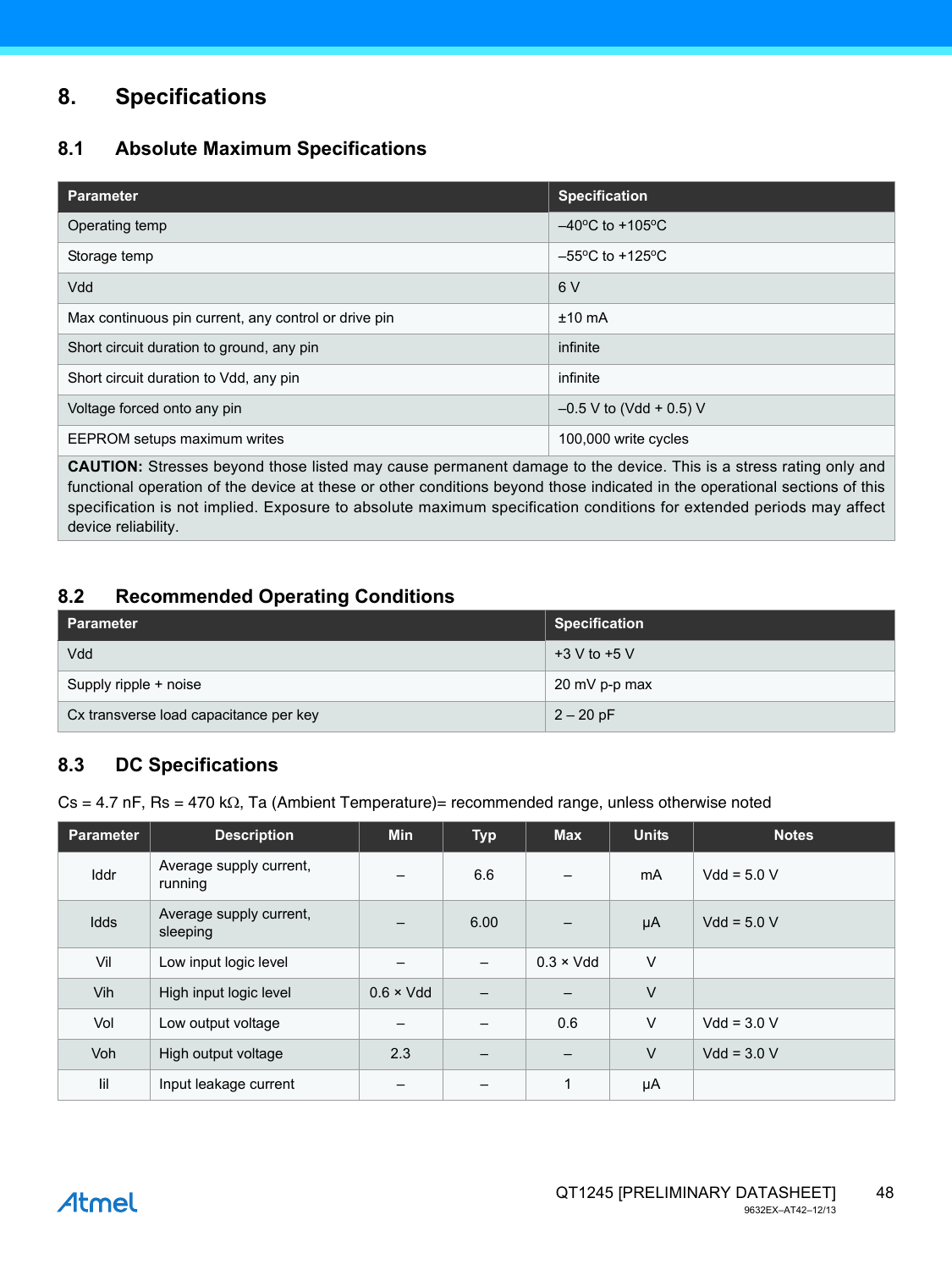$Cs = 4.7$  nF, Rs = 470 k $\Omega$ , Ta (Ambient Temperature)= recommended range, unless otherwise noted

| Parameter   | <b>Description</b>            | Min                      | <b>Typ</b> | <b>Max</b>               | <b>Units</b> | <b>Notes</b>         |
|-------------|-------------------------------|--------------------------|------------|--------------------------|--------------|----------------------|
| Ar          | Acquisition resolution        | $\overline{\phantom{0}}$ | 10         | $\overline{\phantom{0}}$ | bits         |                      |
| Rp          | Internal pull-up resistors    | 20                       |            | 50                       | $k\Omega$    | CHANGE and DRDY pins |
| <b>Rrst</b> | Internal RST pull-up resistor | 30                       |            | 60                       | $k\Omega$    |                      |

# <span id="page-48-0"></span>**8.4 Timing Specifications**

| <b>Parameter</b> | <b>Description</b>     | <b>Min</b> | Typ               | <b>Max</b>        | <b>Units</b> | <b>Notes</b> |                    |
|------------------|------------------------|------------|-------------------|-------------------|--------------|--------------|--------------------|
| T <sub>BS</sub>  | Burst spacing          | -          | 290               |                   | μs           | $BL = 16$    | All with $FHM = 0$ |
|                  |                        |            | 320               | $\qquad \qquad -$ |              | $BL = 32$    |                    |
|                  |                        |            | 350               |                   |              | $BL = 48$    |                    |
|                  |                        |            | 390               |                   |              | $BL = 64$    |                    |
| Fc               | Burst center frequency | 9.7        | $\qquad \qquad -$ | 590               | kHz          |              |                    |

Note: The values quoted in the above table are valid with the default settings, except where noted, and in the absence of serial communications.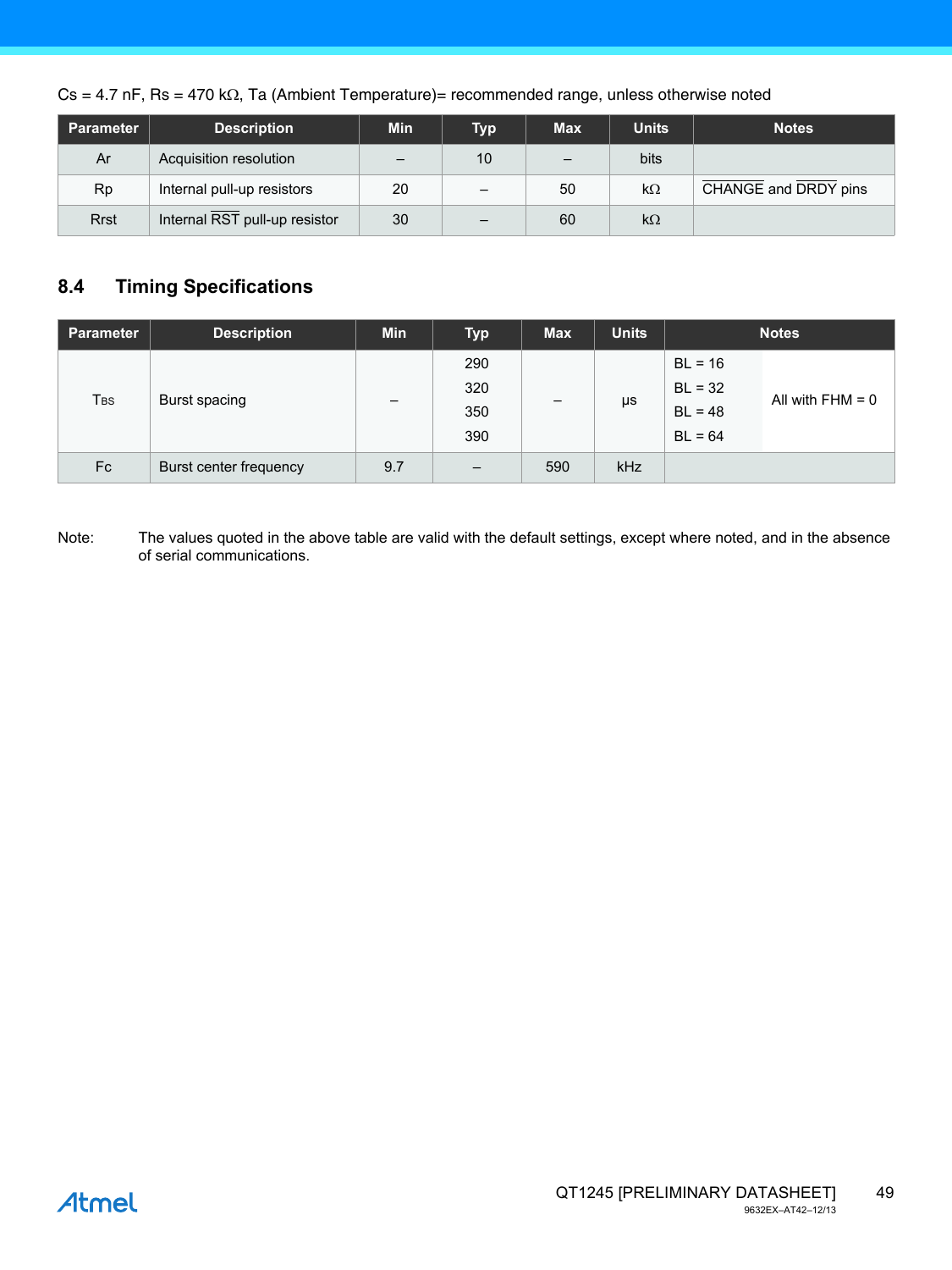# **8.5 Mechanical Dimensions**

# **8.5.1 QFN**

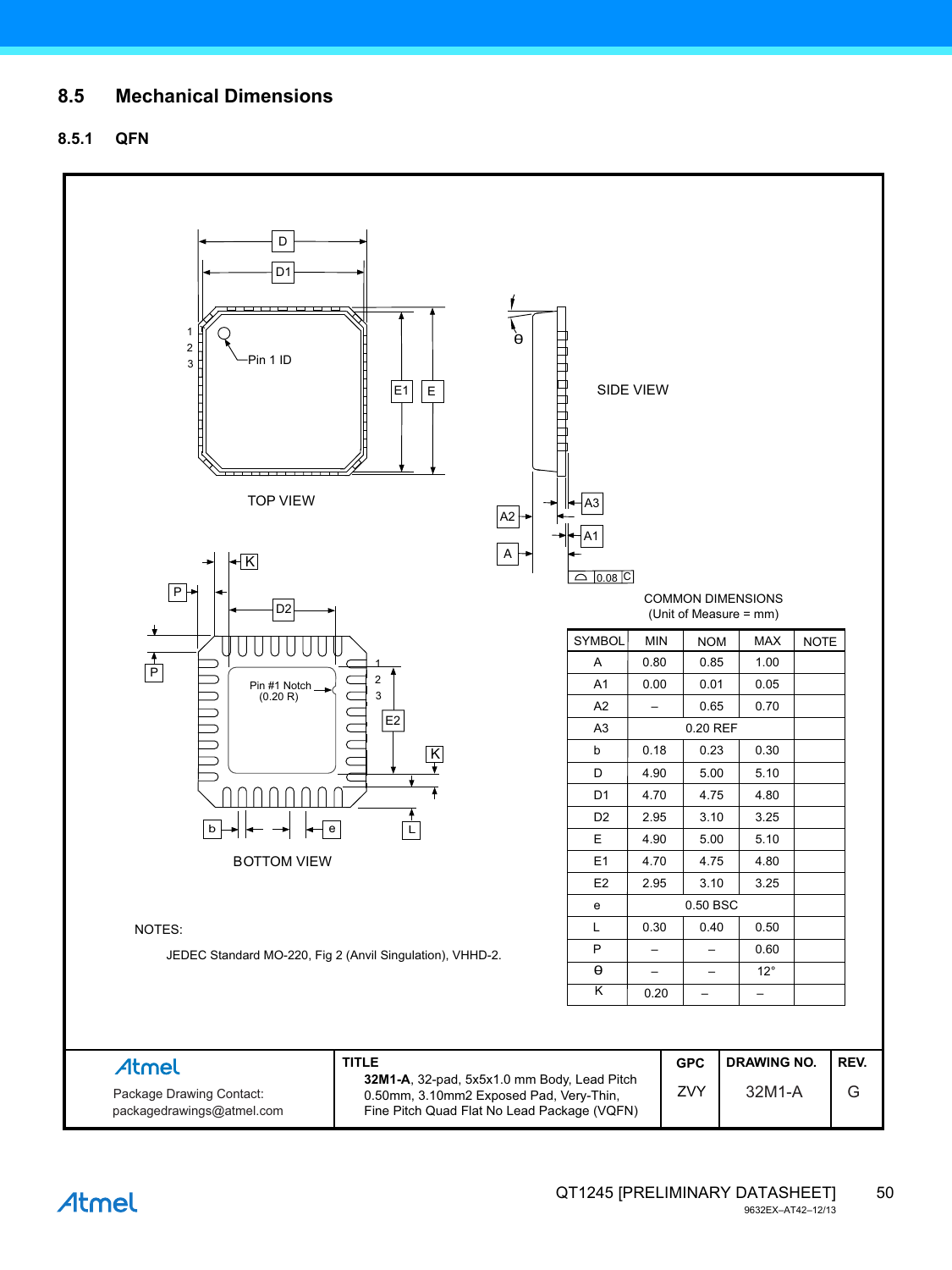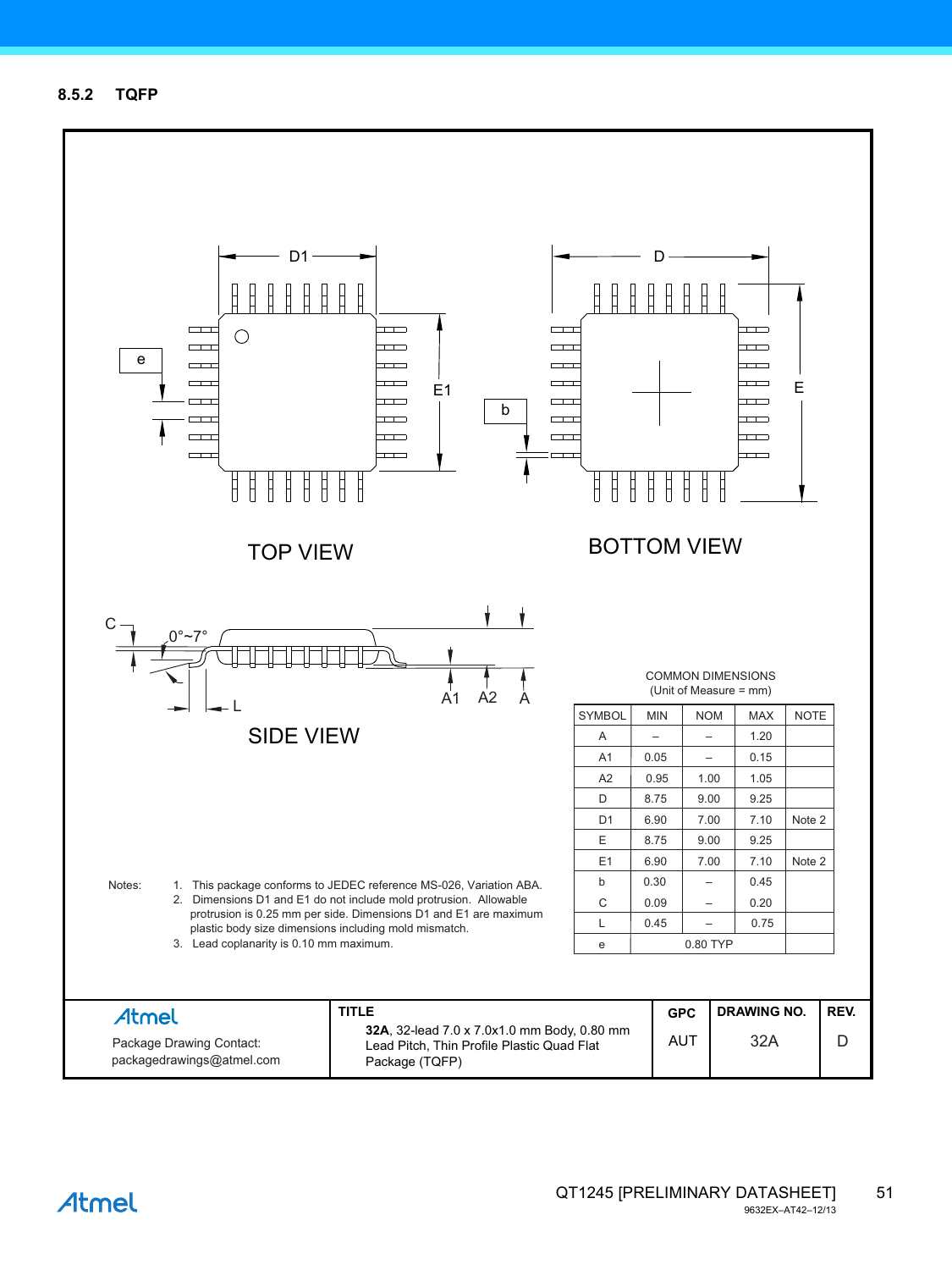# **8.6 Part Marking**

**8.6.1 QFN**



**8.6.2 TQFP**

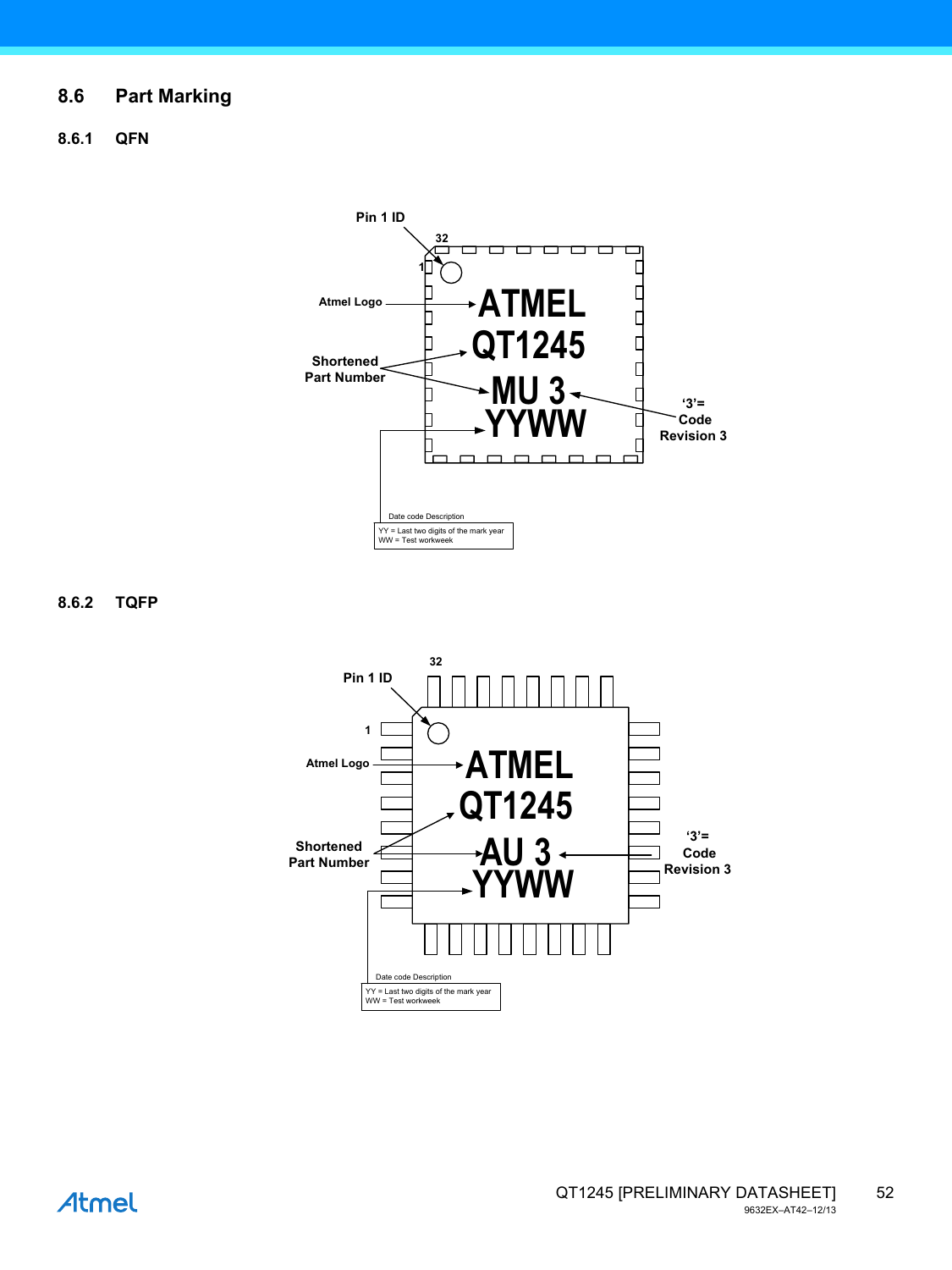# **8.7 Part Number**

| <b>Part Number</b> | <b>Description</b>                                     |
|--------------------|--------------------------------------------------------|
| AT42QT1245-AU      | 32-pin 7 × 7 mm TQFP RoHS compliant IC                 |
| AT42QT1245-AUR     | 32-pin 7 × 7 mm TQFP RoHS compliant IC - Tape and reel |
| AT42QT1245-MU      | 32-pad 5 × 5 mm QFN RoHS compliant IC                  |
| AT42QT1245-MUR     | 32-pad 5 × 5 mm QFN RoHS compliant IC - Tape and reel  |

The part number comprises:

AT = Atmel

42 = Touch Business Unit

QT = Charge-transfer technology

1245 = (1) Keys (24) number of channels (5) variant number

AU = TQFP chip

MU = QFN chip

R = Tape and reel

# **8.8 Moisture Sensitivity Level (MSL)**

| <b>MSL Rating</b> | <b>Peak Body Temperature</b> | <b>Specifications</b> |
|-------------------|------------------------------|-----------------------|
| MSL3              | $260^{\circ}$ C              | IPC/JEDEC J-STD-020   |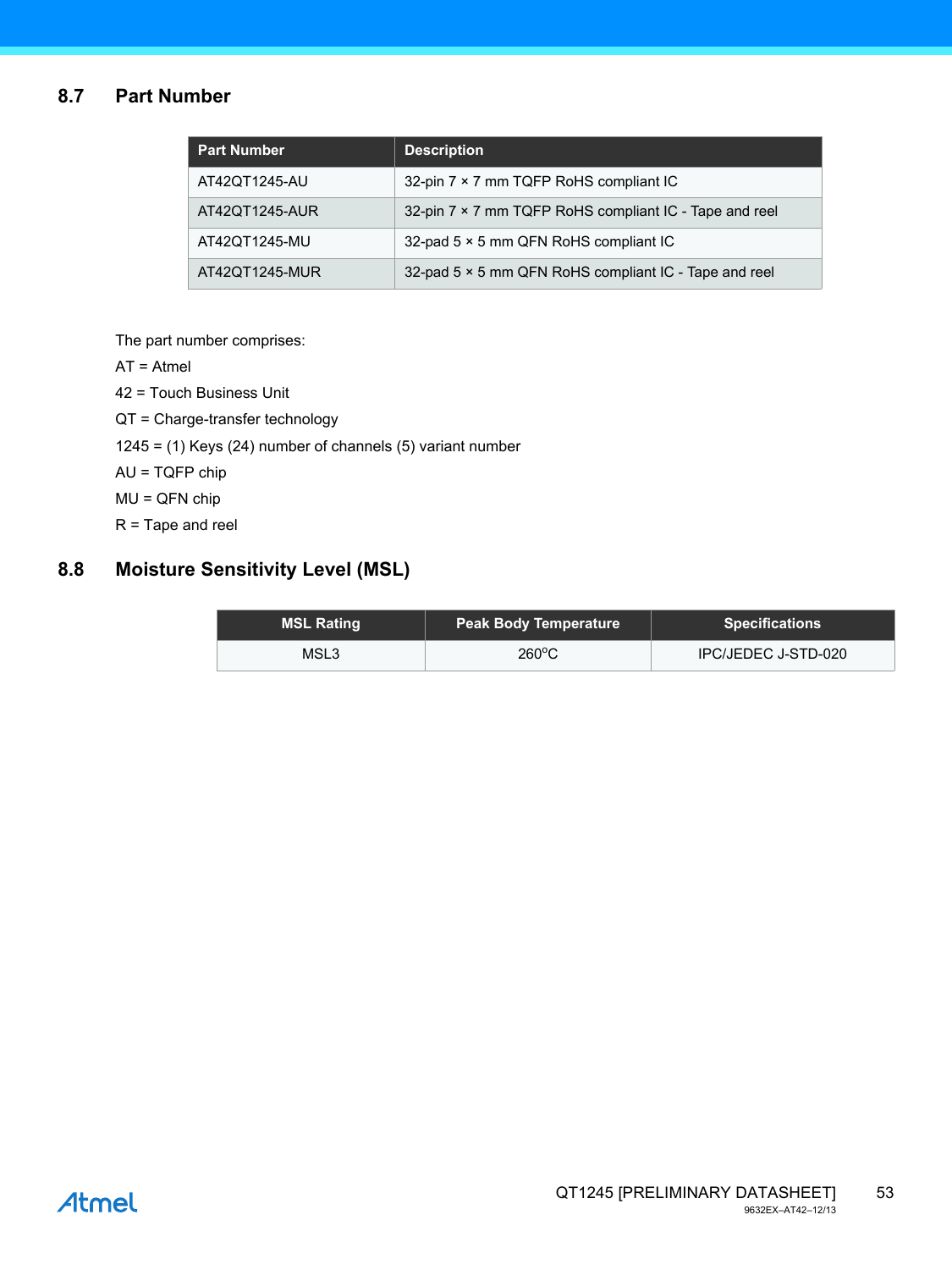# <span id="page-53-0"></span>**Appendix A. 16-bit CRC Software C Algorithm**

```
// 16 bits crc calculation. Initial crc entry value must be 0.
// The message is not augmented with 'zero' bits.
// polynomial = X16 + X15 + X2 + 1
// data is an 8 bit number, unsigned
// crc is a 16 bit number, unsigned
// repeat this function for each data block byte, folding the result
// back into the call parameter crc
unsigned long sixteen_bit_crc(unsigned long crc, unsigned char data)
{ unsigned char index;// shift counter
      crc \uparrow (unsigned long) (data) \langle \cdot \rangle 8;
      index = 8;do // loop 8 times
      { if(crc & 0x8000)
            { crc= (crc << 1) ^ 0x1021;
            }
            else
            { \csc = \csc \ll 1;}
      } while(--index);
      return crc;
}
```
A CRC calculator for Windows® is available free of charge from Atmel.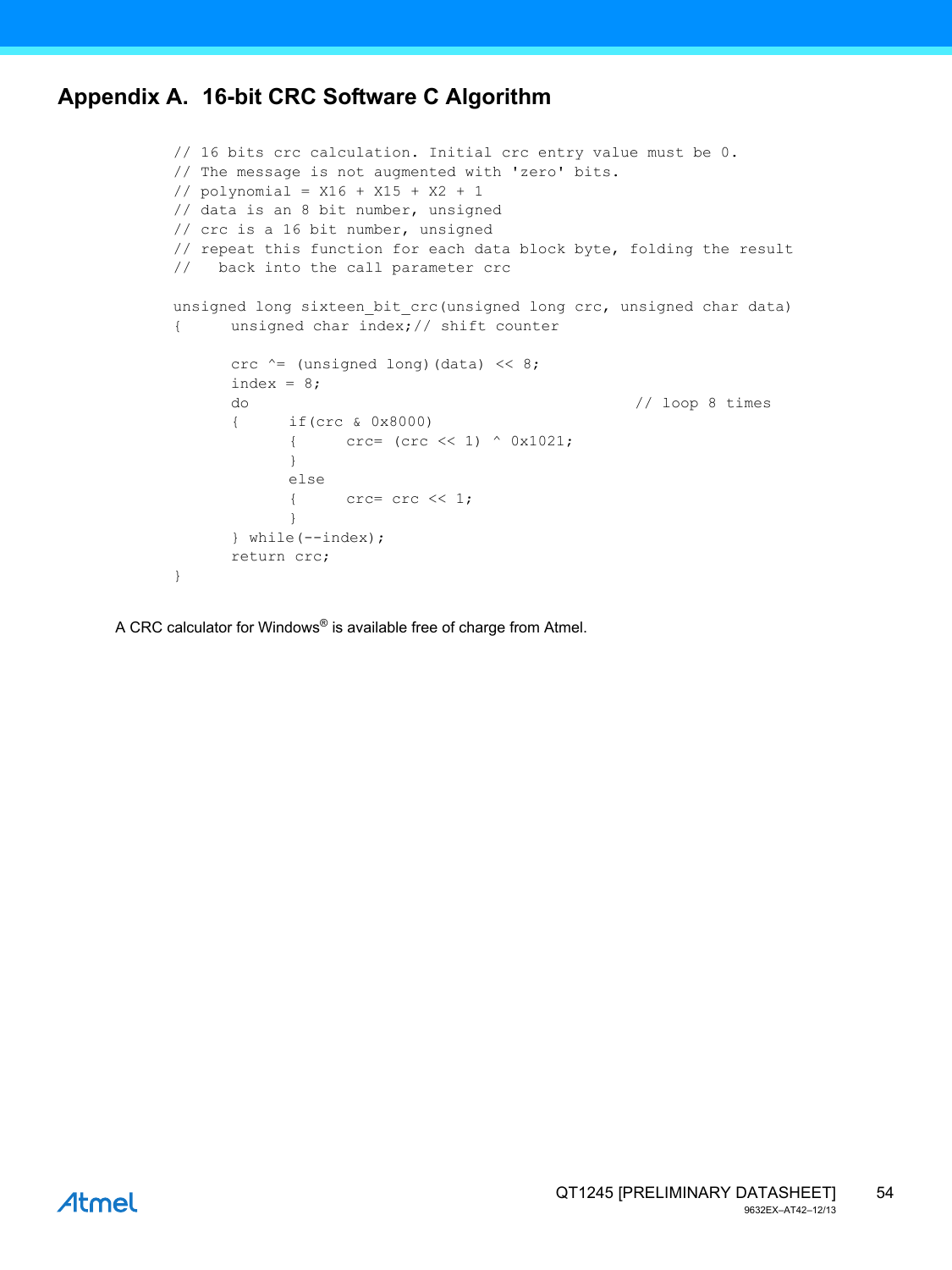# **Appendix B. Conducted Noise Immunity**

Electrically conducted noise can increase the noise on the touch signals considerably and can lead to both false detects and missed touches. There is a specific test for conducted immunity, as part of typical EMC testing, which injects noise into the device under test across a broad range of frequencies and with significant amplitude. This test is designed to test the immunity of devices and products against environmental noise that is generated by commercial radio transmitters and other sources. Passing this test can be a challenge and might appear daunting, but with good design practice from the outset coupled with fine tuning of the QT1245 frequency hopping Setups and, designs based on the QT1245 show excellent noise immunity and can pass the conducted noise test by some margin.

From the outset, the design must target achieving the best possible touch sensitivity while minimizing noise. A clean design can achieve excellent signal delta on touch, but its easy to destroy this quality by pushing the overall product requirements too far and poor attention to detail during the design. The more imperfections that exist in a design, the more the sensitivity will be eroded and the conducted immunity performance with it.

A good target for signal delta on touch is 100 or even 150 counts.

Best touch performance is achieved with thinner overlay panels, optimum key electrode design, clean tracking between the QT1245 and the keys with low stray capacitance between X and Y traces and low stray capacitance from X and Y traces to ground, coupled with appropriate selection of the external matrix components. See the documents referred to in ["Associated Documents" on page 57](#page-56-0) for further details on best practice for designing a touch sensor interface.

The following paragraphs make some recommendations for initial values or type for the additional matrix components to accompany a QT1245 design together with some Setups the have been found to produce good noise immunity results.

#### **Cs - NPO/COG**

Use COG type for the charge sample capacitors (Cs0 - Cs7). This type of capacitor exhibits excellent stability, albeit at a higher cost, and is preferred over X7R and other types. Lower values can be used to reduce the cost or help with availability provided the charge transfer is not too high such as to saturate Cs. An excellent layout with low stray capacitance will typically allow Cs to be reduced as low as 1 nF.

#### $Rs - 1 M<sub>\Omega</sub>$

Increasing the digital conversion ramp resistors (Rs0 – Rs7) increases sensitivity. The optimum selection for Rs is one that balances highest achievable sensitivity against conversion time and other undesirable side effects such as increased noise and possibly some reduction in temperature stability. Any increase in noise is typically insignificant compared to conducted noise observed during conducted immunity EMC testing.

Rs can be increased as high as 5 M $\Omega$ , although this is probably extreme in most cases. A good initial value is  $1 \text{ M}\Omega$ . This value increases sensitivity to a good level with acceptable additional signal noise and often achieves the best compromise in Signal-to-Noise Ratio (SNR). The increased sensitivity allows a higher detect threshold to be employed, preventing noise spikes exceeding the threshold and thus preventing false detects.

#### **Ry - 47 k**

Immunity to conducted electrical noise can be increased considerably by increasing the series resistors in the matrix Y lines (Ry0 - Ry7) at the expense of moisture tolerance. There is a practical limit to how far their value can be increased because higher values must be accompanied by longer dwell times, possibly in excess of the longest settings available in the device. In any case excessively long dwell times would slow the response time intolerably.

#### **DWELL**

Increasing the Ry values alone results in a reduction in charge transfer and sensitivity. This can be recovered by increasing the charge transfer time, or dwell time, through higher DWELL settings. To achieve the optimum DWELL setting, start with the maximum value and observe the reference values. Then reduce the dwell, con-

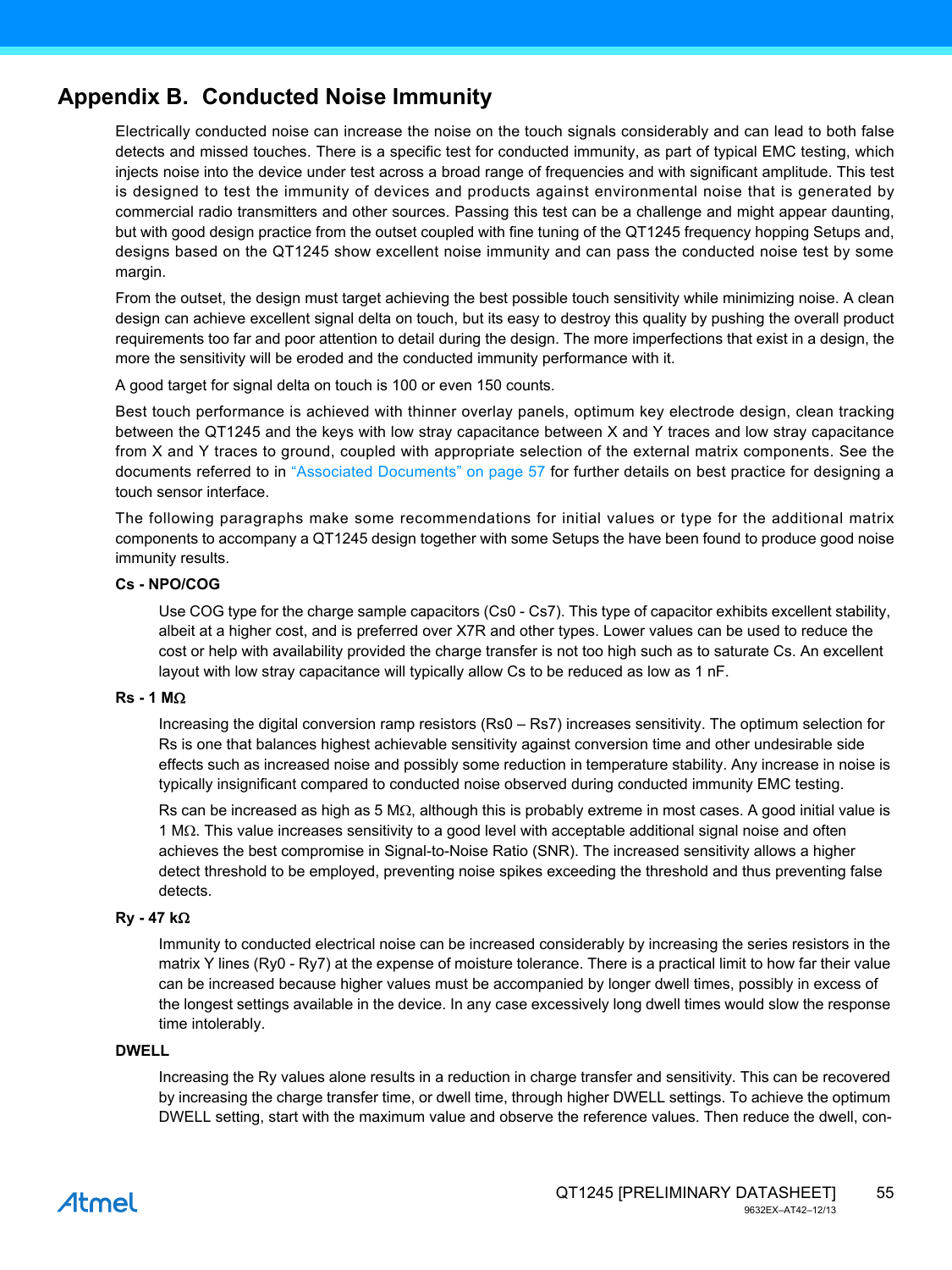tinue to observe the reference values, and choose the lowest DWELL setting where the reference values are not significantly reduced from their maximum.

Longer dwell times also result in reduced moisture tolerance, and so a careful balance might be necessary between these conflicting requirements.

#### **NTHR & THRM**

Together NTHR (and PTHR) and THRM allow the threshold to be set. The threshold should be set as high as possible to prevent false detects but should not be set so high that true touches are not detected. The Atmel QmBtn or Hawkeye software can be used to observe the signals and signal delta on touch, and used to determine the optimum threshold settings for a specific design.

The threshold will typically need setting at a lower value to accommodate noise than is evident when testing in the absence of noise. This may initially seem counter intuitive until consideration is given to the fact that heavy noise can cause undesirable detect dropouts as well as missed touch events. The threshold should be set as high as possible, but not so high that the noise causes detect dropouts while the key is still touched.

#### **Frequency Hopping - FHM = 3 (sweep)**

The immunity of QT1245-based designs to higher noise amplitude can be increased by configuring the frequency hopping with 3 different frequencies and using FHM = 2. Choosing the 3 frequencies is a process of trial and error and varies from design to design, but a considerable increase in tolerable noise amplitude can be achieved once 3 appropriate frequencies have been identified.

However, frequency hopping using sweep mode (FHM = 3) is much easier to configure and may provide sufficient immunity for many applications and products.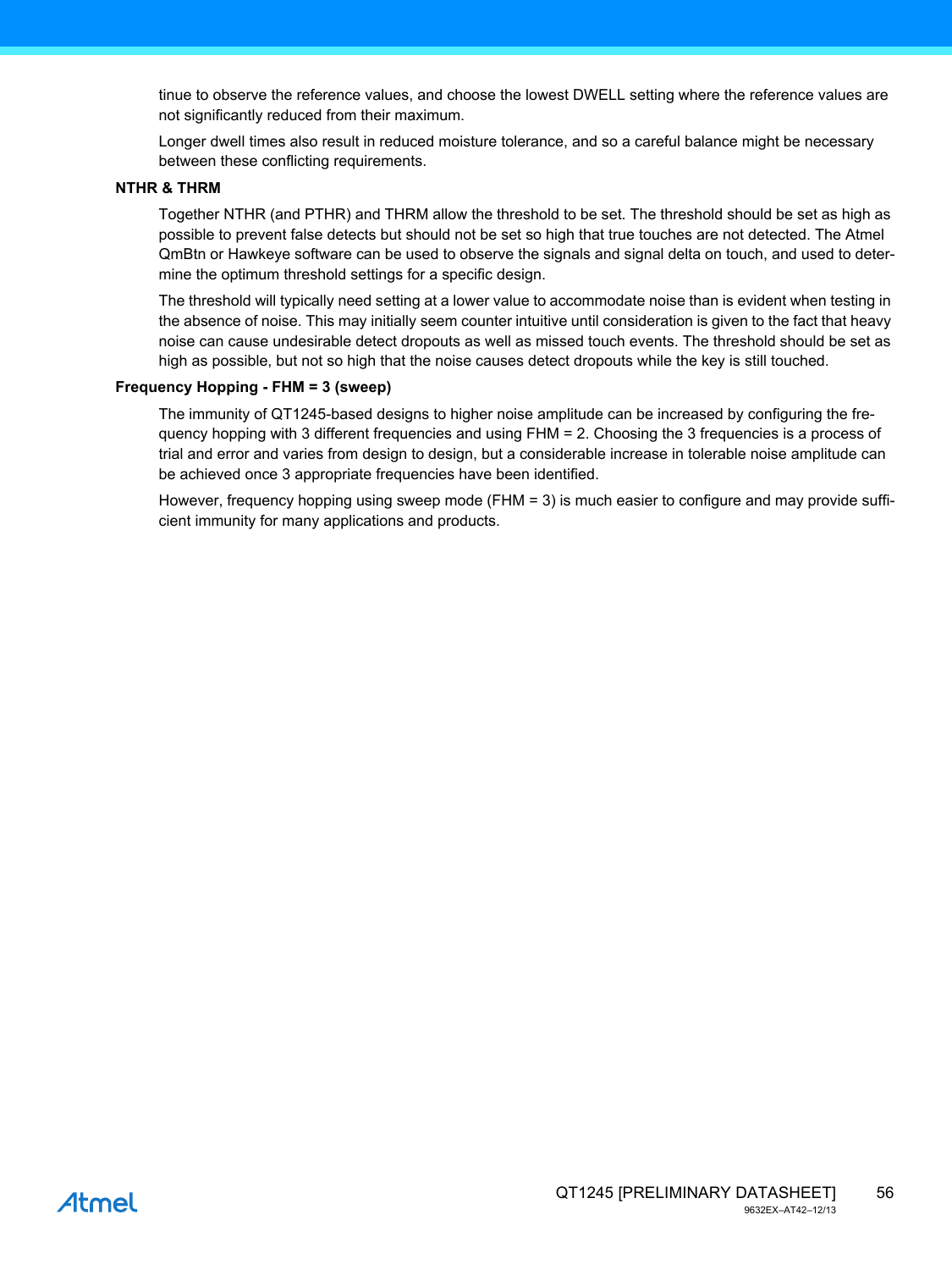# <span id="page-56-0"></span>**Associated Documents**

The following documents are a good source of general information regarding design and development of Atmel touch sensors and should be studied before starting the development of a new touch interface.

- QTAN0079 *Buttons, Sliders and Wheels Sensor Design Guide* Refer to this application note for details of different possible X/Y electrode designs and patterns, and the optimum geometry to match the panel thickness.
- QTAN0062 *Qtouch and Qmatrix Sensitivity Tuning for Keys, Sliders and Wheels*
- AVR3000 *Qtouch Conducted Immunity*

Refer to this guide for further information on immunity from conducted noise.

[These documents are available on the Atmel website \(](http://www.atmel.com/touch)www.atmel.com).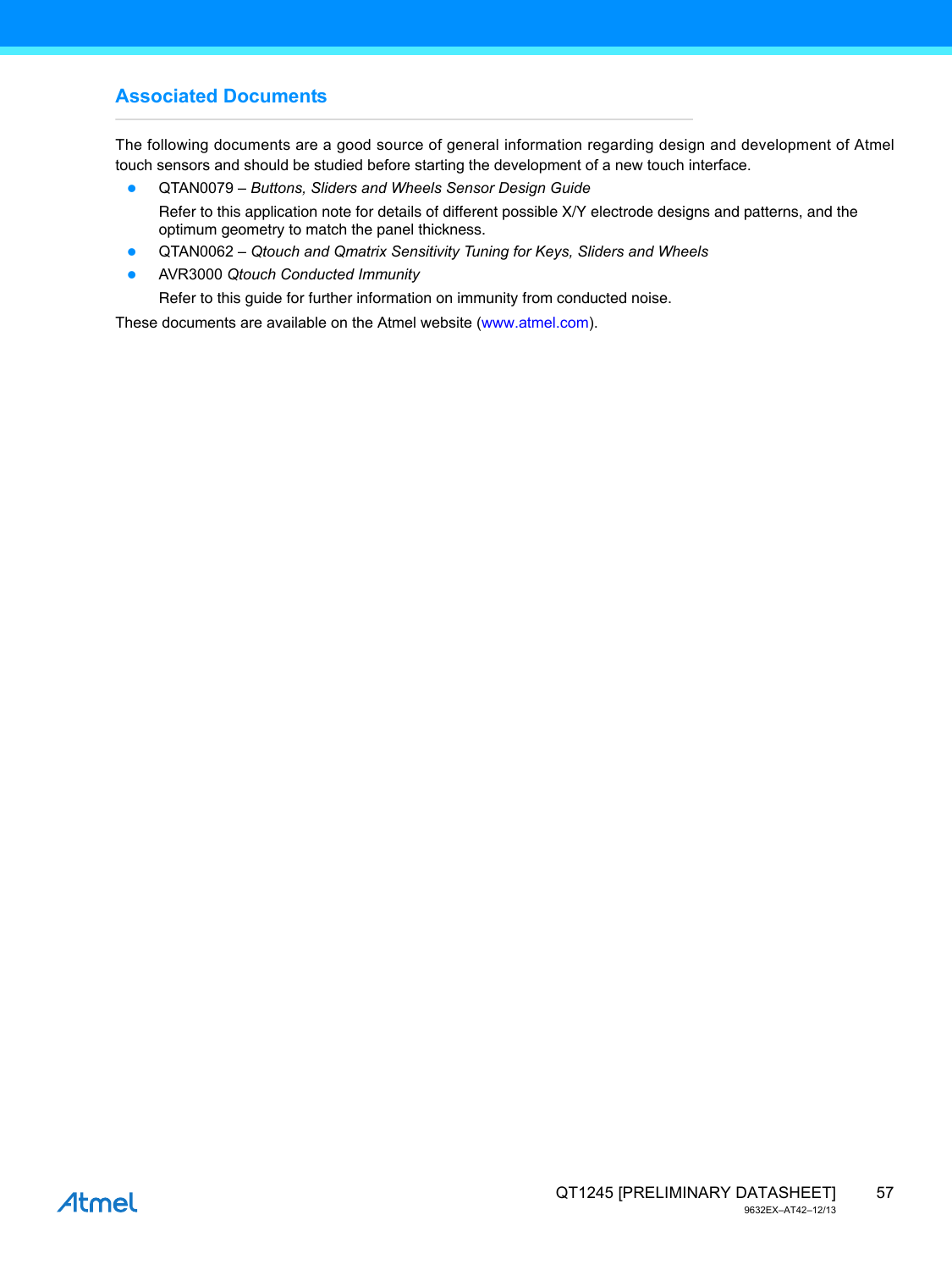# **Revision History**

| <b>Revision No.</b>         | <b>History</b>                                           |
|-----------------------------|----------------------------------------------------------|
| Revision AX and BX - 2011   | Initial release for customer                             |
| Revision CX - August 2011   | Firmware version 1. Changes to datasheet clarifying text |
| Revision DX - March 2013    | Firmware version 3.0                                     |
| Revision EX - December 2013 | Updated part marking diagram and part numbering section  |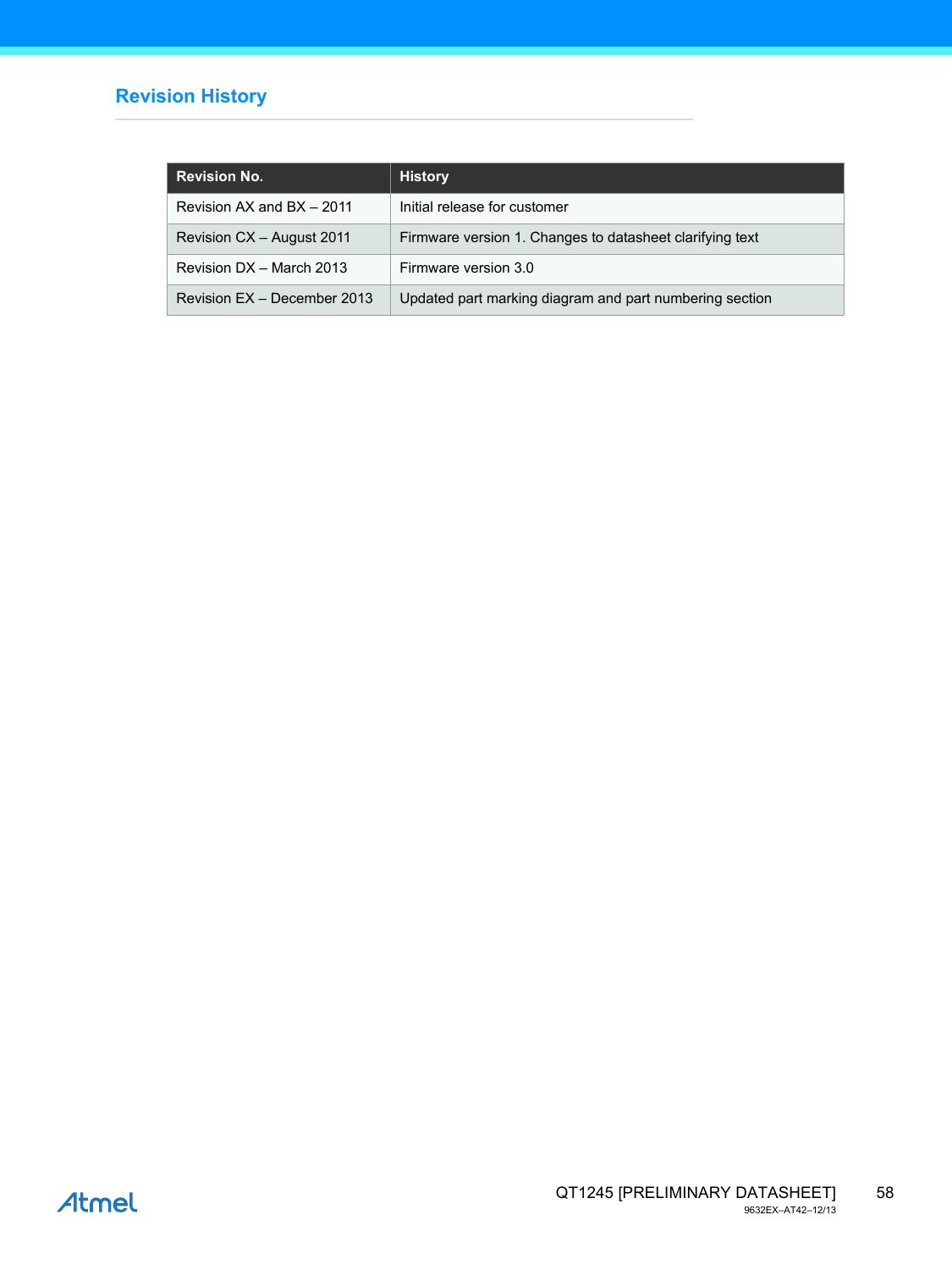# Atmel | Enabling Unlimited Possibilities®

#### **Atmel Corporation**

1600 Technology Drive San Jose, CA 95110 USA **Tel:** (+1) (408) 441-0311 **Fax:** (+1) (408) 487-2600 www.atmel.com

**Atmel Asia Limited** Unit 01-5 & 16, 19F BEA Tower, Millennium City 5 418 Kwun Tong Roa Kwun Tong, Kowloon HONG KONG **Tel:** (+852) 2245-6100 **Fax:** (+852) 2722-1369

**Atmel München GmbH** Business Campus Parkring 4 D-85748 Garching bei München GERMANY **Tel:** (+49) 89-31970-0 **Fax:** (+49) 89-3194621

**Atmel Japan G.K.**

16F Shin-Osaki Kangyo Bldg 1-6-4 Osaki, Shinagawa-ku Tokyo 141-0032 JAPAN **Tel:** (+81) (3) 6417-0300 **Fax:** (+81) (3) 6417-0370

© 2009 – 2013 Atmel Corporation. All rights reserved. / Rev.: 9631EX–AT42–12/13

Atmel®, Atmel logo and combinations thereof, Adjacent Key Suppression®, AKS®, and others are registered trademarks, QT™ and others are trademarks of Atmel Corporation or its subsidiaries. Windows® is a registered trademark of Microsoft Corporation in U.S. and or other countries. Other terms and product names may be registered trademarks or trademarks of others.

Disclaimer: The information in this document is provided in connection with Atmel products. No license, express or implied, by estoppel or otherwise, to any intellectual property right is granted by this<br>document or in con IMPLIED WARRANTY OF MERCHANTABILITY, FITNESS FOR A PARTICULAR PURPOSE, OR NON-INFRINGEMENT. IN NO EVENT SHALL ATMEL BE LIABLE FOR ANY DIRECT, INDIRECT, CONSEQUENTIAL, PUNITIVE, SPECIAL OR INCIDENTAL DAMAGES (INCLUDING, WITHOUT LIMITATION, DAMAGES FOR LOSS AND PROFITS, BUSINESS INTERRUPTION, OR LOSS OF INFORMATION) ARISING OUT OF THE USE OR INABILITY TO USE THIS DOCUMENT, EVEN IF ATMEL HAS BEEN ADVISED OF THE POSSIBILITY OF SUCH DAMAGES. Atmel makes no representations or warranties with respect to the accuracy or completeness of the contents of this document and reserves the right to make changes to specifications and products descriptions at any<br>time without notice. Atm used in, automotive applications. Atmel products are not intended, authorized, or warranted for use as components in applications intended to support or sustain life.